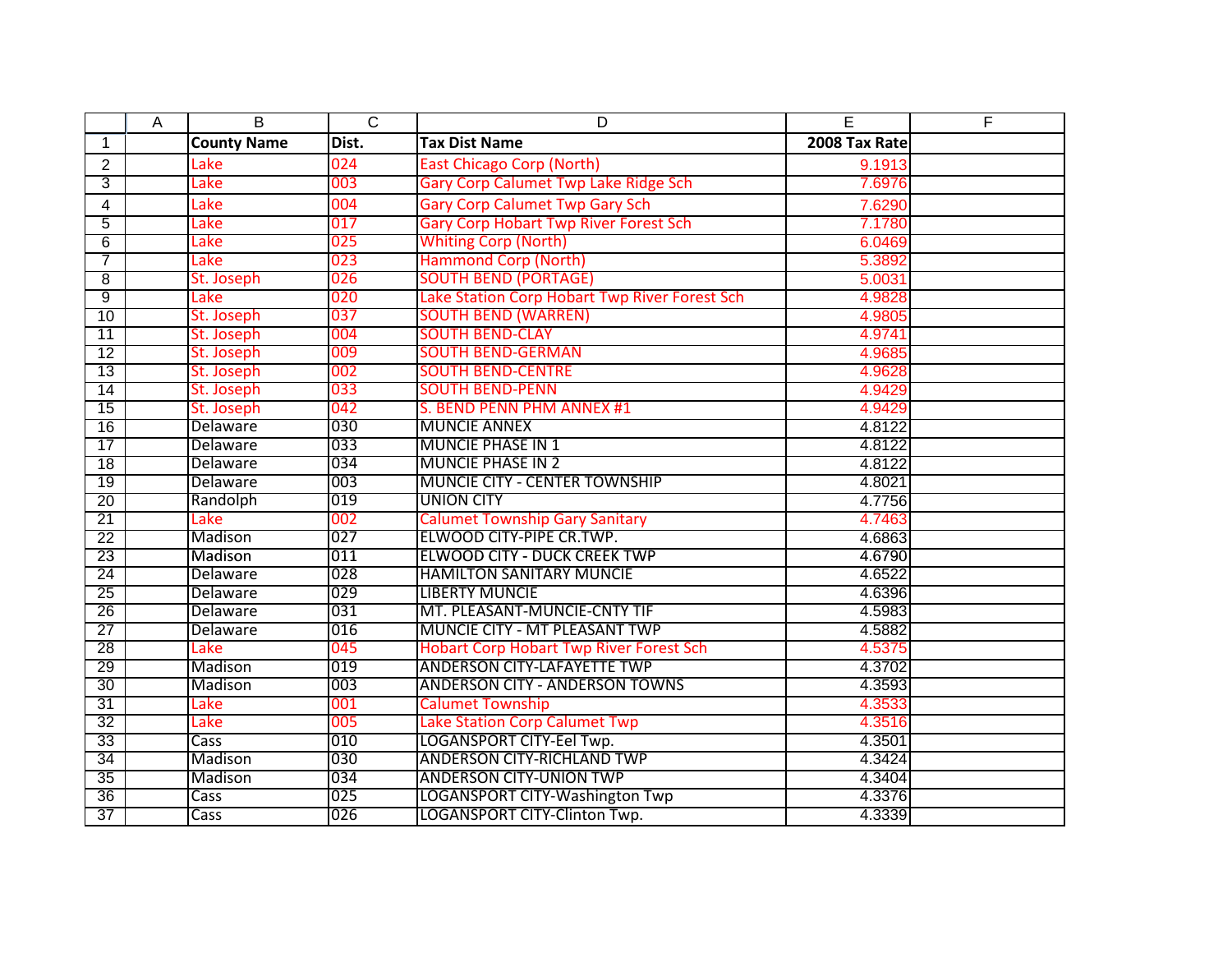|                 | A | B                  | $\overline{C}$ | D                                                | E             | F |
|-----------------|---|--------------------|----------------|--------------------------------------------------|---------------|---|
| $\mathbf{1}$    |   | <b>County Name</b> | Dist.          | <b>Tax Dist Name</b>                             | 2008 Tax Rate |   |
| 38              |   | Cass               | 019            | LOGANSPORT CITY-Noble Twp.                       | 4.3266        |   |
| 39              |   | Knox               | 019            | <b>BICKNELL CITY-WASHINGTON TOWNS</b>            | 4.3242        |   |
| 40              |   | Cass               | 006            | <b>LOGANSPORT CITY-Clay Twp.</b>                 | 4.3191        |   |
| 41              |   | Knox               | 012            | <b>BICKNELL CITY-VIGO TOWNSHIP</b>               | 4.3119        |   |
| 42              |   | Greene             | 023            | <b>JASONVILLE CITY</b>                           | 4.3049        |   |
| 43              |   | Lake               | 022            | <b>New Chicago Corp (Hobart)</b>                 | 4.2677        |   |
| 44              |   | Montgomery         | 030            | <b>CRAWFORDSVILLE CITY-CRAWFORDSV</b>            | 4.2565        |   |
| 45              |   | Grant              | 017            | <b>MARION CITY-MILL TOWNSHIP</b>                 | 4.2504        |   |
| 46              |   | Madison            | 040            | ANDERSON LAF.W.C.                                | 4.2256        |   |
| 47              |   | Wayne              | 006            | <b>RICHMOND CITY - CENTER TWP</b>                | 4.2211        |   |
| 48              |   | Miami              | 016            | PERU CITY-PERU TOWNSHIP                          | 4.1999        |   |
| 49              |   | Miami              | 023            | PERU CITY SOUTH-WASHINGTON TOW                   | 4.1970        |   |
| 50              |   | St. Joseph         | 005            | <b>MISHAWAKA-CLAY</b>                            | 4.1821        |   |
| 51              |   | Grant              | 002            | <b>MARION CITY-CENTER TOWNSHIP</b>               | 4.1675        |   |
| 52              |   | St. Joseph         | 023            | <b>MISHAWAKA-PENN</b>                            | 4.1666        |   |
| 53              |   | Carroll            | 007            | <b>DELPHI (DEER CREEK)</b>                       | 4.1643        |   |
| 54              |   | Grant              | 008            | <b>MARION CITY-FRANKLIN TOWNSHIP</b>             | 4.1629        |   |
| 55              |   | Grant              | 033            | <b>MARION CITY-WASHINGTON TOWNSHI</b>            | 4.1596        |   |
| 56              |   | St. Joseph         | 022            | MISHAWAKA(PENN)-PHM SCHOOL                       | 4.1509        |   |
| 57              |   | Grant              | 023            | <b>MARION CITY-PLEASANT TOWNSHIP</b>             | 4.1479        |   |
| 58              |   | Bartholomew        | 010            | <b>EDINBURGH TOWN</b>                            | 4.1393        |   |
| 59              |   | St. Joseph         | 036            | <b>MISHAWAKA-HARRIS</b>                          | 4.1292        |   |
| 60              |   | Miami              | 022            | PERU CITY-ANNEX-WASHINGTON TOW                   | 4.0901        |   |
| 61              |   | Crawford           | 014            | <b>MILLTOWN TOWN</b>                             | 4.0832        |   |
| 62              |   | Lake               | 019            | Hobart Corp Hobart Hobart City Sch Gary Sanitary | 4.0759        |   |
| 63              |   | Lawrence           | 010            | <b>BEDFORD CITY</b>                              | 4.0615        |   |
| 64              |   | Rush               | 016            | <b>RUSHVILLE CITY-JACKSON</b>                    | 4.0347        |   |
| 65              |   | Lake               | 006            | <b>Griffith Corp Calumet Twp</b>                 | 4.0203        |   |
| 66              |   | Rush               | 011            | <b>RUSHVILLE CITY</b>                            | 4.0188        |   |
| 67              |   | Vigo               | 002            | <b>TERRE HAUTE CITY-HARRISON TOWN</b>            | 3.9965        |   |
| 68              |   | Madison            | 038            | <b>ANDERSON-ADAMS</b>                            | 3.9813        |   |
| 69              |   | Vigo               | 009            | <b>TERRE HAUTE CITY-LOST CREEK TO</b>            | 3.9783        |   |
| 70              |   | Clinton            | 014            | <b>COLFAX TOWN</b>                               | 3.9751        |   |
| $\overline{71}$ |   | Vigo               | 023            | <b>TERRE HAUTE CITY -- RILEY TOWN</b>            | 3.9701        |   |
| 72              |   | Vigo               | 014            | <b>TERRE HAUTE CITY-OTTER CREEK T</b>            | 3.9668        |   |
| 73              |   | Fayette            | 003            | <b>CONNERSVILLE CITY-CONNERSVILLE</b>            | 3.9651        |   |
| 74              |   | Vigo               | 005            | <b>TERRE HAUTE CITY-HONEY CREEK T</b>            | 3.9597        |   |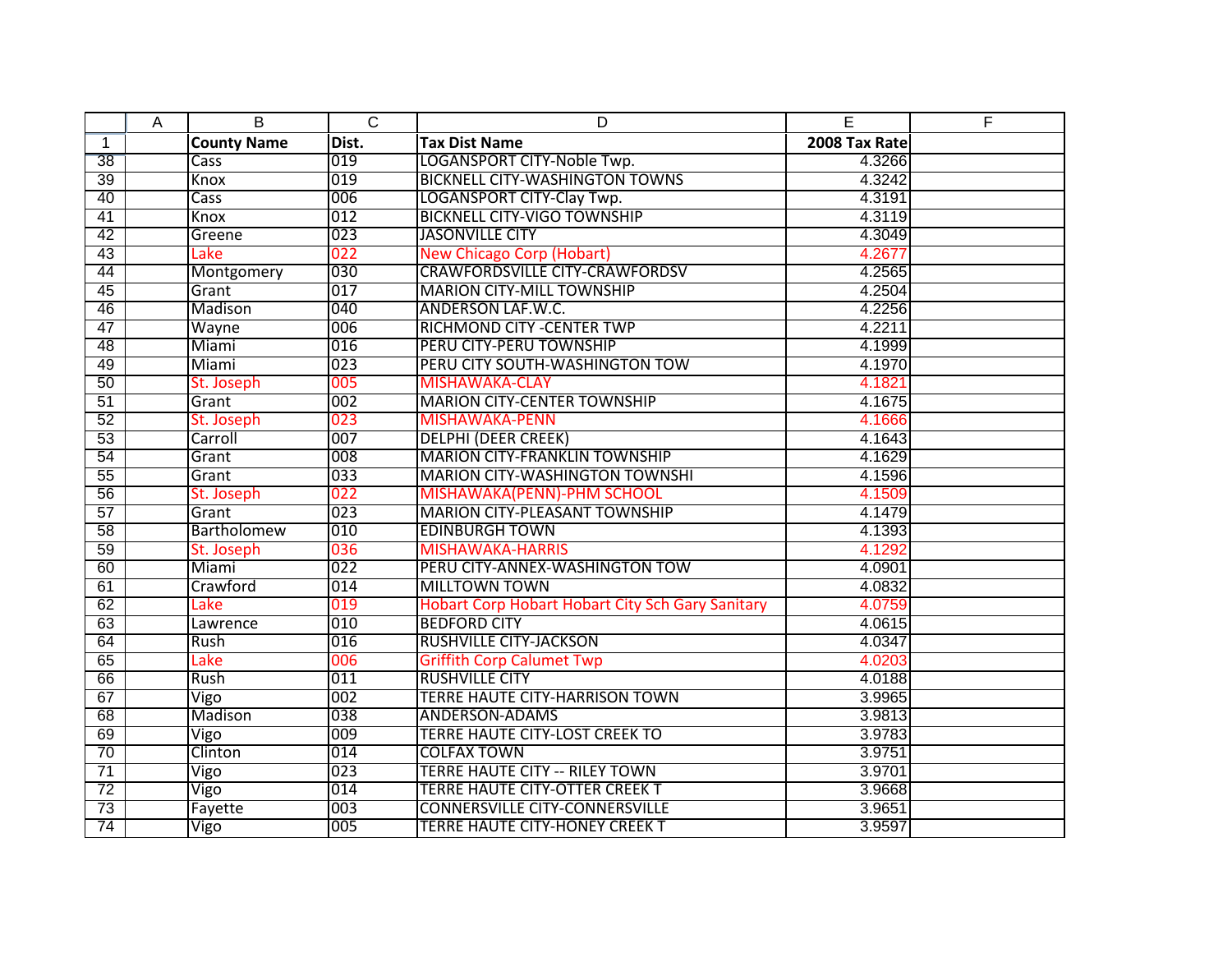|                 | A | B                  | $\overline{C}$ | D                                             | E             | F |
|-----------------|---|--------------------|----------------|-----------------------------------------------|---------------|---|
| $\mathbf{1}$    |   | <b>County Name</b> | Dist.          | <b>Tax Dist Name</b>                          | 2008 Tax Rate |   |
| 75              |   | Johnson            | 002            | <b>EDINBURG TOWN-EDINBURG LIBRARY</b>         | 3.9588        |   |
| 76              |   | Fayette            | 008            | <b>CONNERSVILLE CITY-HARRISON TOW</b>         | 3.9579        |   |
| $\overline{77}$ |   | Henry              | 010            | <b>SHIRLEY TOWN</b>                           | 3.9572        |   |
| 78              |   | Sullivan           | 012            | <b>SULLIVAN CITY</b>                          | 3.9557        |   |
| 79              |   | Lake               | 021            | Lake Station Corp Hobart Twp Lake Station Sch | 3.9408        |   |
| 80              |   | Johnson            | 046            | <b>EDINBURG TOWN-BLUE RIVER TWP-COUNTY</b>    | 3.8958        |   |
| 81              |   | Madison            | 039            | <b>ANDERSON-FALL CREEK</b>                    | 3.8927        |   |
| 82              |   | Cass               | 027            | LOGANSPORT CITY-WASH TWP-SE SC                | 3.8891        |   |
| 83              |   | Crawford           | 011            | <b>ENGLISH TOWN</b>                           | 3.8867        |   |
| 84              |   | Pike               | 010            | <b>WINSLOW TOWN</b>                           | 3.8779        |   |
| 85              |   | Madison            | 022            | <b>ALEXANDRIA CITY</b>                        | 3.8758        |   |
| 86              |   | <b>Daviess</b>     | 017            | <b>WASHINGTON CITY</b>                        | 3.8700        |   |
| 87              |   | Howard             | 015            | <b>KOKOMO CITY - TAYLOR TOWNSHIP</b>          | 3.8387        |   |
| 88              |   | Grant              | 040            | <b>MARION CITY-MONROE TOWNSHIP</b>            | 3.8382        |   |
| 89              |   | Delaware           | 027            | <b>CHESTERFIELD TOWN</b>                      | 3.8232        |   |
| 90              |   | Blackford          | 006            | <b>HARTFORD CITY</b>                          | 3.8195        |   |
| 91              |   | Grant              | 026            | <b>CONVERSE TOWN</b>                          | 3.8126        |   |
| 92              |   | Elkhart            | 002            | <b>ELKHART CITY-BAUGO TOWNSHIP</b>            | 3.8031        |   |
| 93              |   | Jay                | 014            | <b>DUNKIRK CITY</b>                           | 3.7984        |   |
| 94              |   | Lake               | 039            | <b>Schneider Corp (West Creek)</b>            | 3.7902        |   |
| $\overline{95}$ |   | Newton             | 007            | <b>Brook Corp (Iroquois)</b>                  | 3.7857        |   |
| 96              |   | Blackford          | 004            | <b>DUNKIRK CITY (SHADYSIDE)</b>               | 3.7828        |   |
| 97              |   | Lawrence           | 005            | <b>MITCHELL CITY</b>                          | 3.7811        |   |
| 98              |   | Lake               | 046            | <b>Hobart Corp Ross Twp</b>                   | 3.7658        |   |
| 99              |   | Greene             | 018            | <b>LINTON CITY</b>                            | 3.7582        |   |
| 100             |   | Huntington         | 003            | <b>ANDREWS TOWN</b>                           | 3.7455        |   |
| 101             |   | Knox               | 022            | <b>VINCENNES CITY I</b>                       | 3.7364        |   |
| 102             |   | Gibson             | 028            | PRINCETON CITY                                | 3.7316        |   |
| 103             |   | Crawford           | 007            | <b>MARENGO TOWN</b>                           | 3.7290        |   |
| 104             |   | Elkhart            | 011            | <b>ELKHART CITY-CONCORD TOWNSHIP-</b>         | 3.7191        |   |
| 105             |   | Wabash             | 009            | <b>WABASH CITY-WABASH CITY SCHOOL</b>         | 3.7073        |   |
| 106             |   | Miami              | 011            | <b>CONVERSE TOWN</b>                          | 3.7038        |   |
| 107             |   | Vigo               | 022            | <b>WEST TERRE HAUTE TOWN</b>                  | 3.6973        |   |
| 108             |   | Huntington         | 005            | <b>HUNTINGTON CITY</b>                        | 3.6894        |   |
| 109             |   | Lake               | 018            | <b>Hobart Corp Hobart Twp Hobart City Sch</b> | 3.6829        |   |
| 110             |   | Bartholomew        | 023            | <b>EDINBURGH TOWN-BARTHOLOMEW SCH</b>         | 3.6765        |   |
| 111             |   | Randolph           | 015            | SARATOGA TOWN                                 | 3.6615        |   |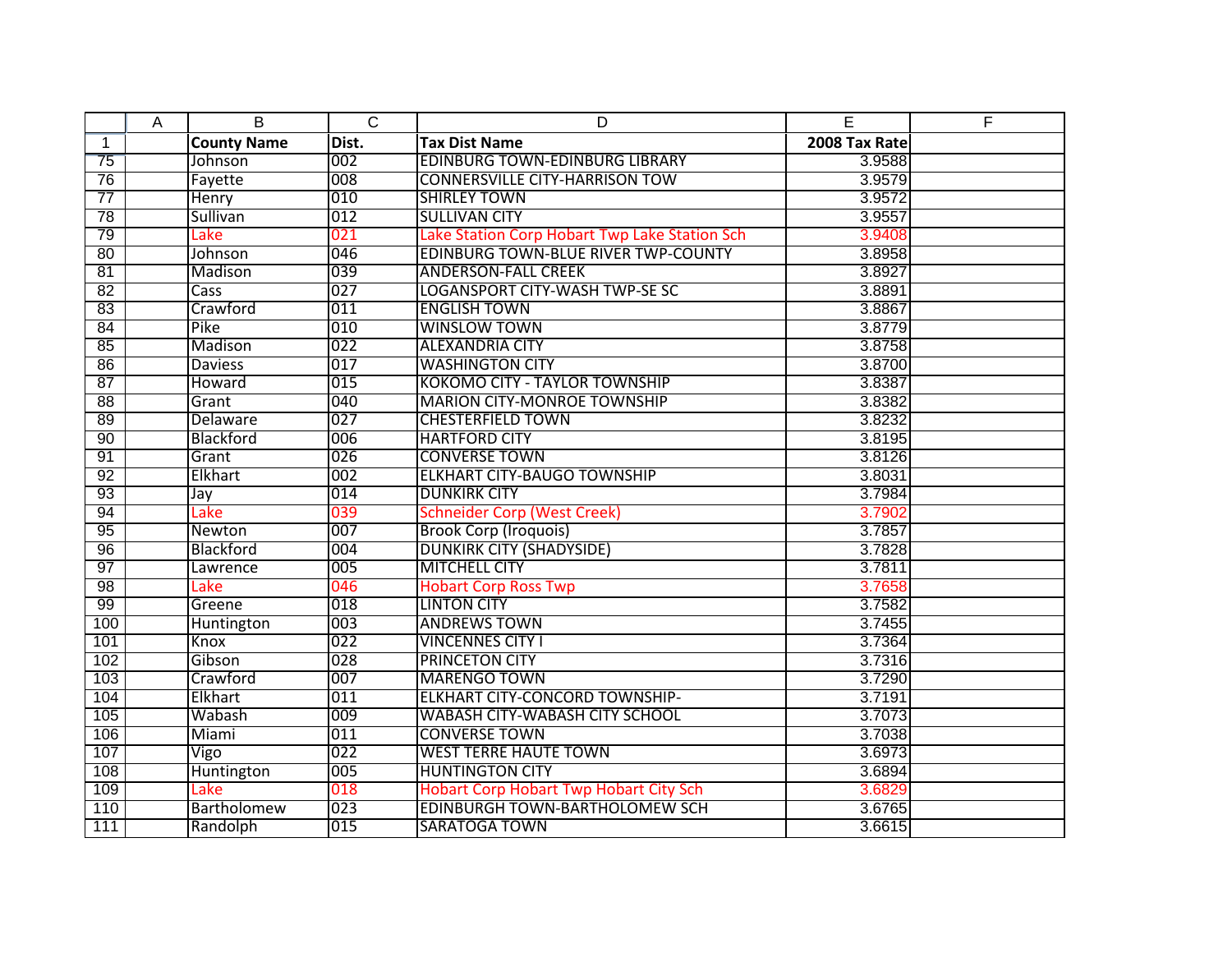|              | Α | B                  | $\mathsf{C}$ | D                                               | E             | F |
|--------------|---|--------------------|--------------|-------------------------------------------------|---------------|---|
| $\mathbf{1}$ |   | <b>County Name</b> | Dist.        | <b>Tax Dist Name</b>                            | 2008 Tax Rate |   |
| 112          |   | Gibson             | 022          | <b>OWENSVILLE TOWN</b>                          | 3.6600        |   |
| 113          |   | Wayne              | 034          | <b>RICHMOND CITY-WEBSTER TWP</b>                | 3.6552        |   |
| 114          |   | Gibson             | 007          | <b>OAKLAND CITY</b>                             | 3.6281        |   |
| 115          |   | Madison            | 035          | <b>CHESTERFIELD TOWN</b>                        | 3.6267        |   |
| 116          |   | Johnson            | 009          | <b>FRANKLIN CITY-FRANKLIN TWP</b>               | 3.6195        |   |
| 117          |   | Henry              | 016          | <b>NEW CASTLE CITY</b>                          | 3.6194        |   |
| 118          |   | Johnson            | 018          | <b>FRANKLIN CITY-NEEDHAM TWP</b>                | 3.6093        |   |
| 119          |   | Benton             | 004          | Fowler (Center)                                 | 3.6089        |   |
| 120          |   | Delaware           | 023          | <b>EATON TOWN</b>                               | 3.6036        |   |
| 121          |   | St. Joseph         | 035          | <b>NORTH LIBERTY (LIBERTY)</b>                  | 3.5955        |   |
| 122          |   | Lake               | 031          | <b>Merrillville Corp Ross Twp Gary Sanitary</b> | 3.5915        |   |
| 123          |   | Pike               | 012          | PETERSBURG CITY                                 | 3.5859        |   |
| 124          |   | Delaware           | 026          | <b>DALEVILLE TOWN</b>                           | 3.5824        |   |
| 125          |   | Martin             | 004          | <b>SHOALS TOWN/HALBERT TOWNSHIP</b>             | 3.5823        |   |
| 126          |   | Martin             | 002          | <b>SHOALS TOWN/CENTER TOWNSHIP</b>              | 3.5756        |   |
| 127          |   | Johnson            | 029          | <b>FRANKLIN CITY-PLEASANT TWP</b>               | 3.5744        |   |
| 128          |   | Lake               | 016          | <b>Hobart Township</b>                          | 3.5728        |   |
| 129          |   | Vermillion         | 002          | <b>CLINTON CIVIL CITY</b>                       | 3.5720        |   |
| 130          |   | Tipton             | 008          | <b>ELWOOD CITY</b>                              | 3.5711        |   |
| 131          |   | Delaware           | 002          | <b>CENTER TOWNSHIP - MUNCIE SANIT</b>           | 3.5580        |   |
| 132          |   | Shelby             | 025          | <b>EDINBURG TOWN-JACKSON TOWNSHIP</b>           | 3.5482        |   |
| 133          |   | Randolph           | 021          | <b>WINCHESTER CITY</b>                          | 3.5385        |   |
| 134          |   | Wayne              | 007          | <b>CENTERVILLE TOWN</b>                         | 3.5325        |   |
| 135          |   | Carroll            | 010          | <b>CAMDEN (JACKSON)</b>                         | 3.5260        |   |
| 136          |   | Howard             | 007          | <b>KOKOMO CITY - HOWARD TOWNSHIP</b>            | 3.5224        |   |
| 137          |   | Jay                | 034          | PORTLAND CITY                                   | 3.5213        |   |
| 138          |   | Wayne              | 030          | <b>RICHMOND CITY - WAYNE TWP</b>                | 3.5177        |   |
| 139          |   | Fulton             | 011          | <b>KEWANNA TOWN</b>                             | 3.5158        |   |
| 140          |   | Howard             | 003          | <b>KOKOMO CITY - CLAY TOWNSHIP</b>              | 3.5154        |   |
| 141          |   | Jay                | 031          | <b>REDKEY TOWN</b>                              | 3.5035        |   |
| 142          |   | Cass               | 004          | <b>ROYAL CENTER TOWN</b>                        | 3.5033        |   |
| 143          |   | Elkhart            | 006          | <b>ELKHART CITY-CLEVELAND TOWNSHI</b>           | 3.5007        |   |
| 144          |   | Pulaski            | 019          | Medaryville Corp (White Post)                   | 3.4993        |   |
| 145          |   | Union              | 003          | <b>LIBERTY TOWN</b>                             | 3.4952        |   |
| 146          |   | Delaware           | 035          | <b>YORKTOWN SAN</b>                             | 3.4906        |   |
| 147          |   | Perry              | 007          | <b>TELL CITY CITY</b>                           | 3.4854        |   |
| 148          |   | Elkhart            | 012          | <b>ELKHART CITY-CONCORD TOWNSHIP-</b>           | 3.4788        |   |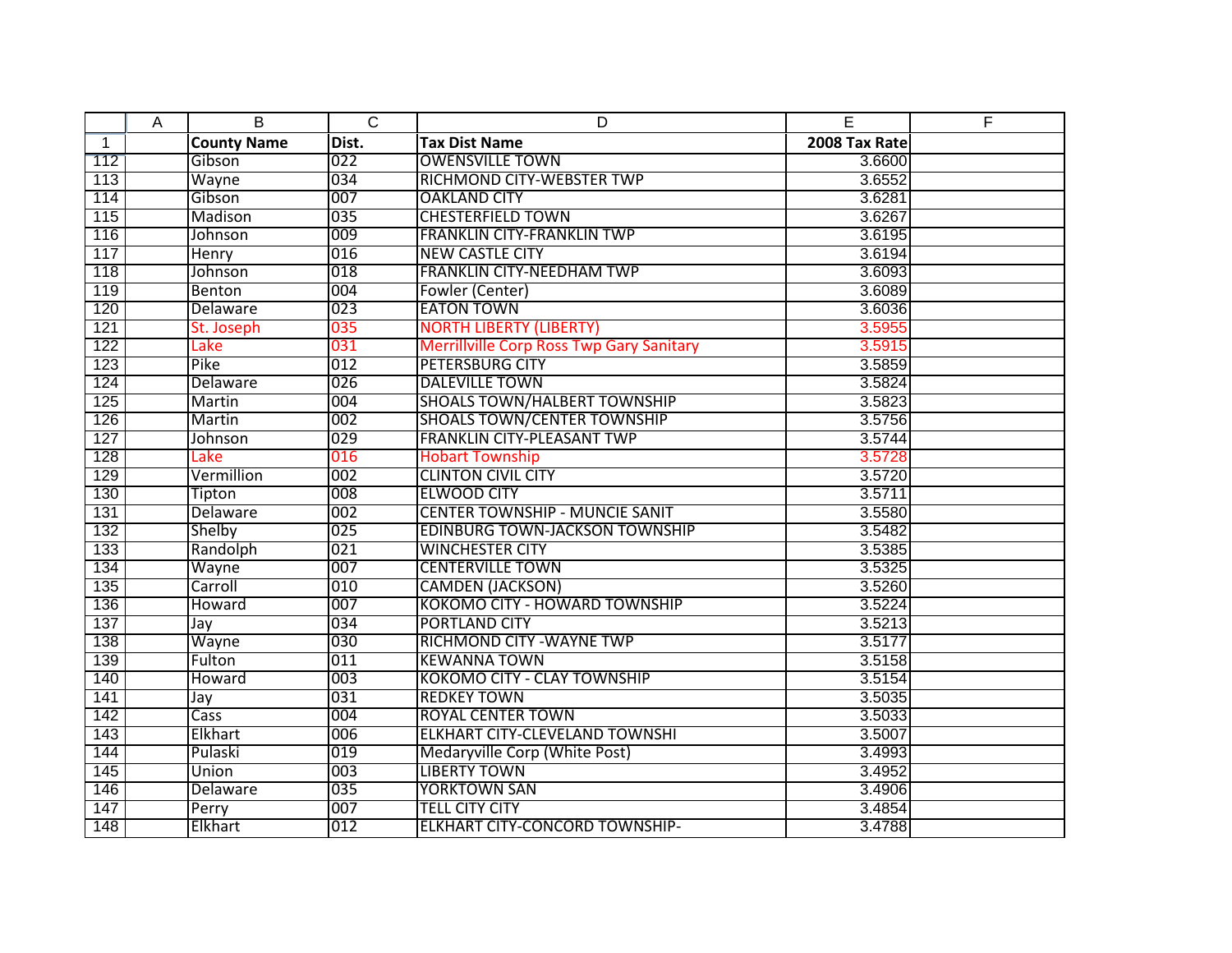|              | A | B                  | $\overline{C}$ | D                                     | E             | F |
|--------------|---|--------------------|----------------|---------------------------------------|---------------|---|
| $\mathbf{1}$ |   | <b>County Name</b> | Dist.          | <b>Tax Dist Name</b>                  | 2008 Tax Rate |   |
| 149          |   | Grant              | 019            | <b>JONESBORO TOWN</b>                 | 3.4766        |   |
| 150          |   | Grant              | 018            | <b>GAS CITY-MILL TOWNSHIP</b>         | 3.4754        |   |
| 151          |   | Wayne              | 016            | <b>CAMBRIDGE CITY TOWN</b>            | 3.4719        |   |
| 152          |   | Fayette            | 013            | <b>GLENWOOD TOWN-ORANGE TOWNSHIP</b>  | 3.4682        |   |
| 153          |   | Howard             | 006            | <b>KOKOMO CITY - HARRISON TOWNSHI</b> | 3.4674        |   |
| 154          |   | Fayette            | 006            | <b>GLENWOOD TOWN-FAIVIEW TOWNSHIP</b> | 3.4672        |   |
| 155          |   | Elkhart            | 027            | <b>ELKHART CITY-OSOLO TOWNSHIP</b>    | 3.4657        |   |
| 156          |   | St. Joseph         | 015            | <b>WALKERTON (LINCOLN)</b>            | 3.4636        |   |
| 157          |   | Wayne              | 021            | <b>HAGERSTOWN TOWN</b>                | 3.4617        |   |
| 158          |   | Allen              | 091            | <b>FT.WAYNE PERRY</b>                 | 3.4558        |   |
| 159          |   | Washington         | 022            | <b>SALEM CITY</b>                     | 3.4535        |   |
| 160          |   | Delaware           | 025            | <b>GASTON TOWN</b>                    | 3.4469        |   |
| 161          |   | Blackford          | 002            | <b>MONTPELIER CITY</b>                | 3.4368        |   |
| 162          |   | Wayne              | 033            | RICHMOND BOSTON TWP AIRPORT           | 3.4334        |   |
| 163          |   | Wabash             | 008            | <b>WABASH CITY-WABASH COUNTY SCHO</b> | 3.4273        |   |
| 164          |   | Newton             | 005            | <b>Goodland Corp (Grant)</b>          | 3.4193        |   |
| 165          |   | Benton             | 007            | <b>Boswell (Grant)</b>                | 3.4148        |   |
| 166          |   | Howard             | 002            | <b>KOKOMO CITY - CENTER TOWNSHIP</b>  | 3.4131        |   |
| 167          |   | Adams              | 019            | <b>GENEVA TOWN</b>                    | 3.4112        |   |
| 168          |   | Allen              | 075            | <b>FORT WAYNE ABOITE TWP (59)</b>     | 3.4105        |   |
| 169          |   | Sullivan           | 010            | <b>CARLISLE TOWN</b>                  | 3.4083        |   |
| 170          |   | Knox               | 027            | <b>VINCENNES CITY II</b>              | 3.4068        |   |
| 171          |   | Posey              | 018            | <b>MOUNT VERNON CITY</b>              | 3.3994        |   |
| 172          |   | DeKalb             | 027            | <b>BUTLER CITY</b>                    | 3.3942        |   |
| 173          |   | Tipton             | 002            | <b>TIPTON CITY</b>                    | 3.3934        |   |
| 174          |   | Grant              | 038            | <b>GAS CITY-CENTER TOWNSHIP</b>       | 3.3925        |   |
| 175          |   | Crawford           | 004            | <b>LEAVENWORTH TOWN</b>               | 3.3916        |   |
| 176          |   | Crawford           | 013            | <b>WHISKEY RUN TOWNSHIP</b>           | 3.3893        |   |
| 177          |   | Miami              | 018            | <b>BUNKER HILL TOWN</b>               | 3.3795        |   |
| 178          |   | Montgomery         | 028            | <b>CRAWFORDSVILLE CITY-N. MONTGOM</b> | 3.3778        |   |
| 179          |   | Lake               | 029            | <b>Crown Point Corp Ross Twp</b>      | 3.3768        |   |
| 180          |   | Benton             | 011            | Oxford (Oak Grove)                    | 3.3764        |   |
| 181          |   | Warrick            | 003            | <b>BOONVILLE CITY</b>                 | 3.3729        |   |
| 182          |   | Randolph           | 002            | <b>RIDGEVILLE TOWN</b>                | 3.3725        |   |
| 183          |   | Spencer            | 018            | <b>ROCKPORT CITY</b>                  | 3.3678        |   |
| 184          |   | Montgomery         | 029            | <b>CRAWFORDSVILLE CITY-S. MONTGOM</b> | 3.3627        |   |
| 185          |   | Clinton            | 021            | <b>FRANKFORT CITY</b>                 | 3.3603        |   |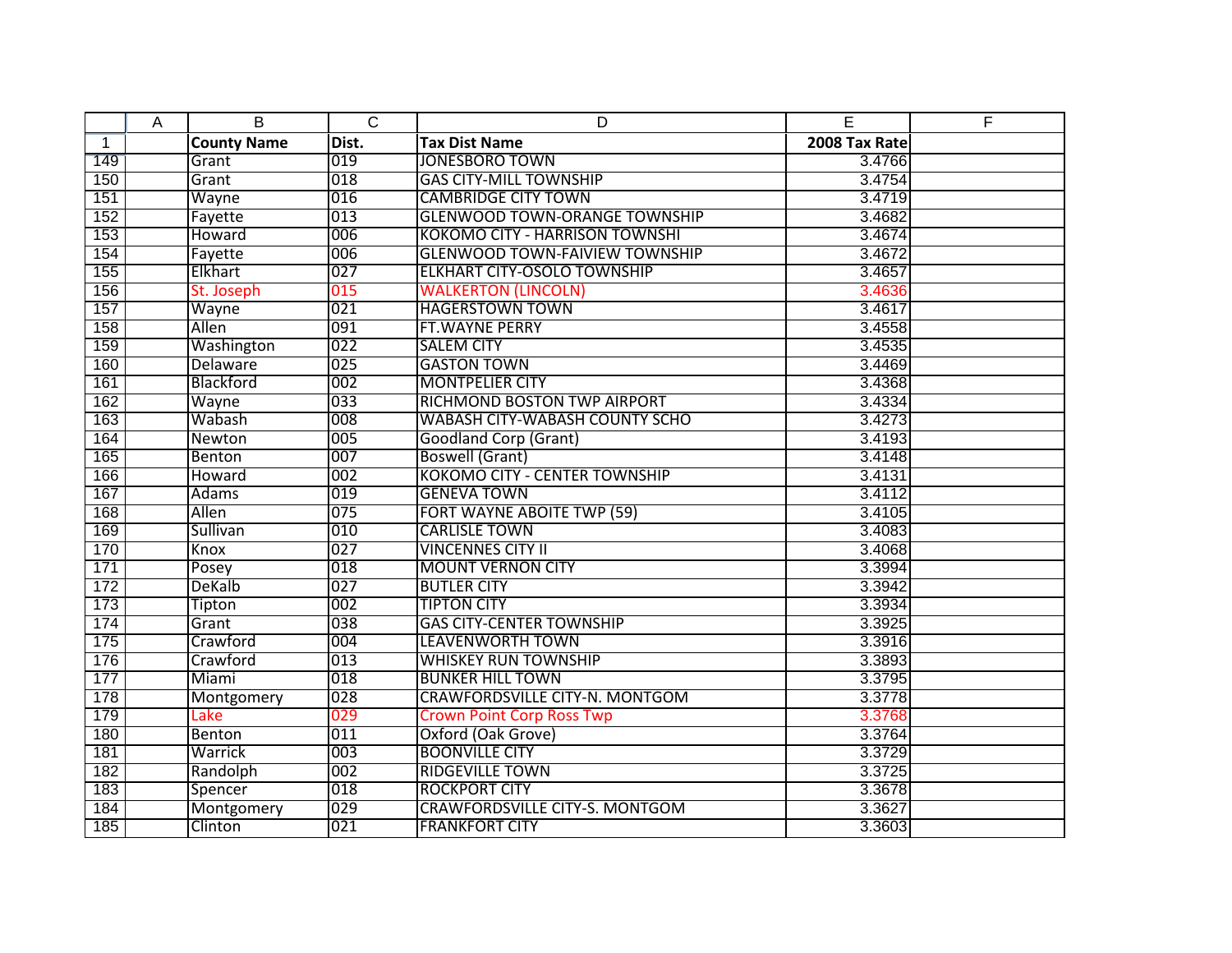|              | A | B                  | $\overline{C}$ | D                                     | E             | F |
|--------------|---|--------------------|----------------|---------------------------------------|---------------|---|
| $\mathbf{1}$ |   | <b>County Name</b> | Dist.          | <b>Tax Dist Name</b>                  | 2008 Tax Rate |   |
| 186          |   | Randolph           | 008            | <b>FARMLAND TOWN</b>                  | 3.3554        |   |
| 187          |   | Crawford           | 006            | <b>LIBERTY TOWNSHIP</b>               | 3.3553        |   |
| 188          |   | Wayne              | 009            | <b>GREENS FORK TOWN</b>               | 3.3523        |   |
| 189          |   | Elkhart            | 021            | <b>NAPPANEE CITY-LOCKE TOWNSHIP</b>   | 3.3492        |   |
| 190          |   | Crawford           | 012            | <b>UNION TOWNSHIP</b>                 | 3.3448        |   |
| 191          |   | Crawford           | 010            | <b>STERLING TOWNSHIP</b>              | 3.3430        |   |
| 192          |   | Henry              | 030            | <b>KNIGHTSTOWN TOWN</b>               | 3.3340        |   |
| 193          |   | Crawford           | 009            | <b>PATOKA TOWNSHIP</b>                | 3.3318        |   |
| 194          |   | Crawford           | 016            | JOHNSON TOWNSHIP-ENGLISH FIRE         | 3.3300        |   |
| 195          |   | Elkhart            | 029            | <b>NAPPANEE CITY-UNION TOWNSHIP</b>   | 3.3283        |   |
| 196          |   | Knox               | 020            | <b>BRUCEVILLE CIVIL TOWN</b>          | 3.3278        |   |
| 197          |   | Marshall           | 016            | ARGOS-WALNUT                          | 3.3230        |   |
| 198          |   | Shelby             | 026            | <b>SHELBYVILLE SHELBY EAST</b>        | 3.3226        |   |
| 199          |   | Elkhart            | 013            | <b>GOSHEN CITY-CONCORD TOWNSHIP</b>   | 3.3139        |   |
| 200          |   | <b>DeKalb</b>      | 017            | <b>CORUNNA TOWN</b>                   | 3.3137        |   |
| 201          |   | Marshall           | 008            | ARGOS-GREEN                           | 3.3111        |   |
| 202          |   | Madison            | 007            | <b>WOODLAWN HEIGHTS TOWN</b>          | 3.3060        |   |
| 203          |   | <b>Adams</b>       | 022            | <b>DECATUR CITY-WASHINGTON TOWNSH</b> | 3.3006        |   |
| 204          |   | Crawford           | 001            | <b>BOONE TOWNSHIP</b>                 | 3.2984        |   |
| 205          |   | Crawford           | 002            | <b>ALTON TOWN</b>                     | 3.2984        |   |
| 206          |   | Knox               | 013            | <b>EDWARDSPORT TOWN</b>               | 3.2974        |   |
| 207          |   | Wabash             | 002            | <b>NORTH MANCHESTER TOWN</b>          | 3.2893        |   |
| 208          |   | Adams              | 018            | <b>BERNE CITY-WABASH TOWNSHIP</b>     | 3.2732        |   |
| 209          |   | Crawford           | 003            | <b>JENNINGS TOWNSHIP</b>              | 3.2707        |   |
| 210          |   | Crawford           | 015            | <b>CAREFREE TOWN</b>                  | 3.2707        |   |
| 211          |   | Adams              | 014            | <b>DECATUR CITY-ROOT TOWNSHIP</b>     | 3.2678        |   |
| 212          |   | Allen              | 074            | FORT WAYNE WAYNE TWP (91-95)          | 3.2651        |   |
| 213          |   | Grant              | 030            | <b>VAN BUREN TOWN</b>                 | 3.2645        |   |
| 214          |   | Rush               | 009            | <b>CARTHAGE</b>                       | 3.2626        |   |
| 215          |   | <b>Adams</b>       | 010            | <b>BERNE CITY-MONROE TOWNSHIP</b>     | 3.2624        |   |
| 216          |   | St. Joseph         | 007            | <b>ROSELAND (CLAY)</b>                | 3.2592        |   |
| 217          |   | Lake               | 027            | <b>Munster Corp (North)</b>           | 3.2528        |   |
| 218          |   | Elkhart            | 015            | <b>GOSHEN CITY-ELKHART TOWNSHIP</b>   | 3.2414        |   |
| 219          |   | Lake               | 008            | <b>Lowell Corp Cedar Creek Twp</b>    | 3.2375        |   |
| 220          |   | Grant              | 028            | <b>SWAYZEE TOWN</b>                   | 3.2360        |   |
| 221          |   | Crawford           | 008            | <b>OHIO TOWNSHIP</b>                  | 3.2357        |   |
| 222          |   | Allen              | 077            | FT WAYNE ADAMS TWP NH-PARK-EAC        | 3.2335        |   |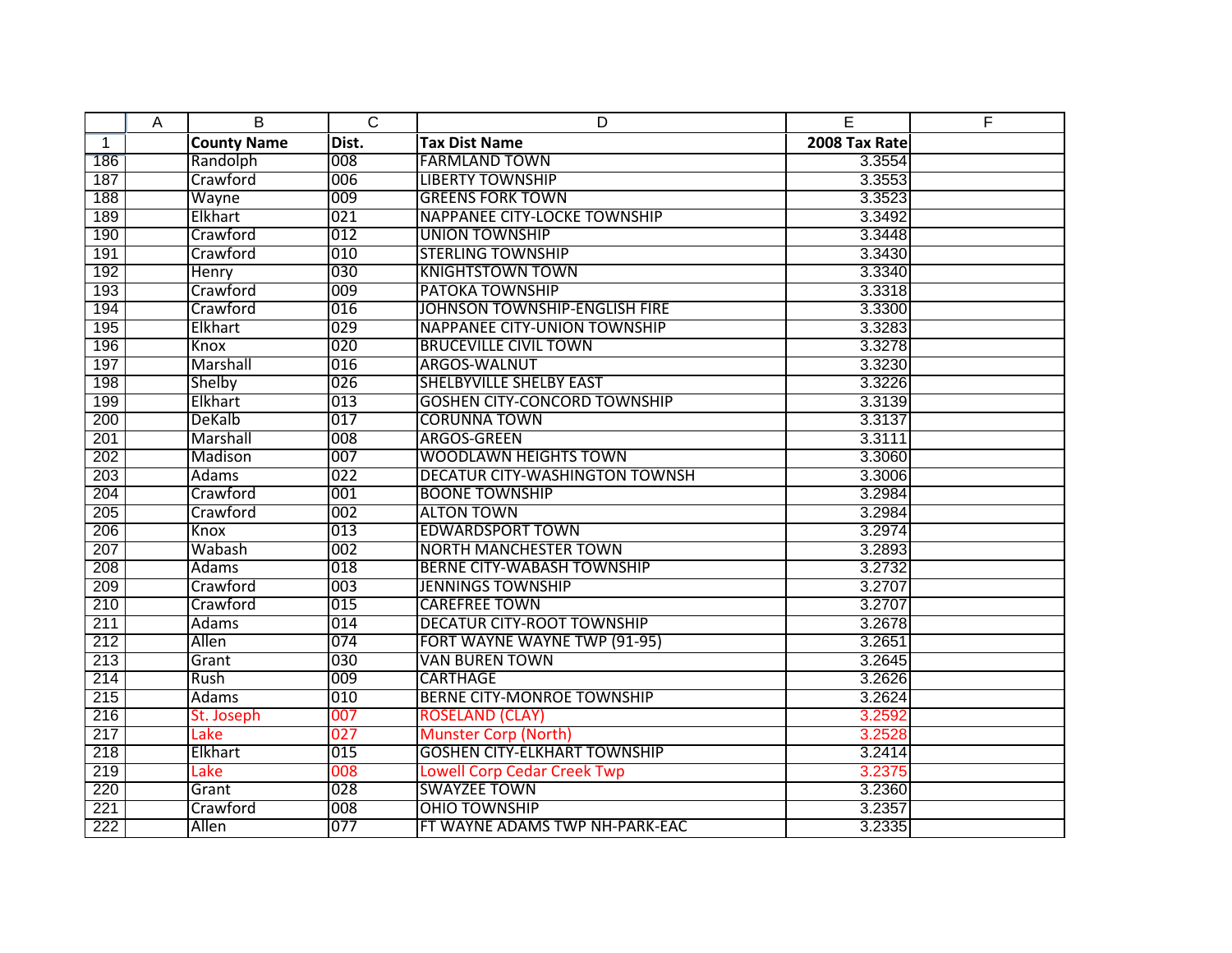|              | Α | B                  | $\overline{C}$ | D                                     | E             | F |
|--------------|---|--------------------|----------------|---------------------------------------|---------------|---|
| $\mathbf{1}$ |   | <b>County Name</b> | Dist.          | <b>Tax Dist Name</b>                  | 2008 Tax Rate |   |
| 223          |   | Porter             | 002            | <b>HEBRON (BOONE)</b>                 | 3.2297        |   |
| 224          |   | <b>Allen</b>       | 070            | FORT WAYNE ADAMS TWP EACS (65)        | 3.2289        |   |
| 225          |   | Delaware           | 001            | <b>CENTER TOWNSHIP</b>                | 3.2277        |   |
| 226          |   | Madison            | 032            | <b>LAPEL TOWN</b>                     | 3.2242        |   |
| 227          |   | Crawford           | 005            | <b>JOHNSON TOWNSHIP</b>               | 3.2214        |   |
| 228          |   | Madison            | 005            | <b>EDGEWOOD TOWN</b>                  | 3.2197        |   |
| 229          |   | Vermillion         | 008            | <b>DANA CIVIL TOWN</b>                | 3.2188        |   |
| 230          |   | Kosciusko          | 038            | NAPPANEE CITY-JEFFERSON TOWNSH        | 3.2169        |   |
| 231          |   | Randolph           | 012            | <b>LOSANTVILLE TOWN</b>               | 3.2128        |   |
| 232          |   | Lake               | 038            | <b>Lowell Corp West Creek Twp</b>     | 3.2122        |   |
| 233          |   | Lawrence           | 011            | <b>OOLITIC TOWN</b>                   | 3.2122        |   |
| 234          |   | <b>Jennings</b>    | 004            | <b>NORTH VERNON CITY</b>              | 3.2110        |   |
| 235          |   | Johnson            | 035            | <b>BARGERSVILLE TOWN-UNION TWP-BF</b> | 3.2110        |   |
| 236          |   | Allen              | 097            | FT. WAYNE MILAN                       | 3.2043        |   |
| 237          |   | Lake               | 030            | <b>Merrillville Corp Ross Twp</b>     | 3.1985        |   |
| 238          |   | Madison            | 006            | <b>RIVER FOREST TOWN</b>              | 3.1985        |   |
| 239          |   | Sullivan           | 002            | <b>DUGGER TOWN</b>                    | 3.1980        |   |
| 240          |   | Delaware           | 013            | <b>MONROE TOWNSHIP - MUNCIE SANIT</b> | 3.1942        |   |
| 241          |   | Allen              | 069            | FORT WAYNE ADAMS TWP FT WAYNE         | 3.1936        |   |
| 242          |   | Sullivan           | 014            | <b>HYMERA TOWN</b>                    | 3.1919        |   |
| 243          |   | Vermillion         | 006            | <b>CAYUGA CIVIL TOWN</b>              | 3.1878        |   |
| 244          |   | Randolph           | 017            | <b>LYNN TOWN</b>                      | 3.1841        |   |
| 245          |   | Jefferson          | 007            | <b>MADISON CITY</b>                   | 3.1834        |   |
| 246          |   | Delaware           | 019            | <b>ALBANY TOWN - NILES TWP</b>        | 3.1808        |   |
| 247          |   | Allen              | 072            | FORT WAYNE ST. JOSEPH TWP (75)        | 3.1803        |   |
| 248          |   | Madison            | 037            | <b>SUMMITVILLE TOWN</b>               | 3.1799        |   |
| 249          |   | Vanderburgh        | 029            | <b>EVANSVILLE CITY-PIGEON TOWNSHI</b> | 3.1770        |   |
| 250          |   | Knox               | 014            | <b>SANDBORN TOWN</b>                  | 3.1739        |   |
| 251          |   | Allen              | 071            | FORT WAYNE PLEASANT TWP (70)          | 3.1736        |   |
| 252          |   | Elkhart            | 036            | <b>GOSHEN CITY-HARRISON TOWNSHIP</b>  | 3.1727        |   |
| 253          |   | Montgomery         | 027            | UNION TOWNSHIP-CRAWFORDSVILLE         | 3.1711        |   |
| 254          |   | Allen              | 073            | FT WAYNE WASHINGTON TWP (80)          | 3.1698        |   |
| 255          |   | Benton             | 009            | Ambia (Hickory Grove)                 | 3.1684        |   |
| 256          |   | Grant              | 004            | <b>FAIRMONT TOWN</b>                  | 3.1668        |   |
| 257          |   | Jay                | 011            | <b>PENNVILLE TOWN</b>                 | 3.1638        |   |
| 258          |   | Fulton             | 003            | <b>AKRON TOWN</b>                     | 3.1624        |   |
| 259          |   | Sullivan           | 008            | <b>MEROM TOWN</b>                     | 3.1621        |   |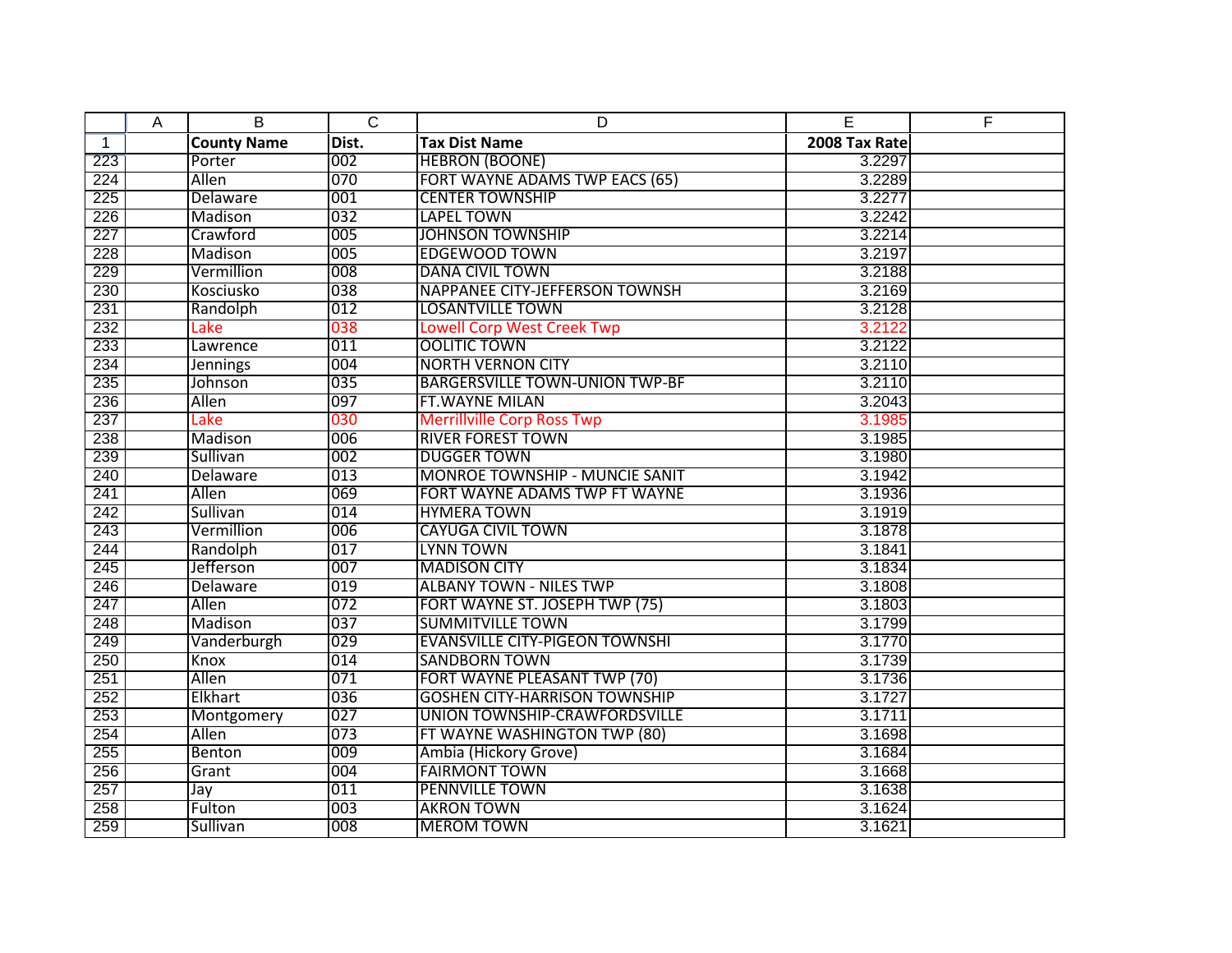|              | A | B                  | $\overline{C}$ | D                                     | E             | E |
|--------------|---|--------------------|----------------|---------------------------------------|---------------|---|
| $\mathbf{1}$ |   | <b>County Name</b> | Dist.          | <b>Tax Dist Name</b>                  | 2008 Tax Rate |   |
| 260          |   | Delaware           | 032            | <b>YORKTOWN ANNEX</b>                 | 3.1603        |   |
| 261          |   | Greene             | 003            | <b>NEWBERRY TOWN</b>                  | 3.1570        |   |
| 262          |   | <b>Daviess</b>     | 006            | <b>ELNORA TOWN</b>                    | 3.1568        |   |
| 263          |   | Delaware           | 005            | <b>ALBANY TOWN - DELAWARE TOWNSHI</b> | 3.1508        |   |
| 264          |   | Newton             | 011            | Kentland Corp (Jefferson)             | 3.1463        |   |
| 265          |   | Wayne              | 027            | <b>MILTON TOWN</b>                    | 3.1453        |   |
| 266          |   | Lake               | 042            | <b>Crown Point Corp Center Twp</b>    | 3.1451        |   |
| 267          |   | Wayne              | 005            | <b>CENTER TOWNSHIP - SANITARY</b>     | 3.1443        |   |
| 268          |   | <b>Harrison</b>    | 002            | <b>MILLTOWN TOWN-BLUE RIVER TOWNS</b> | 3.1431        |   |
| 269          |   | Harrison           | 018            | MILLTOWN TOWN-SPENCER TOWNSHIP        | 3.1404        |   |
| 270          |   | Hancock            | 004            | <b>SHIRLEY TOWN</b>                   | 3.1374        |   |
| 271          |   | Madison            | 004            | <b>COUNTRY CLUB HEIGHTS</b>           | 3.1371        |   |
| 272          |   | Delaware           | 011            | <b>SELMA TOWN</b>                     | 3.1362        |   |
| 273          |   | Madison            | 028            | FRANKTON TOWN-PIPE CR.TWP.            | 3.1350        |   |
| 274          |   | Madison            | 020            | <b>FRANKTON TOWN - LAFAYETTE TWP</b>  | 3.1344        |   |
| 275          |   | <b>Daviess</b>     | 013            | <b>PLAINVILLE TOWN</b>                | 3.1333        |   |
| 276          |   | Greene             | 021            | <b>LYONS TOWN</b>                     | 3.1312        |   |
| 277          |   | <b>Delaware</b>    | 017            | <b>YORKTOWN TOWN</b>                  | 3.1260        |   |
| 278          |   | Carroll            | 016            | <b>FLORA (MONROE)</b>                 | 3.1209        |   |
| 279          |   | Rush               | 013            | <b>GLENWOOD CITY</b>                  | 3.1209        |   |
| 280          |   | Noble              | 016            | <b>CROMWELL TOWN</b>                  | 3.1207        |   |
| 281          |   | Elkhart            | 037            | <b>GOSHEN CITY-JEFFERSON</b>          | 3.1204        |   |
| 282          |   | Clay               | 002            | <b>BRAZIL CITY - BRAZIL TOWNSHIP</b>  | 3.1198        |   |
| 283          |   | Delaware           | 021            | <b>SALEM TOWNSHIP</b>                 | 3.1107        |   |
| 284          |   | Vanderburgh        | 025            | <b>EVANSVILLE CITY-PERRY TOWNSHIP</b> | 3.1095        |   |
| 285          |   | Vanderburgh        | 020            | <b>EVANSVILLE CITY-CENTER TOWNSHI</b> | 3.1075        |   |
| 286          |   | St. Joseph         | 028            | <b>LAKEVILLE (UNION)</b>              | 3.1017        |   |
| 287          |   | Vanderburgh        | 027            | <b>EVANSVILLE CITY-KNIGHT TOWNSHI</b> | 3.1006        |   |
| 288          |   | Porter             | 029            | <b>VALPARAISO-WASHINGTON TWP</b>      | 3.0983        |   |
| 289          |   | Clay               | 012            | <b>BRAZIL CITY - POSEY TOWNSHIP</b>   | 3.0980        |   |
| 290          |   | Madison            | 026            | PIPE CR.TWP.-ELWOOD SCH.              | 3.0965        |   |
| 291          |   | Posey              | 021            | <b>GRIFFIN TOWN</b>                   | 3.0945        |   |
| 292          |   | Huntington         | 015            | <b>MARKLE TOWN</b>                    | 3.0874        |   |
| 293          |   | Clark              | 014            | <b>CLARKSVILLE TOWN-GCS-IFW</b>       | 3.0862        |   |
| 294          |   | Madison            | 013            | <b>PENDLETON TOWN</b>                 | 3.0845        |   |
| 295          |   | Lake               | 043            | <b>Cedar Lake Corp Center Twp</b>     | 3.0817        |   |
| 296          |   | Clay               | 008            | <b>BRAZIL CITY - JACKSON TOWNSHIP</b> | 3.0801        |   |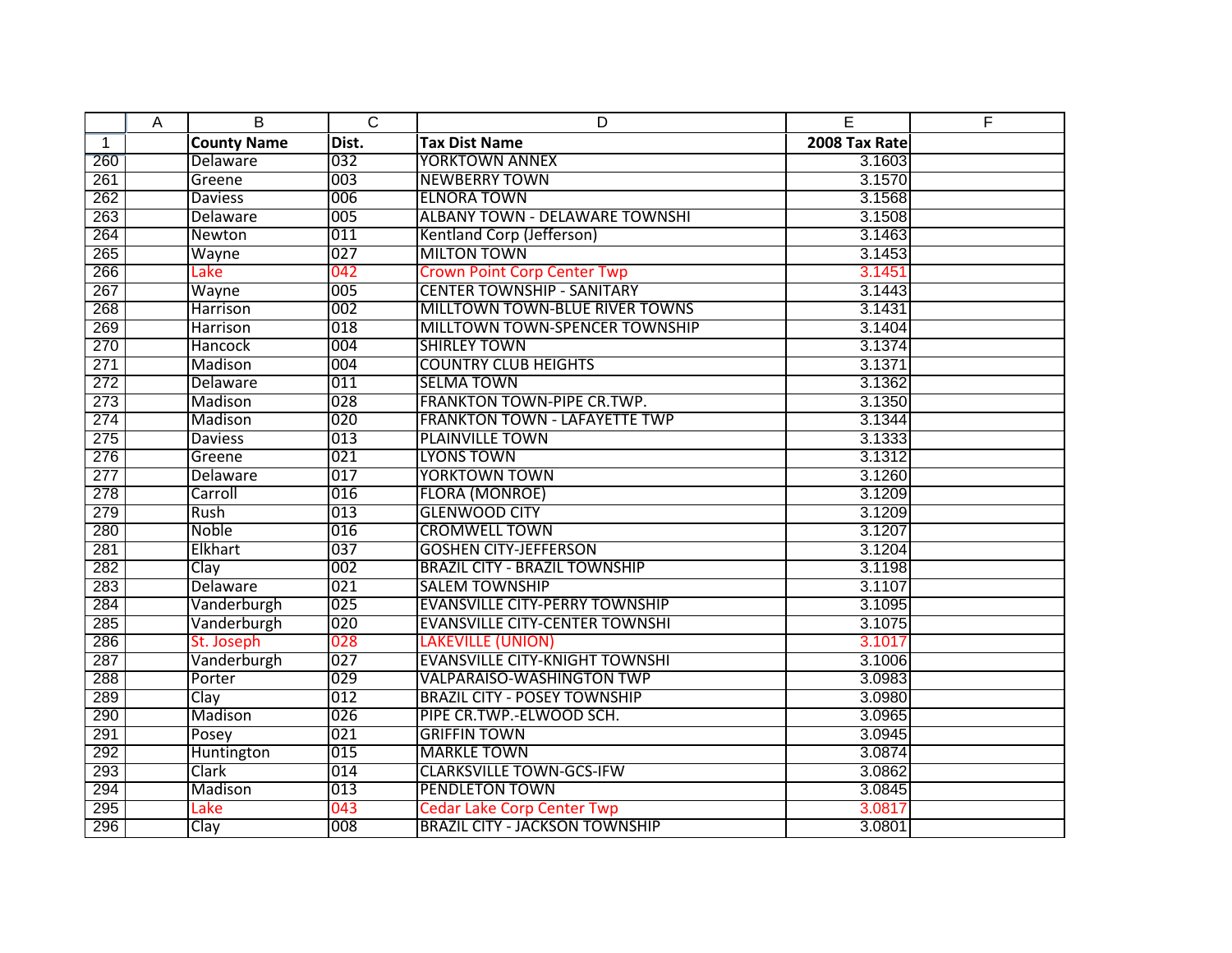|              | A | B                  | $\overline{C}$ | D                                     | E             | E |
|--------------|---|--------------------|----------------|---------------------------------------|---------------|---|
| $\mathbf{1}$ |   | <b>County Name</b> | Dist.          | <b>Tax Dist Name</b>                  | 2008 Tax Rate |   |
| 297          |   | DeKalb             | 003            | ST. JOE TOWN                          | 3.0790        |   |
| 298          |   | Allen              | 076            | FORT WAYNE WAYNE FIRE DIST (96        | 3.0783        |   |
| 299          |   | White              | 018            | <b>WOLCOTT TOWN</b>                   | 3.0751        |   |
| 300          |   | Henry              | 012            | <b>KENNARD TOWN</b>                   | 3.0745        |   |
| 301          |   | Madison            | 010            | <b>DUCK CREK TWP - ELWOOD SCH</b>     | 3.0733        |   |
| 302          |   | Huntington         | 022            | <b>MARKLE UNION</b>                   | 3.0719        |   |
| 303          |   | Madison            | 041            | <b>PENDLETON GREEN</b>                | 3.0687        |   |
| 304          |   | Allen              | 041            | <b>NEW HAVEN CITY ADAMS TWP TRANS</b> | 3.0662        |   |
| 305          |   | Allen              | 096            | N,H,ADAMS WOODFLD II                  | 3.0662        |   |
| 306          |   | Grant              | 036            | <b>GAS CITY-JEFFERSON TOWNSHIP</b>    | 3.0659        |   |
| 307          |   | Lake               | 058            | <b>CEDAR LAKE - CEDAR CREEK TWP.</b>  | 3.0652        |   |
| 308          |   | Knox               | 007            | <b>DECKER TOWN</b>                    | 3.0638        |   |
| 309          |   | Pike               | 008            | <b>SPURGEON TOWN</b>                  | 3.0634        |   |
| 310          |   | Grant              | 037            | <b>GAS CITY-MONROE TOWNSHIP</b>       | 3.0632        |   |
| 311          |   | Clark              | 010            | JEFFERSONVILLE CITY-IFW               | 3.0629        |   |
| 312          |   | Gibson             | 002            | <b>MACKEY TOWN</b>                    | 3.0601        |   |
| 313          |   | Lake               | 059            | ST. JOHN - CENTER TWP.                | 3.0536        |   |
| 314          |   | Madison            | 033            | <b>UNION TOWNSHIP</b>                 | 3.0528        |   |
| 315          |   | LaGrange           | 006            | <b>TOPEKA TOWN-CLEARSPRING TOWNSH</b> | 3.0522        |   |
| 316          |   | Warren             | 010            | <b>WEST LEBANON (PIKE)</b>            | 3.0508        |   |
| 317          |   | Allen              | 047            | <b>NEW HAVEN JEFFERSON TWP TRANS</b>  | 3.0502        |   |
| 318          |   | LaGrange           | 008            | <b>TOPEKA TOWN-EDEN TOWNSHIP</b>      | 3.0491        |   |
| 319          |   | Lake               | 057            | <b>CEDAR LAKE - WEST CREEK TWP.</b>   | 3.0399        |   |
| 320          |   | Sullivan           | 005            | <b>SHELBURN TOWN</b>                  | 3.0360        |   |
| 321          |   | Clark              | 012            | <b>CLARKSVILLE TOWN-IFW</b>           | 3.0322        |   |
| 322          |   | Delaware           | 015            | MT PLEASANT TWP - MUNCIE SANIT        | 3.0293        |   |
| 323          |   | Cass               | 013            | <b>GALVESTON TOWN</b>                 | 3.0280        |   |
| 324          |   | Porter             | 016            | PORTAGE CITY-PORTAGE TWP              | 3.0249        |   |
| 325          |   | Lake               | 033            | <b>Griffith Corp Saint John Twp</b>   | 3.0238        |   |
| 326          |   | DeKalb             | 020            | <b>WATERLOO TOWN-SMITHFIELD TOWNS</b> | 3.0237        |   |
| 327          |   | <b>DeKalb</b>      | 008            | <b>WATERLOO TOWN-GRANT TOWNSHIP</b>   | 3.0231        |   |
| 328          |   | DeKalb             | 019            | <b>ASHLEY TOWN</b>                    | 3.0203        |   |
| 329          |   | <b>Dubois</b>      | 020            | <b>HUNTINGBURG CITY</b>               | 3.0200        |   |
| 330          |   | <b>Noble</b>       | 004            | <b>KENDALLVILLE CITY-ALLEN TOWNSH</b> | 3.0194        |   |
| 331          |   | Madison            | 015            | <b>INGALLS TOWN</b>                   | 3.0192        |   |
| 332          |   | Noble              | 020            | <b>KENDALLVILLE CITY-WAYNE TOWNSH</b> | 3.0182        |   |
| 333          |   | Montgomery         | 012            | <b>WINGATE TOWN</b>                   | 3.0175        |   |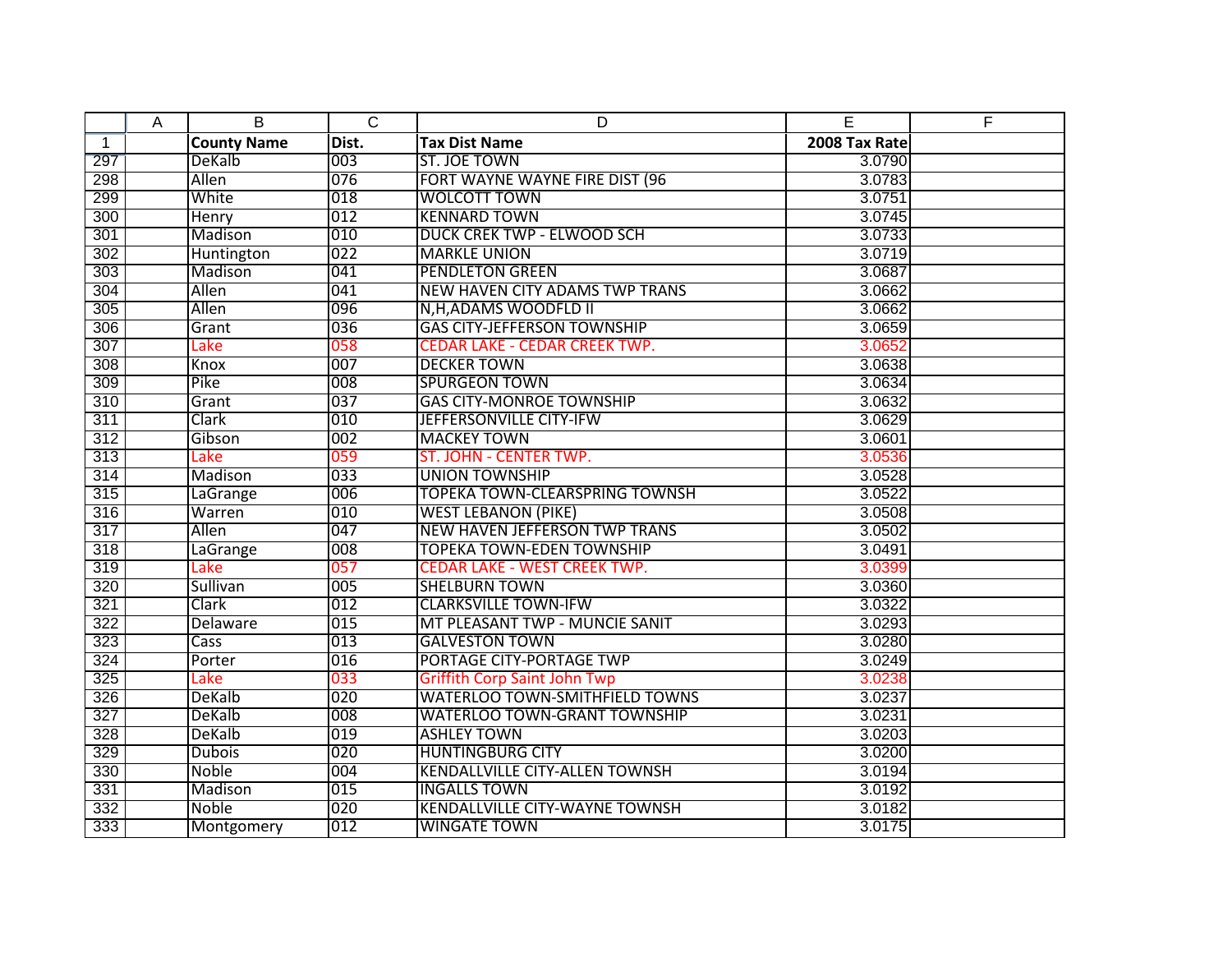|              | A | B                  | $\overline{C}$ | D                                     | E             | F |
|--------------|---|--------------------|----------------|---------------------------------------|---------------|---|
| $\mathbf{1}$ |   | <b>County Name</b> | Dist.          | <b>Tax Dist Name</b>                  | 2008 Tax Rate |   |
| 334          |   | Delaware           | 007            | <b>HAMILTON TWP - MUNCIE SANITARY</b> | 3.0162        |   |
| 335          |   | Fountain           | 008            | <b>ATTICA CITY</b>                    | 3.0161        |   |
| 336          |   | Marshall           | 019            | <b>PLYMOUTH (CENTER)</b>              | 3.0157        |   |
| 337          |   | Lake               | 014            | <b>Cedar Lake Corp Hanover Twp</b>    | 3.0147        |   |
| 338          |   | Pulaski            | 011            | <b>Winamac Corp (Monroe)</b>          | 3.0142        |   |
| 339          |   | Gibson             | 005            | <b>FRANCISCO TOWN</b>                 | 3.0129        |   |
| 340          |   | Newton             | 002            | Morocco Corp (Beaver)                 | 3.0124        |   |
| 341          |   | Jackson            | 004            | <b>MEDORA TOWN</b>                    | 3.0120        |   |
| 342          |   | Grant              | 035            | <b>FOWLERTON TOWN</b>                 | 3.0078        |   |
| 343          |   | <b>Daviess</b>     | 009            | <b>ODON TOWN</b>                      | 3.0069        |   |
| 344          |   | Greene             | 012            | <b>WORTHINGTON TOWN</b>               | 3.0067        |   |
| 345          |   | <b>Blackford</b>   | 007            | <b>SHAMROCK LAKES TOWN</b>            | 3.0060        |   |
| 346          |   | Greene             | 004            | <b>CENTER TOWNSHIP</b>                | 2.9994        |   |
| 347          |   | Wayne              | 023            | <b>FOUNTAIN CITY TOWN</b>             | 2.9975        |   |
| 348          |   | Clinton            | 009            | <b>MULBERRY TOWN</b>                  | 2.9965        |   |
| 349          |   | Greene             | 025            | <b>BLOOMFIELD TOWN</b>                | 2.9934        |   |
| 350          |   | Grant              | 012            | <b>MATTHEWS TOWN</b>                  | 2.9917        |   |
| 351          |   | Perry              | 008            | <b>CANNELTON CITY</b>                 | 2.9909        |   |
| 352          |   | Tippecanoe         | 026            | <b>WEST LAFAYETTE CITY-WLSC-B</b>     | 2.9899        |   |
| 353          |   | Fulton             | 005            | <b>FULTON TOWN</b>                    | 2.9884        |   |
| 354          |   | Benton             | 002            | Otterbein (Bolivar)                   | 2.9883        |   |
| 355          |   | Henry              | 023            | <b>SPRINGPORT TOWN</b>                | 2.9879        |   |
| 356          |   | Allen              | 080            | FT WAYNE PLEASANT - FIRE (71)         | 2.9868        |   |
| 357          |   | Clark              | 013            | <b>CLARKSVILLE TOWN-GCS-OFW</b>       | 2.9867        |   |
| 358          |   | Johnson            | 025            | <b>GRNWD CITY-PLEAS TWP-CP SCHOOL</b> | 2.9864        |   |
| 359          |   | Gibson             | 009            | <b>HAUBSTADT TOWN</b>                 | 2.9863        |   |
| 360          |   | Marshall           | 020            | PLY-WEST                              | 2.9848        |   |
| 361          |   | Greene             | 010            | <b>JACKSON TOWNSHIP</b>               | 2.9793        |   |
| 362          |   | Shelby             | 023            | <b>SHELBYVILLE SHELBY WEST</b>        | 2.9792        |   |
| 363          |   | Wayne              | 025            | <b>ECONOMY TOWN</b>                   | 2.9784        |   |
| 364          |   | Johnson            | 030            | <b>GRNWD CITY-PLEAS TWP-CP SCHOOL</b> | 2.9768        |   |
| 365          |   | Shelby             | 024            | SHELBYVILLE CITY-MARION TOWNSH        | 2.9759        |   |
| 366          |   | <b>Hancock</b>     | 007            | <b>CUMBERLAND TOWN-BUCK CREEK TWP</b> | 2.9745        |   |
| 367          |   | <b>Benton</b>      | 015            | Earl Park (Richland)                  | 2.9725        |   |
| 368          |   | <b>Henry</b>       | 011            | <b>GREENSBORO TOWN</b>                | 2.9711        |   |
| 369          |   | Shelby             | 002            | SHELBYVILLE CITY-ADDISON TOWNS        | 2.9681        |   |
| 370          |   | Johnson            | 047            | <b>GWD CITY-CP-CLARK TWP-CO LIB</b>   | 2.9654        |   |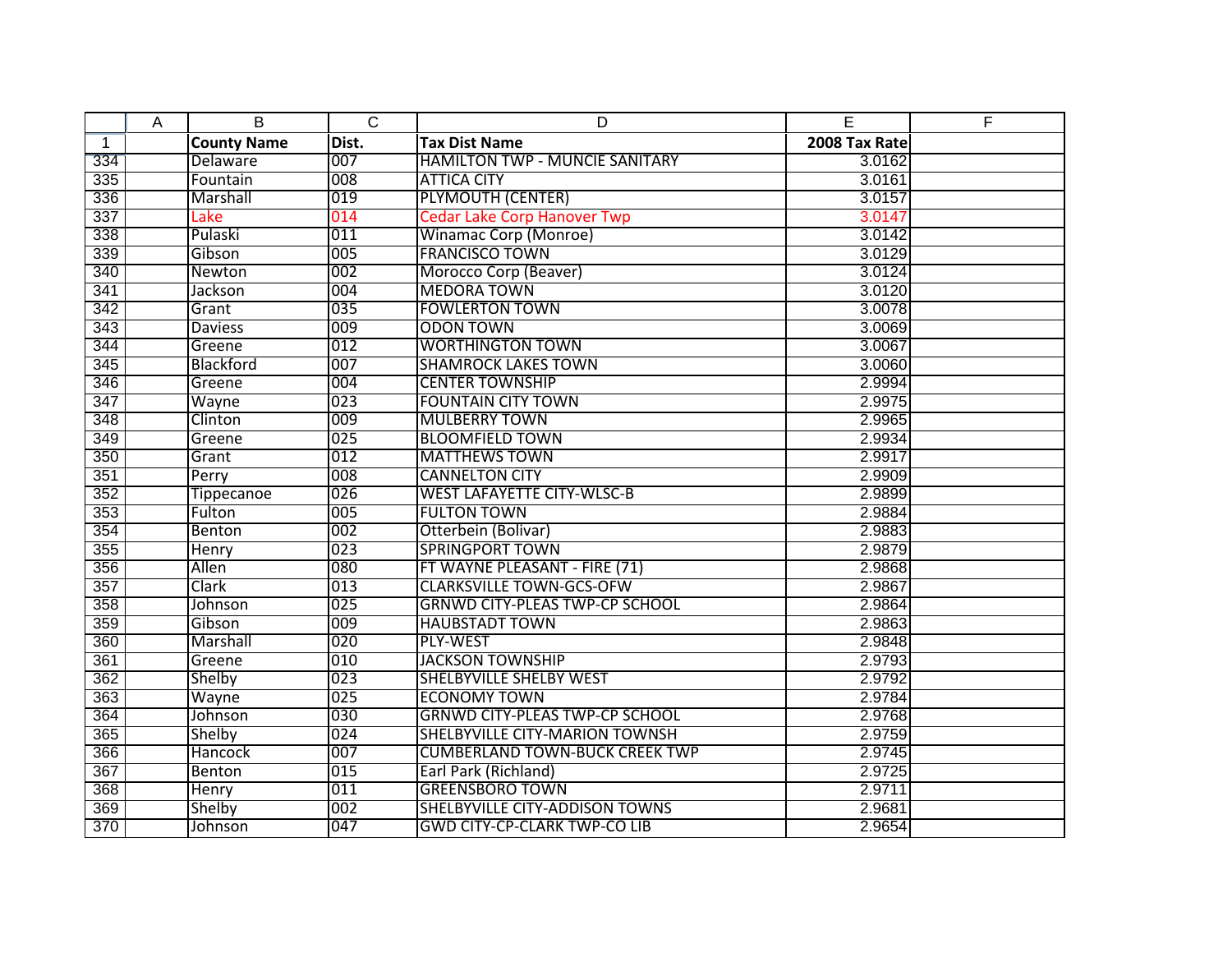|              | Α | B                  | $\overline{C}$ | D                                     | E             | E |
|--------------|---|--------------------|----------------|---------------------------------------|---------------|---|
| $\mathbf{1}$ |   | <b>County Name</b> | Dist.          | <b>Tax Dist Name</b>                  | 2008 Tax Rate |   |
| 371          |   | Greene             | 001            | <b>BEECH CREEK TOWNSHIP</b>           | 2.9650        |   |
| 372          |   | Cass               | 021            | <b>ONWARD TOWN</b>                    | 2.9636        |   |
| 373          |   | <b>Dubois</b>      | 005            | <b>HOLLAND TOWN</b>                   | 2.9635        |   |
| 374          |   | Clark              | 009            | JEFFERSONVILLE CITY-OFW               | 2.9634        |   |
| 375          |   | Starke             | 004            | <b>KNOX CITY (CENTER)</b>             | 2.9627        |   |
| 376          |   | Knox               | 002            | <b>OAKTOWN TOWN</b>                   | 2.9605        |   |
| 377          |   | Lake               | 015            | Saint John Corp Hanover Twp           | 2.9604        |   |
| 378          |   | Henry              | 002            | <b>MOORELAND TOWN</b>                 | 2.9565        |   |
| 379          |   | Howard             | 012            | <b>GREENTOWN TOWN</b>                 | 2.9533        |   |
| 380          |   | Randolph           | 009            | <b>PARKER CITY TOWN</b>               | 2.9525        |   |
| 381          |   | Allen              | 056            | <b>MONROEVILLE TOWN (45)</b>          | 2.9514        |   |
| 382          |   | Miami              | 015            | <b>PERU TOWNSHIP</b>                  | 2.9507        |   |
| 383          |   | Cass               | 022            | <b>WALTON TOWN</b>                    | 2.9503        |   |
| 384          |   | Owen               | 028            | <b>SPENCER TOWN</b>                   | 2.9500        |   |
| 385          |   | Johnson            | 027            | <b>NEW WHITELAND TOWN</b>             | 2.9459        |   |
| 386          |   | Noble              | 014            | <b>LIGONIER CITY</b>                  | 2.9429        |   |
| 387          |   | Vermillion         | 003            | <b>FAIRVIEW PARK CIVIL TOWN</b>       | 2.9400        |   |
| 388          |   | Sullivan           | 004            | <b>FARMERSBURG TOWN</b>               | 2.9384        |   |
| 389          |   | Miami              | 010            | <b>AMBOY TOWN</b>                     | 2.9380        |   |
| 390          |   | Tippecanoe         | 016            | <b>OTTERBEIN TOWN-BSC</b>             | 2.9366        |   |
| 391          |   | Martin             | 008            | <b>LOOGOOTEE CITY</b>                 | 2.9344        |   |
| 392          |   | Clark              | 011            | <b>CLARKSVILLE TOWN-OFW</b>           | 2.9327        |   |
| 393          |   | Randolph           | 013            | MODOC TOWN                            | 2.9257        |   |
| 394          |   | Elkhart            | 025            | <b>WAKARUSA TOWN-OLIVE TOWNSHIP</b>   | 2.9231        |   |
| 395          |   | Elkhart            | 017            | <b>WAKARUSA TOWN-HARRISON TOWNSHI</b> | 2.9227        |   |
| 396          |   | Clark              | 039            | JEFF CITY-UTICA TWP-OFW               | 2.9208        |   |
| 397          |   | Allen              | 085            | <b>NEW HAVEN ST.JOE</b>               | 2.9205        |   |
| 398          |   | Warren             | 002            | <b>PINE VILLAGE (ADAMS)</b>           | 2.9198        |   |
| 399          |   | <b>Hendricks</b>   | 016            | <b>BROWNSBURG TOWN</b>                | 2.9169        |   |
| 400          |   | Washington         | 002            | <b>CAMPBELLSBURG TOWN</b>             | 2.9144        |   |
| 401          |   | Cass               | 009            | <b>EEL TOWNSHIP</b>                   | 2.9132        |   |
| 402          |   | <b>Hendricks</b>   | 026            | <b>BROWNSBURG - BROWN TWP</b>         | 2.9120        |   |
| 403          |   | Union              | 008            | <b>WEST COLLEGE CORNER TOWN</b>       | 2.9062        |   |
| 404          |   | Johnson            | 010            | <b>WHITELAND TOWN-FRANKLIN TWP-WF</b> | 2.9054        |   |
| 405          |   | Porter             | 022            | PORTAGE CITY-WESTCHESTER TWP          | 2.9030        |   |
| 406          |   | Greene             | 022            | <b>WRIGHT TOWNSHIP</b>                | 2.9025        |   |
| 407          |   | Lake               | 026            | <b>Highland Corp (North)</b>          | 2.9025        |   |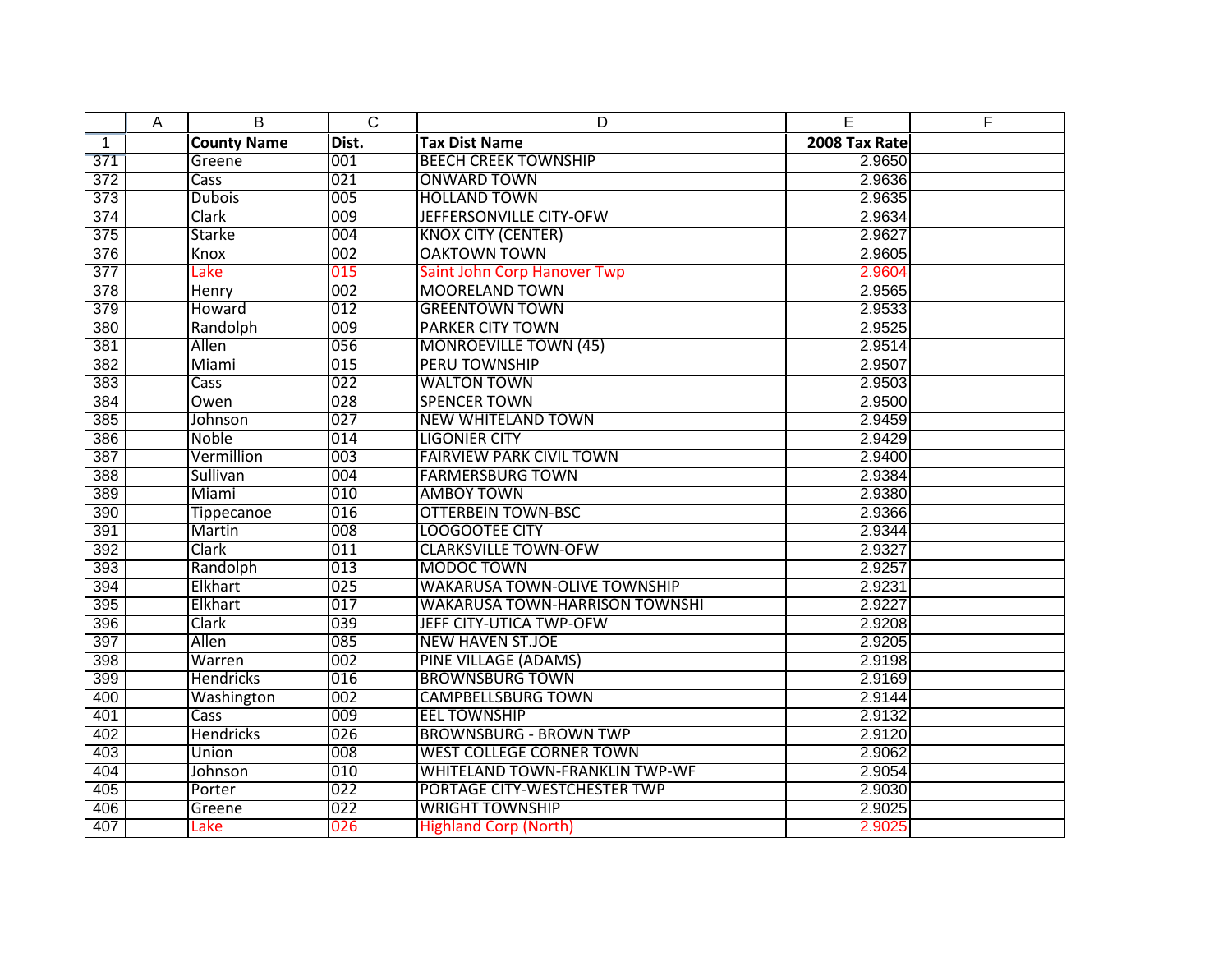|              | Α | B                  | $\overline{C}$ | D                                     | E             | F |
|--------------|---|--------------------|----------------|---------------------------------------|---------------|---|
| $\mathbf{1}$ |   | <b>County Name</b> | Dist.          | <b>Tax Dist Name</b>                  | 2008 Tax Rate |   |
| 408          |   | Wells              | 017            | <b>MARKLE TOWN-ROCKCREEK TOWNSHIP</b> | 2.9017        |   |
| 409          |   | Parke              | 013            | <b>MONTEZUMA TOWN-RESERVE TOWNSHI</b> | 2.8992        |   |
| 410          |   | St. Joseph         | 025            | <b>PORTAGE TOWNSHIP</b>               | 2.8975        |   |
| 411          |   | Wells              | 020            | <b>MARKLE TOWN-UNION TOWNSHIP</b>     | 2.8958        |   |
| 412          |   | Cass               | 016            | MIAMI TOWNSHIP-Logansport Comm        | 2.8930        |   |
| 413          |   | Parke              | 017            | MONTEZUMA TOWN-WABASH TOWNSHIP        | 2.8894        |   |
| 414          |   | Elkhart            | 035            | <b>MIDDLEBURY TOWN</b>                | 2.8887        |   |
| 415          |   | Lake               | 034            | Dyer Corp (Saint John)                | 2.8865        |   |
| 416          |   | Perry              | 009            | <b>TROY TOWN</b>                      | 2.8843        |   |
| 417          |   | Whitley            | 004            | <b>COLUMBIA CITY</b>                  | 2.8786        |   |
| 418          |   | Greene             | 017            | <b>STOCKTON TOWNSHIP</b>              | 2.8785        |   |
| 419          |   | Porter             | 004            | <b>VALPARAISO (CENTER)</b>            | 2.8761        |   |
| 420          |   | White              | 014            | <b>MONON TOWN</b>                     | 2.8717        |   |
| 421          |   | <b>Hancock</b>     | 017            | <b>FORTVILLE TOWN</b>                 | 2.8700        |   |
| 422          |   | Whitley            | 002            | <b>SOUTH WHITLEY TOWN</b>             | 2.8685        |   |
| 423          |   | <b>Tippecanoe</b>  | 035            | <b>WEST LAFAYETTE-WLSC-B-C</b>        | 2.8671        |   |
| 424          |   | Newton             | 009            | Mount Ayr Corp (Jackson)              | 2.8658        |   |
| 425          |   | <b>Madison</b>     | 018            | LAFAYETTE TWP - ANDERSON SCH          | 2.8655        |   |
| 426          |   | Whitley            | 014            | <b>COLUMBIA CITY/UNION TOWNSHIP</b>   | 2.8654        |   |
| 427          |   | Montgomery         | 013            | <b>NEW RICHMOND TOWN</b>              | 2.8653        |   |
| 428          |   | Delaware           | 012            | <b>MONROE TOWNSHIP</b>                | 2.8639        |   |
| 429          |   | Clay               | 006            | <b>CLAY CITY TOWN</b>                 | 2.8637        |   |
| 430          |   | Johnson            | 028            | <b>WHITELAND TOWN-PLEAS TWP-WHITE</b> | 2.8603        |   |
| 431          |   | Gibson             | 026            | <b>FORT BRANCH TOWN</b>               | 2.8590        |   |
| 432          |   | Marshall           | 002            | <b>BOURBON (BOURBON)</b>              | 2.8574        |   |
| 433          |   | Henry              | 025            | <b>DUNREITH TOWN</b>                  | 2.8551        |   |
| 434          |   | Fountain           | 016            | <b>COVINGTON CITY</b>                 | 2.8524        |   |
| 435          |   | <b>Tippecanoe</b>  | 025            | <b>WEST LAFAYETTE CITY-TSC-B</b>      | 2.8520        |   |
| 436          |   | Montgomery         | 017            | <b>LINDEN TOWN</b>                    | 2.8503        |   |
| 437          |   | Posey              | 012            | <b>POSEYVILLE TOWN</b>                | 2.8483        |   |
| 438          |   | St. Joseph         | 008            | <b>GERMAN TOWNSHIP</b>                | 2.8483        |   |
| 439          |   | Hendricks          | 027            | PLAINFIELD - WASHINGTON TWP           | 2.8465        |   |
| 440          |   | Knox               | 011            | <b>VIGO-SOUTH TOWNSHIP</b>            | 2.8416        |   |
| 441          |   | Grant              | 009            | <b>SWEETSER TOWN-FRANKLIN TOWNSHI</b> | 2.8412        |   |
| 442          |   | <b>Tippecanoe</b>  | 032            | LAFAYETTE CITY-WEA TOWNSHIP-LS        | 2.8399        |   |
| 443          |   | <b>Tippecanoe</b>  | 033            | LAFAYETTE CITY-WEA TOWNSHIP-TS        | 2.8397        |   |
| 444          |   | Pike               | 009            | <b>PATOKA TOWNSHIP</b>                | 2.8358        |   |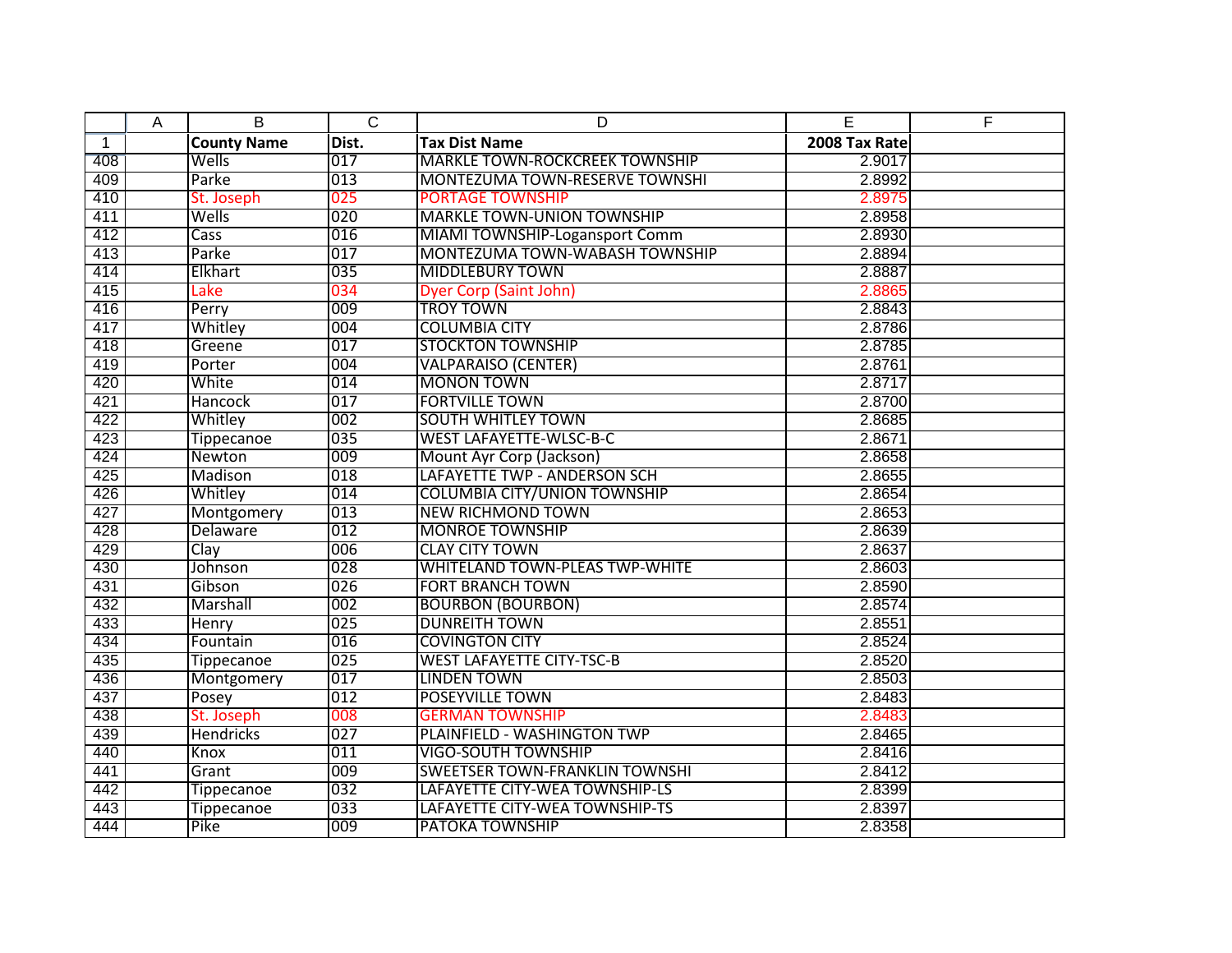|              | Α | B                  | $\overline{C}$ | D                                     | E             | F |
|--------------|---|--------------------|----------------|---------------------------------------|---------------|---|
| $\mathbf{1}$ |   | <b>County Name</b> | Dist.          | <b>Tax Dist Name</b>                  | 2008 Tax Rate |   |
| 445          |   | Elkhart            | 004            | MILLERSBURG TOWN-BENTON TOWNSH        | 2.8350        |   |
| 446          |   | <b>Tippecanoe</b>  | 004            | LAFAYETTE-FAIRFIELD TWP-LSC-B         | 2.8326        |   |
| 447          |   | Jasper             | 003            | Remington Corp (Carpenter)            | 2.8325        |   |
| 448          |   | <b>Tippecanoe</b>  | 005            | LAFAYETTE-FAIRFIELD TWP-TSC-B         | 2.8324        |   |
| 449          |   | Wayne              | 004            | <b>CENTER TOWNSHIP</b>                | 2.8297        |   |
| 450          |   | Kosciusko          | 036            | <b>MENTONE TOWN-FRANKLIN TOWNSHIP</b> | 2.8293        |   |
| 451          |   | Elkhart            | 008            | <b>MILLERSBURG TOWN-CLINTON TOWNS</b> | 2.8281        |   |
| 452          |   | St. Joseph         | 030            | <b>OSCEOLA (PENN)</b>                 | 2.8268        |   |
| 453          |   | Grant              | 024            | <b>SWEETSER TOWN-PLEASANT TOWNSHI</b> | 2.8262        |   |
| 454          |   | Clark              | 004            | <b>CHARLESTOWN CITY</b>               | 2.8246        |   |
| 455          |   | Wayne              | 001            | <b>ABINGTON TOWNSHIP</b>              | 2.8244        |   |
| 456          |   | Vermillion         | 004            | UNIVERSAL CIVIL TOWN                  | 2.8227        |   |
| 457          |   | Kosciusko          | 035            | <b>MENTONE TOWN-HARRISON TOWNSHIP</b> | 2.8208        |   |
| 458          |   | Madison            | 031            | <b>STONY CREEK TOWNSHIP</b>           | 2.8208        |   |
| 459          |   | Steuben            | 018            | <b>ASHLEY TOWN</b>                    | 2.8195        |   |
| 460          |   | Pulaski            | 014            | Francesville Corp (Salem)             | 2.8193        |   |
| 461          |   | Hancock            | 015            | <b>CUMBERLAND TOWN-SUGAR CREEK TW</b> | 2.8151        |   |
| 462          |   | Madison            | 025            | PIPE CR.TWP.-W.CENT.SCH.              | 2.8143        |   |
| 463          |   | Lake               | 028            | <b>Ross Township</b>                  | 2.8126        |   |
| 464          |   | Parke              | 004            | <b>ROSEDALE TOWN</b>                  | 2.8123        |   |
| 465          |   | Scott              | 003            | <b>AUSTIN TOWN</b>                    | 2.8110        |   |
| 466          |   | Jay                | 021            | <b>BRYANT TOWN</b>                    | 2.8097        |   |
| 467          |   | Porter             | 001            | <b>BOONE TOWNSHIP</b>                 | 2.8087        |   |
| 468          |   | Floyd              | 008            | <b>NEW ALBANY CITY</b>                | 2.8079        |   |
| 469          |   | Lawrence           | 004            | <b>MARION TOWNSHIP</b>                | 2.8078        |   |
| 470          |   | Howard             | 021            | <b>RUSSIAVILLE TOWN</b>               | 2.8074        |   |
| 471          |   | Wayne              | 031            | <b>SPRING GROVE TOWN</b>              | 2.8064        |   |
| 472          |   | Tipton             | 011            | <b>WINDFALL TOWN</b>                  | 2.8048        |   |
| 473          |   | Tippecanoe         | 037            | LAF WEA TSC-B ANNEX                   | 2.8045        |   |
| 474          |   | Lawrence           | 001            | <b>BONO TOWNSHIP</b>                  | 2.8029        |   |
| 475          |   | Wayne              | 017            | <b>DUBLIN TOWN</b>                    | 2.8028        |   |
| 476          |   | Allen              | 043            | <b>GRABILL TOWN (40)</b>              | 2.8027        |   |
| 477          |   | Putnam             | 018            | <b>CLOVERDALE TOWN-WARREN TOWNSHI</b> | 2.8020        |   |
| 478          |   | Randolph           | 004            | <b>ALBANY TOWN</b>                    | 2.8008        |   |
| 479          |   | <b>Tippecanoe</b>  | 036            | LAFAYETTE SHEFFIELD TSCB              | 2.7975        |   |
| 480          |   | Cass               | 024            | <b>WASHINGTON TOWNSHIP-Logansport</b> | 2.7972        |   |
| 481          |   | Lawrence           | 009            | <b>SHAWSWICK TOWNSHIP</b>             | 2.7937        |   |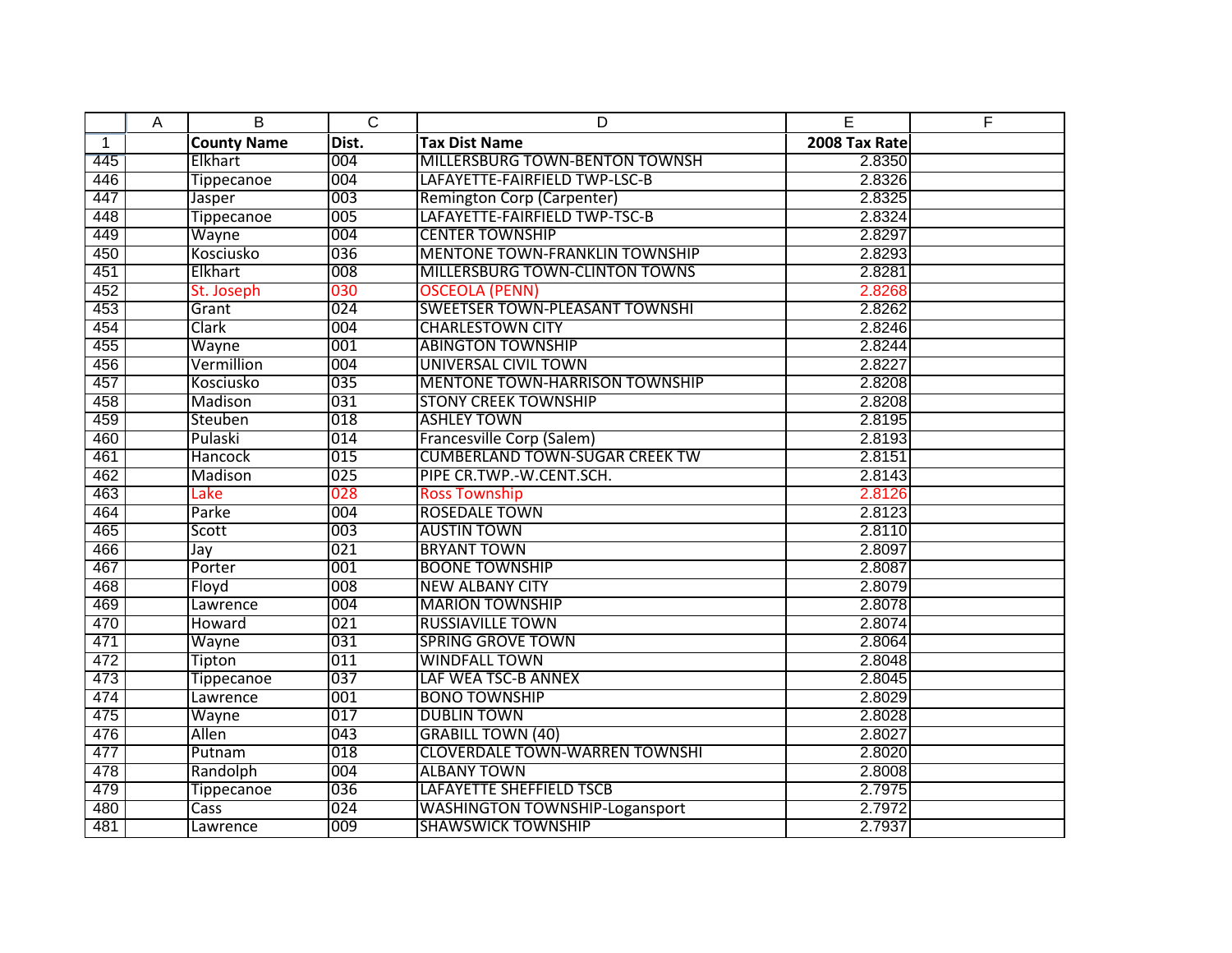|              | Α | B                  | $\overline{C}$ | D                                            | E             | E |
|--------------|---|--------------------|----------------|----------------------------------------------|---------------|---|
| $\mathbf{1}$ |   | <b>County Name</b> | Dist.          | <b>Tax Dist Name</b>                         | 2008 Tax Rate |   |
| 482          |   | Lawrence           | 013            | <b>SPICE VALLEY TOWNSHIP-SOUTH</b>           | 2.7927        |   |
| 483          |   | Tipton             | 006            | <b>SHARPSVILLE TOWN</b>                      | 2.7924        |   |
| 484          |   | St. Joseph         | 003            | <b>CLAY TOWNSHIP</b>                         | 2.7904        |   |
| 485          |   | Madison            | 029            | <b>RICHLAND TOWNSHIP</b>                     | 2.7902        |   |
| 486          |   | Lake               | 054            | <b>Winfield Corp Winfield Water District</b> | 2.7877        |   |
| 487          |   | Lawrence           | 002            | <b>GUTHRIE TOWNSHIP</b>                      | 2.7826        |   |
| 488          |   | Pulaski            | 016            | Monterey Corp (Tippecanoe)                   | 2.7823        |   |
| 489          |   | St. Joseph         | 006            | <b>INDIAN VILLAGE (CLAY)</b>                 | 2.7811        |   |
| 490          |   | Henry              | 006            | <b>MIDDLETOWN TOWN</b>                       | 2.7790        |   |
| 491          |   | Wabash             | 004            | <b>LAGRO TOWN</b>                            | 2.7775        |   |
| 492          |   | Wabash             | 011            | <b>ROANN TOWN</b>                            | 2.7740        |   |
| 493          |   | <b>Cass</b>        | 018            | <b>NOBLE TOWNSHIP-Logansport Comm</b>        | 2.7706        |   |
| 494          |   | Lawrence           | 012            | <b>SPICE VALLEY TOWNSHIP-NORTH</b>           | 2.7696        |   |
| 495          |   | Lawrence           | 008            | PLEASANT RUN TOWNSHIP                        | 2.7668        |   |
| 496          |   | Cass               | 007            | <b>CLINTON TOWNSHIP</b>                      | 2.7666        |   |
| 497          |   | Madison            | 017            | LAFAYETTE TWP-W CENTRAL SCH                  | 2.7659        |   |
| 498          |   | <b>Dubois</b>      | 008            | <b>FERDINAND TOWN</b>                        | 2.7657        |   |
| 499          |   | Lawrence           | 007            | <b>PERRY TOWNSHIP</b>                        | 2.7649        |   |
| 500          |   | Clinton            | 013            | <b>PERRY TOWNSHIP</b>                        | 2.7639        |   |
| 501          |   | Cass               | 005            | <b>CLAY TOWNSHIP</b>                         | 2.7631        |   |
| 502          |   | Lawrence           | 006            | <b>MARSHALL TOWNSHIP</b>                     | 2.7615        |   |
| 503          |   | <b>Tippecanoe</b>  | 038            | LAFAYETTE PERRY-TSC                          | 2.7607        |   |
| 504          |   | Vermillion         | 001            | <b>CLINTON TOWNSHIP</b>                      | 2.7591        |   |
| 505          |   | Spencer            | 015            | <b>GENTRYVILLE TOWN</b>                      | 2.7589        |   |
| 506          |   | DeKalb             | 013            | <b>GARRETT CITY</b>                          | 2.7583        |   |
| 507          |   | Knox               | 010            | <b>WHEATLAND TOWN</b>                        | 2.7583        |   |
| 508          |   | Vigo               | 010            | <b>SEELYVILLE TOWN</b>                       | 2.7574        |   |
| 509          |   | <b>Dubois</b>      | 022            | <b>JASPER BOONE</b>                          | 2.7568        |   |
| 510          |   | Marshall           | 006            | <b>BREMEN (GERMAN)</b>                       | 2.7559        |   |
| 511          |   | Monroe             | 012            | <b>BLOOMINGTON CITY-RICHLAND TWP.</b>        | 2.7559        |   |
| 512          |   | Huntington         | 017            | <b>WARREN TOWN</b>                           | 2.7558        |   |
| 513          |   | <b>Dubois</b>      | 021            | <b>JASPER MADISON</b>                        | 2.7542        |   |
| 514          |   | <b>Dubois</b>      | 002            | <b>JASPER CITY</b>                           | 2.7539        |   |
| 515          |   | Lawrence           | 003            | <b>INDIAN CREEK TOWNSHIP</b>                 | 2.7539        |   |
| 516          |   | Sullivan           | 016            | <b>TURMAN TOWNSHIP</b>                       | 2.7524        |   |
| 517          |   | Starke             | 014            | <b>NORTH JUDSON TOWN (WAYNE)</b>             | 2.7513        |   |
| 518          |   | DeKalb             | 012            | <b>AUBURN CITY-KEYSER TOWNSHIP</b>           | 2.7456        |   |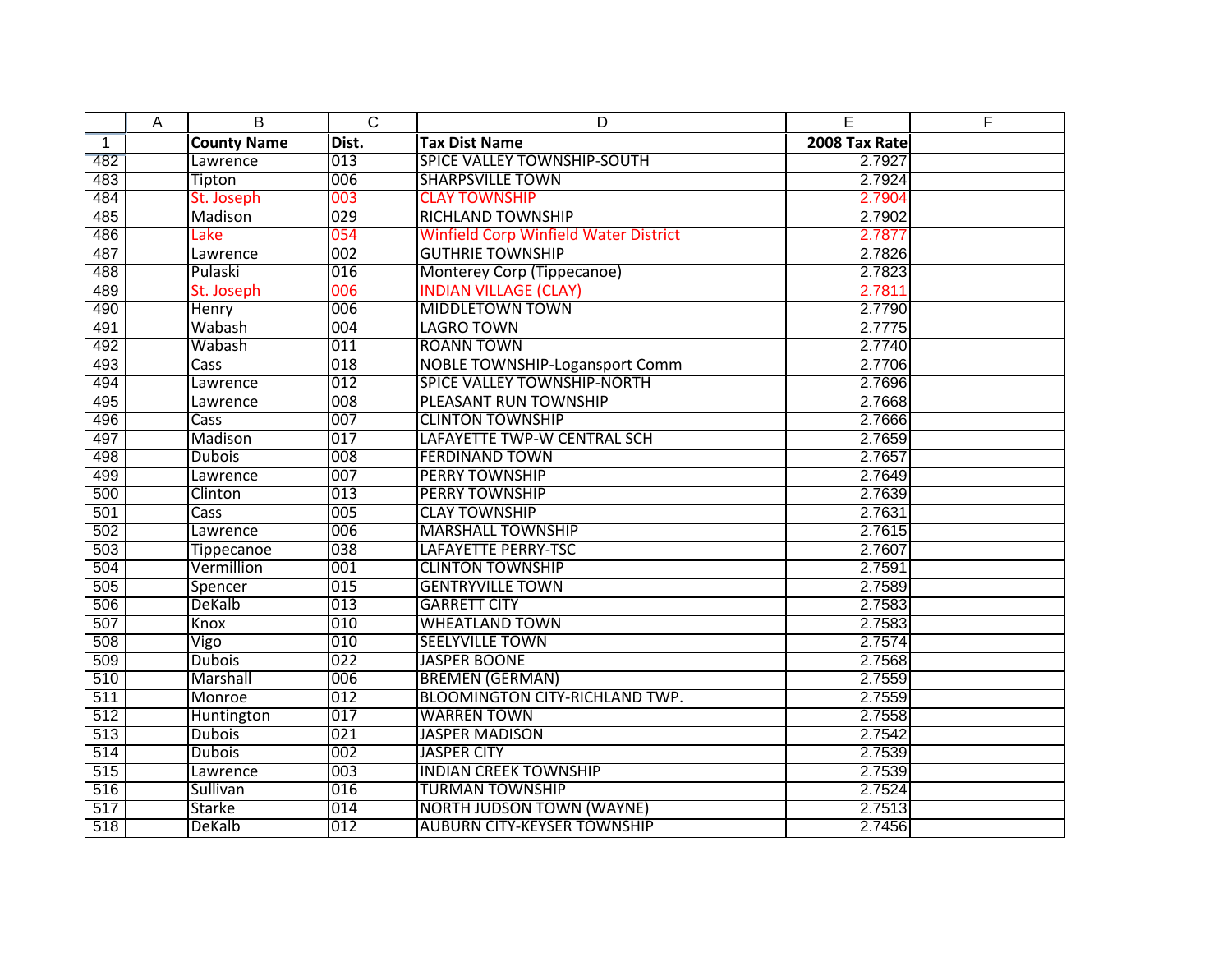|              | Α | B                  | $\overline{C}$ | D                                     | E             | F |
|--------------|---|--------------------|----------------|---------------------------------------|---------------|---|
| $\mathbf{1}$ |   | <b>County Name</b> | Dist.          | <b>Tax Dist Name</b>                  | 2008 Tax Rate |   |
| 519          |   | <b>Daviess</b>     | 003            | <b>MONTGOMERY TOWN</b>                | 2.7436        |   |
| 520          |   | Posey              | 007            | <b>NEW HARMONY TOWN</b>               | 2.7435        |   |
| 521          |   | Newton             | 006            | <b>Iroquois Township</b>              | 2.7416        |   |
| 522          |   | Newton             | 015            | <b>Washington Township</b>            | 2.7408        |   |
| 523          |   | Gibson             | 027            | <b>PATOKA TOWNSHIP</b>                | 2.7402        |   |
| 524          |   | Shelby             | 008            | <b>MORRISTOWN TOWN</b>                | 2.7380        |   |
| 525          |   | Vermillion         | 012            | <b>NEWPORT CIVIL TOWN</b>             | 2.7373        |   |
| 526          |   | Grant              | 016            | <b>MILL TOWNSHIP</b>                  | 2.7366        |   |
| 527          |   | Decatur            | 016            | <b>GREENSBURG CITY</b>                | 2.7358        |   |
| 528          |   | Orange             | 003            | <b>WEST BADEN TOWN</b>                | 2.7355        |   |
| 529          |   | <b>Tippecanoe</b>  | 039            | <b>WEST LAFAYETTE TIPPECANOE TSC</b>  | 2.7352        |   |
| 530          |   | Lake               | 047            | <b>Winfield Corp (Winfield)</b>       | 2.7350        |   |
| 531          |   | DeKalb             | 028            | <b>AUBURN CITY - GRANT TOWNSHIP</b>   | 2.7336        |   |
| 532          |   | Huntington         | 007            | <b>ROANOKE TOWN</b>                   | 2.7303        |   |
| 533          |   | Sullivan           | 009            | <b>HADDON TOWNSHIP</b>                | 2.7302        |   |
| 534          |   | <b>Tippecanoe</b>  | 034            | <b>WEST LAFAYETTE CITY-TSC-B-C</b>    | 2.7292        |   |
| 535          |   | Sullivan           | 011            | <b>HAMILTON TOWNSHIP</b>              | 2.7258        |   |
| 536          |   | Fountain           | 018            | <b>VEEDERSBURG TOWN</b>               | 2.7242        |   |
| 537          |   | Grant              | 027            | <b>SIMS TOWNSHIP</b>                  | 2.7226        |   |
| 538          |   | DeKalb             | 010            | <b>AUBURN CITY-JACKSON TOWNSHIP</b>   | 2.7209        |   |
| 539          |   | <b>Daviess</b>     | 011            | <b>ALFORDSVILLE TOWN</b>              | 2.7208        |   |
| 540          |   | <b>Hendricks</b>   | 031            | <b>AVON</b>                           | 2.7200        |   |
| 541          |   | DeKalb             | 025            | <b>AUBURN CITY-UNION TOWNSHIP</b>     | 2.7155        |   |
| 542          |   | Spencer            | 010            | <b>GRANDVIEW TOWN</b>                 | 2.7147        |   |
| 543          |   | Lake               | 056            | <b>CROWN POINT - ST. JOHN TWP.</b>    | 2.7116        |   |
| 544          |   | Posey              | 015            | <b>CYNTHIANA TOWN</b>                 | 2.7111        |   |
| 545          |   | Miami              | 002            | <b>MACY TOWN</b>                      | 2.7106        |   |
| 546          |   | Allen              | 053            | <b>WOODBURN CITY (55)</b>             | 2.7086        |   |
| 547          |   | Hancock            | 013            | <b>NEW PALESTINE TOWN</b>             | 2.7083        |   |
| 548          |   | Wells              | 004            | <b>BLUFFTON CITY-HARRISON TOWNSHI</b> | 2.7083        |   |
| 549          |   | Scott              | 008            | <b>SCOTTSBURG CITY</b>                | 2.7080        |   |
| 550          |   | Sullivan           | 007            | <b>GILL TOWNSHIP</b>                  | 2.7073        |   |
| 551          |   | White              | 021            | <b>MONTICELLO CITY</b>                | 2.7058        |   |
| 552          |   | Wells              | 005            | PONETO TOWN-HARRISON TOWNSHIP         | 2.7053        |   |
| 553          |   | Porter             | 026            | <b>PORTER TOWN (WESTCHESTER)</b>      | 2.7046        |   |
| 554          |   | Wells              | 012            | <b>BLUFFTON CITY-LANCASTER TWP-BL</b> | 2.7017        |   |
| 555          |   | Delaware           | 014            | MT PLEASANT TOWNSHIP                  | 2.6990        |   |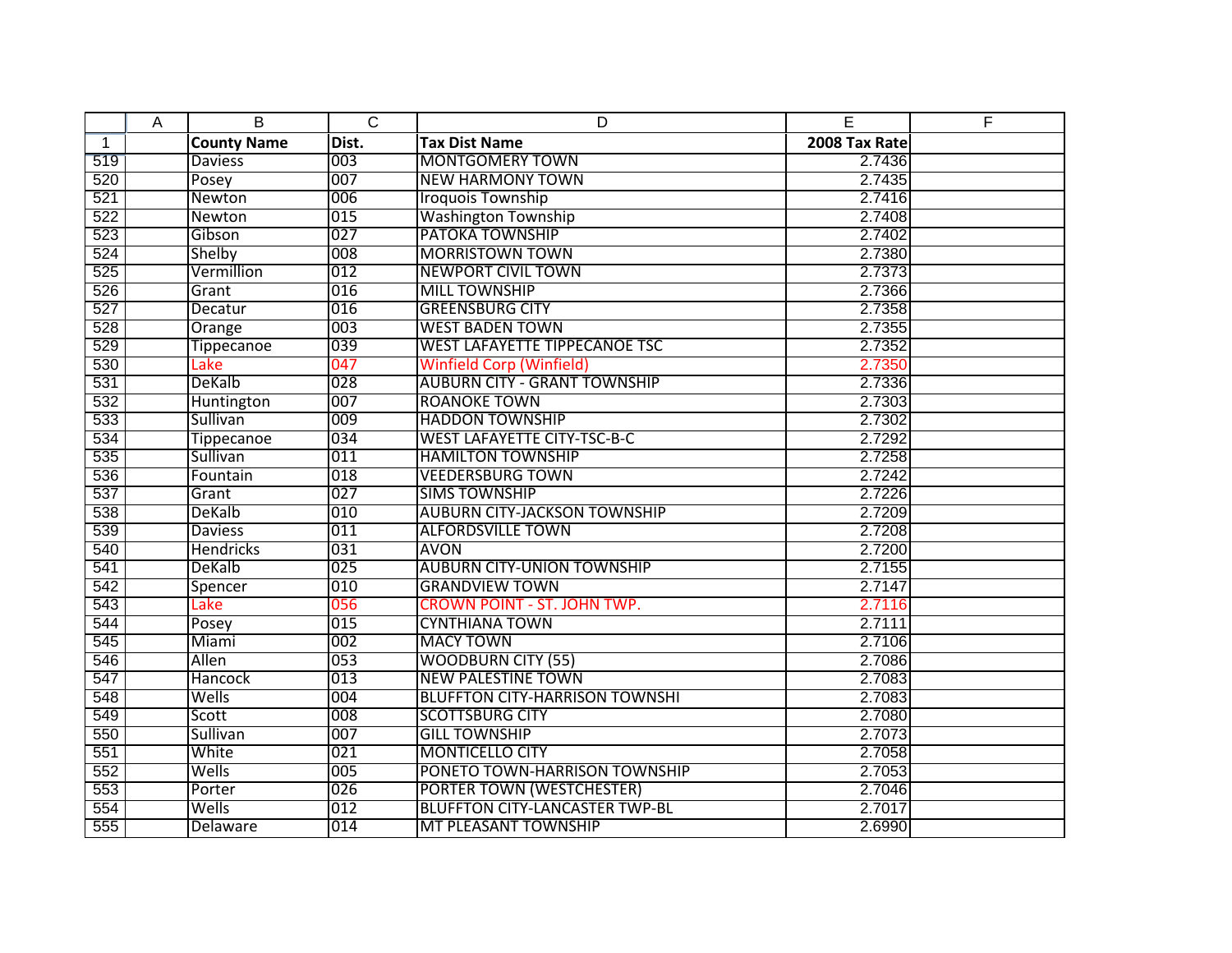|              | Α | B                  | $\overline{C}$ | D                                     | E             | F |
|--------------|---|--------------------|----------------|---------------------------------------|---------------|---|
| $\mathbf{1}$ |   | <b>County Name</b> | Dist.          | <b>Tax Dist Name</b>                  | 2008 Tax Rate |   |
| 556          |   | <b>Hendricks</b>   | 033            | <b>DANVILLE - WASHINGTON TWP</b>      | 2.6990        |   |
| 557          |   | Delaware           | 009            | <b>HARRISON TWP - MUNCIE SANITARY</b> | 2.6948        |   |
| 558          |   | Pike               | 006            | <b>MARION TOWNSHIP</b>                | 2.6947        |   |
| 559          |   | Vermillion         | 010            | <b>PERRYSVILLE CIVIL TOWN</b>         | 2.6947        |   |
| 560          |   | St. Joseph         | 001            | <b>CENTRE TOWNSHIP</b>                | 2.6945        |   |
| 561          |   | Putnam             | 020            | <b>FILLMORE TOWN</b>                  | 2.6929        |   |
| 562          |   | Knox               | 024            | <b>VINCENNES TOWNSHIP-SOUTH KNOX</b>  | 2.6898        |   |
| 563          |   | Blackford          | 001            | <b>HARRISON TOWNSHIP</b>              | 2.6891        |   |
| 564          |   | Delaware           | 022            | <b>UNION TOWNSHIP</b>                 | 2.6880        |   |
| 565          |   | Pike               | 002            | <b>JEFFERSON TOWNSHIP</b>             | 2.6876        |   |
| 566          |   | Johnson            | 013            | FRANKLIN TWP-BARGERSVILLE FPD         | 2.6867        |   |
| 567          |   | Delaware           | 006            | <b>HAMILTON TOWNSHIP</b>              | 2.6859        |   |
| 568          |   | Madison            | 002            | <b>MARKLEVILLE TOWN</b>               | 2.6851        |   |
| 569          |   | Vigo               | 024            | <b>LINTON TOWNSHIP - SANITARY</b>     | 2.6851        |   |
| 570          |   | Newton             | 004            | <b>Grant Township</b>                 | 2.6830        |   |
| 571          |   | DeKalb             | 014            | <b>ALTONA TOWN</b>                    | 2.6804        |   |
| 572          |   | Allen              | 079            | <b>ZANESVILLE TOWN (44)</b>           | 2.6802        |   |
| 573          |   | Sullivan           | 003            | <b>CURRY TOWNSHIP</b>                 | 2.6797        |   |
| 574          |   | St. Joseph         | 032            | PENN-MISHAWAKA SCHOOL                 | 2.6789        |   |
| 575          |   | Pike               | 007            | <b>MONROE TOWNSHIP</b>                | 2.6784        |   |
| 576          |   | Henry              | 029            | <b>WAYNE TOWNSHIP</b>                 | 2.6779        |   |
| 577          |   | Perry              | 006            | <b>TROY TOWNSHIP</b>                  | 2.6774        |   |
| 578          |   | Putnam             | 003            | <b>CLOVERDALE TOWN-CLOVERDALE TOW</b> | 2.6763        |   |
| 579          |   | Vigo               | 004            | <b>HONEY CREEK TOWNSHIP-SANITARY</b>  | 2.6763        |   |
| 580          |   | Delaware           | 010            | <b>LIBERTY TOWNSHIP</b>               | 2.6756        |   |
| 581          |   | St. Joseph         | 011            | <b>HARRIS TOWNSHIP</b>                | 2.6746        |   |
| 582          |   | Delaware           | 018            | <b>NILES TOWNSHIP</b>                 | 2.6739        |   |
| 583          |   | Newton             | 010            | Jefferson Township                    | 2.6733        |   |
| 584          |   | Johnson            | 036            | <b>UNION TOWNSHIP-BFPD</b>            | 2.6706        |   |
| 585          |   | Pike               | 003            | <b>LOCKHART TOWNSHIP</b>              | 2.6706        |   |
| 586          |   | Hancock            | 009            | <b>GREENFIELD CITY</b>                | 2.6699        |   |
| 587          |   | Noble              | 005            | <b>AVILLA TOWN</b>                    | 2.6677        |   |
| 588          |   | Delaware           | 004            | <b>DELAWARE TOWNSHIP</b>              | 2.6656        |   |
| 589          |   | Henry              | 009            | <b>GREENSBORO TOWNSHIP</b>            | 2.6647        |   |
| 590          |   | Noble              | 002            | <b>ALBION-ALBION</b>                  | 2.6644        |   |
| 591          |   | <b>LaGrange</b>    | 015            | <b>SHIPSHEWANA TOWN</b>               | 2.6639        |   |
| 592          |   | St. Joseph         | 031            | PENN TOWNSHIP-PHM SCHOOL              | 2.6632        |   |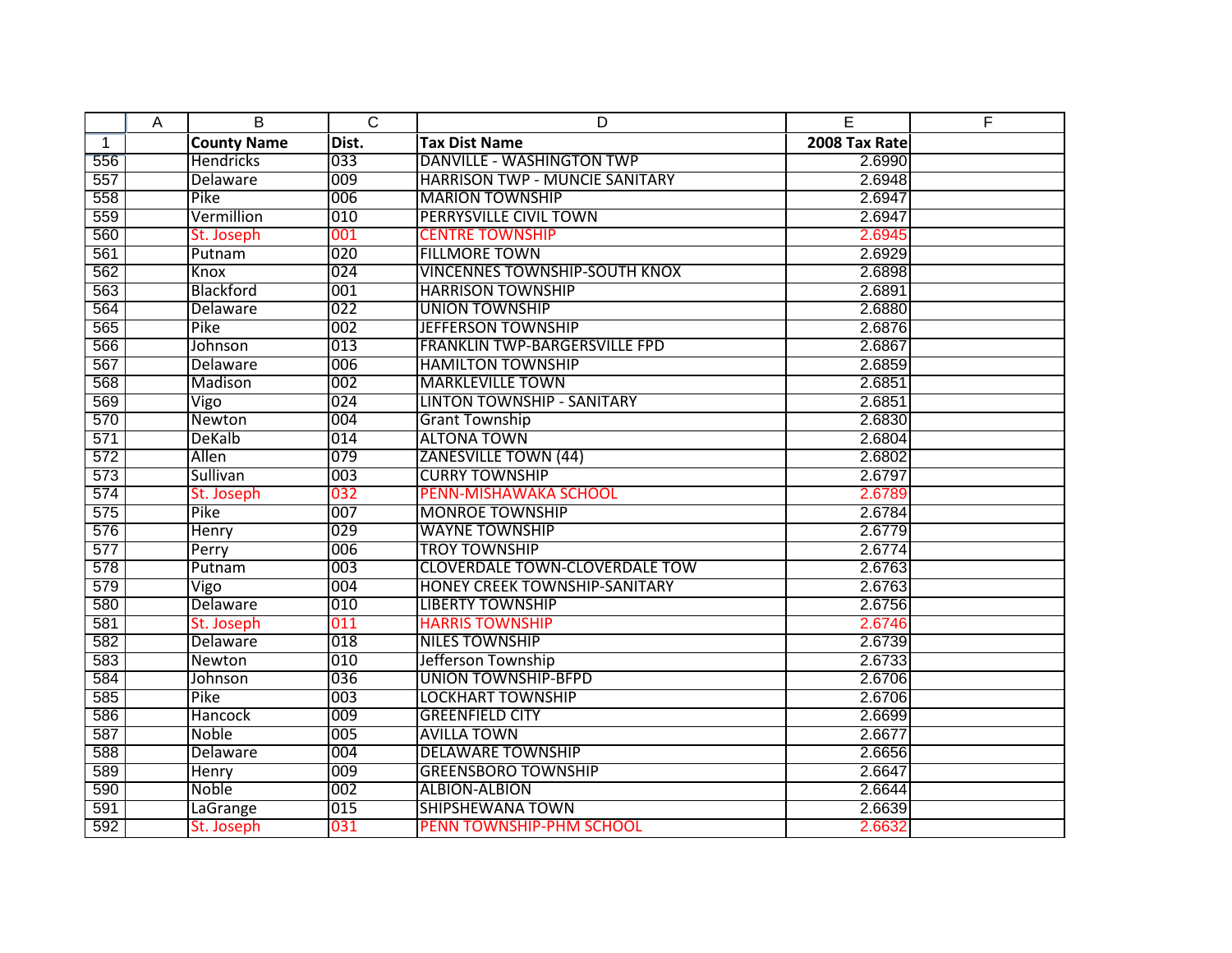|              | A | B                  | $\overline{C}$ | D                                     | E             | F |
|--------------|---|--------------------|----------------|---------------------------------------|---------------|---|
| $\mathbf{1}$ |   | <b>County Name</b> | Dist.          | <b>Tax Dist Name</b>                  | 2008 Tax Rate |   |
| 593          |   | Gibson             | 006            | <b>COLUMBIA TOWNSHIP</b>              | 2.6629        |   |
| 594          |   | St. Joseph         | 029            | <b>WARREN TOWNSHIP</b>                | 2.6617        |   |
| 595          |   | Spencer            | 002            | <b>DALE TOWN</b>                      | 2.6603        |   |
| 596          |   | Owen               | 019            | <b>JACKSON TOWNSHIP</b>               | 2.6583        |   |
| 597          |   | Allen              | 087            | <b>EEL RIVER HUNTERTOWN</b>           | 2.6580        |   |
| 598          |   | Pike               | 005            | <b>MADISON TOWNSHIP</b>               | 2.6579        |   |
| 599          |   | Warren             | 016            | <b>WILLIAMSPORT</b>                   | 2.6555        |   |
| 600          |   | Allen              | 058            | <b>HUNTERTOWN TOWN (42)</b>           | 2.6553        |   |
| 601          |   | Hamilton           | 002            | <b>SHERIDAN TOWN</b>                  | 2.6550        |   |
| 602          |   | Washington         | 016            | <b>NEW PEKIN TOWN-POLK TOWNSHIP</b>   | 2.6550        |   |
| 603          |   | Henry              | 021            | <b>PRAIRIE TOWNSHIP</b>               | 2.6541        |   |
| 604          |   | Wayne              | 029            | <b>WAYNE TOWNSHIP - SANITARY</b>      | 2.6537        |   |
| 605          |   | Vigo               | 019            | <b>RILEY TOWNSHIP-SANITARY</b>        | 2.6535        |   |
| 606          |   | Montgomery         | 015            | <b>DARLINGTON TOWN</b>                | 2.6526        |   |
| 607          |   | Spencer            | 007            | <b>CHRISNEY TOWN</b>                  | 2.6525        |   |
| 608          |   | <b>Dubois</b>      | 015            | <b>BIRDSEYE TOWN</b>                  | 2.6520        |   |
| 609          |   | Bartholomew        | 005            | <b>COLUMBUS CITY-COLUMBUS TOWNSHI</b> | 2.6504        |   |
| 610          |   | <b>Noble</b>       | 022            | <b>ALBION-JEFFERSON</b>               | 2.6503        |   |
| 611          |   | Grant              | 025            | <b>RICHLAND TOWNSHIP</b>              | 2.6498        |   |
| 612          |   | Sullivan           | 015            | <b>JEFFERSON TOWNSHIP</b>             | 2.6496        |   |
| 613          |   | Washington         | 014            | <b>NEW PEKIN TOWN-PIERCE TOWNSHIP</b> | 2.6478        |   |
| 614          |   | Lake               | 044            | <b>Winfield Township</b>              | 2.6477        |   |
| 615          |   | Wayne              | 019            | <b>MOUNT AUBURN TOWN</b>              | 2.6454        |   |
| 616          |   | Elkhart            | 031            | <b>BRISTOL TOWN</b>                   | 2.6450        |   |
| 617          |   | Lake               | 041            | <b>Center Township</b>                | 2.6442        |   |
| 618          |   | Bartholomew        | 024            | <b>COLUMBUS CITY-HARRISON TOWNSHI</b> | 2.6430        |   |
| 619          |   | Blackford          | 003            | <b>JACKSON TOWNSHIP</b>               | 2.6428        |   |
| 620          |   | Bartholomew        | 002            | <b>COLUMBUS CITY-CLAY TOWNSHIP</b>    | 2.6422        |   |
| 621          |   | Pike               | 004            | <b>LOGAN TOWNSHIP</b>                 | 2.6420        |   |
| 622          |   | <b>Henry</b>       | 022            | <b>MOUNT SUMMIT TOWN</b>              | 2.6413        |   |
| 623          |   | Fulton             | 009            | <b>ROCHESTER CITY</b>                 | 2.6408        |   |
| 624          |   | Montgomery         | 009            | <b>LADOGA TOWN</b>                    | 2.6401        |   |
| 625          |   | Cass               | 011            | <b>HARRISON TOWNSHIP</b>              | 2.6389        |   |
| 626          |   | St. Joseph         | 034            | <b>LIBERTY TOWNSHIP</b>               | 2.6376        |   |
| 627          |   | Bartholomew        | 021            | <b>COLUMBUS CITY-WAYNE TOWNSHIP</b>   | 2.6369        |   |
| 628          |   | Vigo               | 020            | <b>RILEY TOWN</b>                     | 2.6365        |   |
| 629          |   | Knox               | 026            | <b>VIGO-CENTRAL TOWNSHIP</b>          | 2.6357        |   |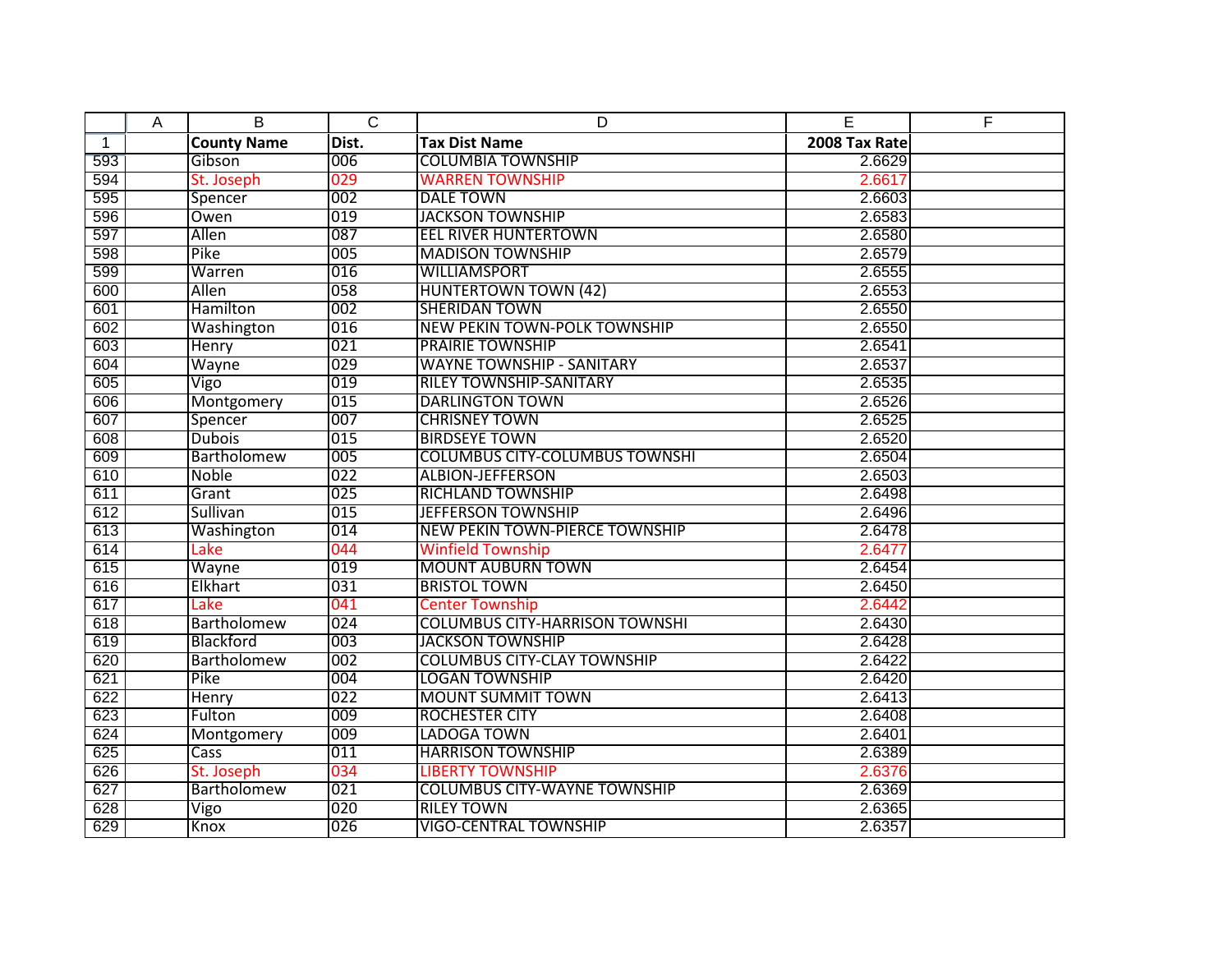|              | A | B                  | $\overline{C}$ | D                                     | E             | F |
|--------------|---|--------------------|----------------|---------------------------------------|---------------|---|
| $\mathbf{1}$ |   | <b>County Name</b> | Dist.          | <b>Tax Dist Name</b>                  | 2008 Tax Rate |   |
| 630          |   | Greene             | 008            | <b>SWITZ CITY-GRANT TOWNSHIP</b>      | 2.6345        |   |
| 631          |   | Owen               | 030            | <b>GOSPORT TOWN</b>                   | 2.6345        |   |
| 632          |   | Blackford          | 005            | <b>LICKING TOWNSHIP</b>               | 2.6339        |   |
| 633          |   | <b>Hamilton</b>    | 031            | <b>CARMEL WASHINGTON TOWNSHIP</b>     | 2.6337        |   |
| 634          |   | <b>Hendricks</b>   | 012            | <b>PLAINFIELD TOWN</b>                | 2.6332        |   |
| 635          |   | Madison            | 012            | <b>FALL CREEK TOWNSHIP</b>            | 2.6321        |   |
| 636          |   | Johnson            | 014            | <b>FRANKLIN TWP-WHITELAND FPD</b>     | 2.6315        |   |
| 637          |   | Grant              | 007            | <b>FRANKLIN TOWNSHIP-OAK HILL SCH</b> | 2.6298        |   |
| 638          |   | <b>Delaware</b>    | 020            | <b>PERRY TOWNSHIP</b>                 | 2.6295        |   |
| 639          |   | Greene             | 006            | <b>SWITZ CITY-FAIRPLAY TOWNSHIP</b>   | 2.6282        |   |
| 640          |   | St. Joseph         | 014            | <b>LINCOLN TOWNSHIP</b>               | 2.6282        |   |
| 641          |   | Wabash             | 006            | <b>LAFONTAINE TOWN</b>                | 2.6265        |   |
| 642          |   | Tipton             | 004            | <b>KEMPTON TOWN</b>                   | 2.6255        |   |
| 643          |   | Montgomery         | 031            | <b>NEW MARKET-UNION TOWNSHIP</b>      | 2.6247        |   |
| 644          |   | Pike               | 001            | <b>CLAY TOWNSHIP</b>                  | 2.6240        |   |
| 645          |   | Gibson             | 019            | <b>HAZELTON TOWN</b>                  | 2.6211        |   |
| 646          |   | Dearborn           | 003            | <b>AURORA CITY-CENTER TOWNSHIP</b>    | 2.6207        |   |
| 647          |   | Grant              | 013            | <b>UPLAND TOWN</b>                    | 2.6205        |   |
| 648          |   | Blackford          | 008            | <b>WASHINGTON TOWNSHIP</b>            | 2.6195        |   |
| 649          |   | <b>Hancock</b>     | 019            | <b>GREENFIELD-BRANDYWINE</b>          | 2.6194        |   |
| 650          |   | Lake               | 035            | Saint John Corp Saint John Twp        | 2.6183        |   |
| 651          |   | Harrison           | 024            | MILLTOWN TOWN-SPENCER TOWNSHIP        | 2.6166        |   |
| 652          |   | <b>Henry</b>       | 001            | <b>BLUE RIVER TOWNSHIP</b>            | 2.6162        |   |
| 653          |   | Monroe             | 013            | <b>ELLETSVILLE TOWN</b>               | 2.6154        |   |
| 654          |   | Pike               | 011            | <b>WASHINGTON TOWNSHIP</b>            | 2.6140        |   |
| 655          |   | Madison            | 016            | <b>JACKSON TOWNSHIP</b>               | 2.6133        |   |
| 656          |   | Hamilton           | 013            | <b>NOBLESVILLE CITY</b>               | 2.6126        |   |
| 657          |   | Monroe             | 018            | <b>ELLETTSVILLE BN BLOS</b>           | 2.6107        |   |
| 658          |   | Montgomery         | 037            | <b>WAYNETOWN TOWN</b>                 | 2.6095        |   |
| 659          |   | Bartholomew        | 007            | <b>COLUMBUS CITY-FLATROCK TOWNSHI</b> | 2.6083        |   |
| 660          |   | Johnson            | 039            | <b>BARGERSVILLE TOWN-WHITE RIVER</b>  | 2.6079        |   |
| 661          |   | Grant              | 022            | PLEASANT TOWNSHIP-OAK HILL SCH        | 2.6062        |   |
| 662          |   | Johnson            | 011            | <b>FRANKLIN TWP-AMITY FPD</b>         | 2.6056        |   |
| 663          |   | <b>Hamilton</b>    | 022            | <b>NOBLESVILLE WAYNE</b>              | 2.6036        |   |
| 664          |   | St. Joseph         | 010            | <b>GREENE TOWNSHIP</b>                | 2.6036        |   |
| 665          |   | Lake               | 007            | <b>Cedar Creek Township</b>           | 2.6029        |   |
| 666          |   | Cass               | 003            | <b>BOONE TOWNSHIP</b>                 | 2.5994        |   |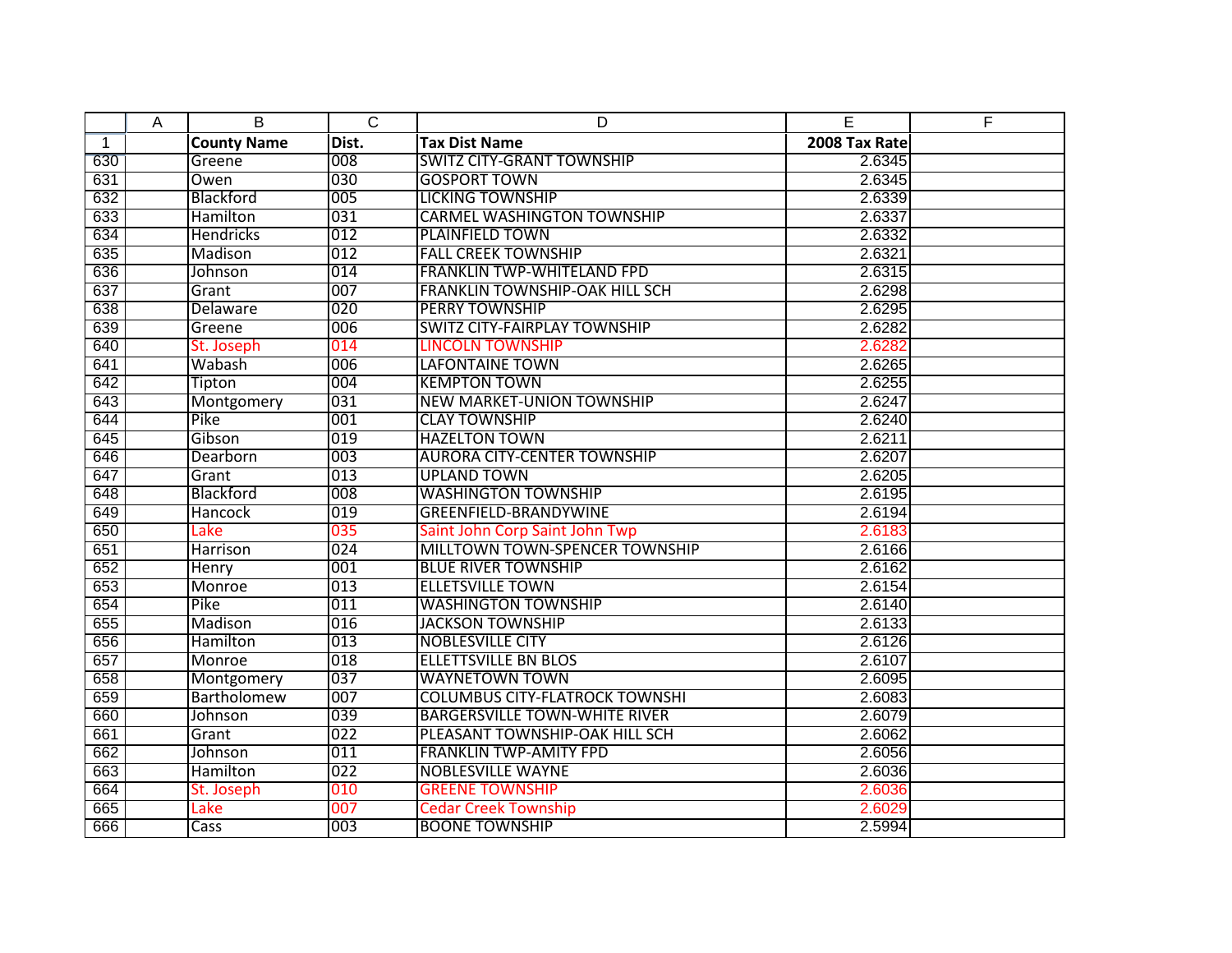|              | A | B                  | $\overline{C}$ | D                                          | E             | F |
|--------------|---|--------------------|----------------|--------------------------------------------|---------------|---|
| $\mathbf{1}$ |   | <b>County Name</b> | Dist.          | <b>Tax Dist Name</b>                       | 2008 Tax Rate |   |
| 667          |   | Hamilton           | 019            | NOBLESVILLE-DELAWARE-HSE                   | 2.5993        |   |
| 668          |   | Shelby             | 022            | ST. PAUL TOWN-SHELBY EASTERN S             | 2.5993        |   |
| 669          |   | Wayne              | 018            | <b>EAST GERMANTOWN TOWN</b>                | 2.5993        |   |
| 670          |   | Hamilton           | 021            | <b>NOBLESVILLE FALL CREEK</b>              | 2.5984        |   |
| 671          |   | <b>Hancock</b>     | 018            | <b>TOWN OF MC CORDSVILLE</b>               | 2.5984        |   |
| 672          |   | Martin             | 006            | MITCHELTREE TOWNSHIP                       | 2.5978        |   |
| 673          |   | Johnson            | 019            | NEEDHAM TOWNSHIP-AMITY FPD                 | 2.5954        |   |
| 674          |   | Newton             | 001            | <b>Beaver Township</b>                     | 2.5936        |   |
| 675          |   | Miami              | 009            | <b>JACKSON TOWNSHIP</b>                    | 2.5922        |   |
| 676          |   | Johnson            | 007            | <b>CLARK TOWNSHIP-WHITELAND FPD</b>        | 2.5910        |   |
| 677          |   | Greene             | 009            | <b>HIGHLAND TOWNSHIP</b>                   | 2.5885        |   |
| 678          |   | Johnson            | 033            | PLEASANT TWP-WHITELAND FPD                 | 2.5864        |   |
| 679          |   | Johnson            | 048            | <b>WHITELAND TOWN EAST - WHITELAND FPD</b> | 2.5864        |   |
| 680          |   | Hamilton           | 030            | <b>NOBLESVILLE ABATEMENT 11B</b>           | 2.5851        |   |
| 681          |   | Lake               | 013            | <b>Hanover Township</b>                    | 2.5843        |   |
| 682          |   | Sullivan           | 001            | <b>CASS TOWNSHIP</b>                       | 2.5834        |   |
| 683          |   | Lake               | 012            | <b>Eagle Creek Township</b>                | 2.5828        |   |
| 684          |   | <b>Hendricks</b>   | 003            | <b>DANVILLE TOWN</b>                       | 2.5825        |   |
| 685          |   | Greene             | 024            | <b>RICHLAND TOWNSHIP</b>                   | 2.5815        |   |
| 686          |   | Cass               | 017            | <b>NOBLE TOWNSHIP-Pioneer Regiona</b>      | 2.5792        |   |
| 687          |   | Porter             | 014            | <b>KOUTS (PLEASANT)</b>                    | 2.5790        |   |
| 688          |   | Fountain           | 021            | <b>KINGMAN TOWN</b>                        | 2.5781        |   |
| 689          |   | Howard             | 024            | <b>TAYLOR TOWNSHIP</b>                     | 2.5771        |   |
| 690          |   | Montgomery         | 004            | <b>NEW MARKET TOWN-BROWN TOWNSHIP</b>      | 2.5768        |   |
| 691          |   | Gibson             | 024            | <b>JOHNSON TOWNSHIP</b>                    | 2.5767        |   |
| 692          |   | Vermillion         | 007            | <b>HELT TOWNSHIP</b>                       | 2.5760        |   |
| 693          |   | Lake               | 036            | <b>Schererville Corp (Saint John)</b>      | 2.5757        |   |
| 694          |   | Porter             | 023            | <b>CHESTERTON-WESTCHESTER TWP</b>          | 2.5746        |   |
| 695          |   | Greene             | 019            | <b>TAYLOR TOWNSHIP</b>                     | 2.5727        |   |
| 696          |   | Perry              | 010            | <b>UNION TOWNSHIP</b>                      | 2.5714        |   |
| 697          |   | Sullivan           | 013            | <b>JACKSON TOWNSHIP</b>                    | 2.5711        |   |
| 698          |   | Perry              | 003            | <b>LEOPOLD TOWNSHIP</b>                    | 2.5700        |   |
| 699          |   | Knox               | 018            | <b>WASHINGTON TOWNSHIP</b>                 | 2.5677        |   |
| 700          |   | <b>Henry</b>       | 008            | <b>LEWISVILLE TOWN</b>                     | 2.5660        |   |
| 701          |   | Dearborn           | 013            | <b>LAWRENCEBURG CITY-A</b>                 | 2.5653        |   |
| 702          |   | Dearborn           | 026            | <b>LAWRENCEBURG CITY-B</b>                 | 2.5653        |   |
| 703          |   | <b>Starke</b>      | 016            | <b>HAMLET TOWN-DAVIS TWP</b>               | 2.5653        |   |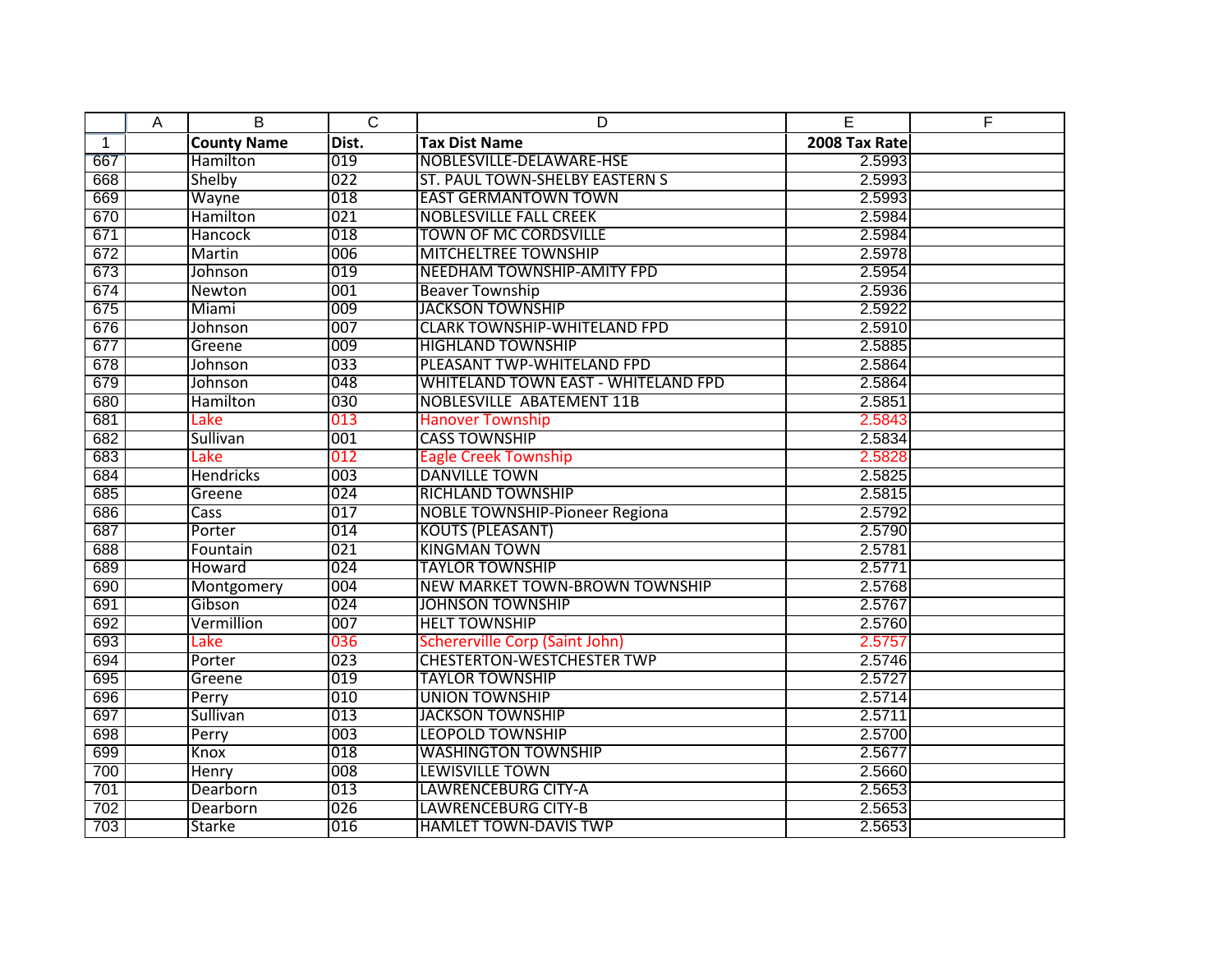|              | A | B                  | $\overline{C}$ | D                                     | E             | F |
|--------------|---|--------------------|----------------|---------------------------------------|---------------|---|
| $\mathbf{1}$ |   | <b>County Name</b> | Dist.          | <b>Tax Dist Name</b>                  | 2008 Tax Rate |   |
| 704          |   | Sullivan           | 006            | <b>FAIRBANKS TOWNSHIP</b>             | 2.5640        |   |
| 705          |   | Jackson            | 003            | <b>CARR TOWNSHIP</b>                  | 2.5623        |   |
| 706          |   | Starke             | 017            | <b>HAMLET TOWN-OREGON TWP</b>         | 2.5623        |   |
| 707          |   | Warren             | 005            | <b>STATE LINE (KENT)</b>              | 2.5621        |   |
| 708          |   | Jefferson          | 003            | <b>HANOVER TOWN</b>                   | 2.5620        |   |
| 709          |   | Clinton            | 008            | <b>MADISON TOWNSHIP</b>               | 2.5608        |   |
| 710          |   | Cass               | 014            | <b>JEFFERSON TOWNSHIP</b>             | 2.5599        |   |
| 711          |   | Owen               | 021            | <b>JENNINGS TOWNSHIP</b>              | 2.5598        |   |
| 712          |   | Washington         | 019            | <b>HARDINSBURG TOWN</b>               | 2.5573        |   |
| 713          |   | Henry              | 004            | <b>STRAUGHN TOWN</b>                  | 2.5572        |   |
| 714          |   | Montgomery         | 034            | <b>NEW ROSS TOWN</b>                  | 2.5562        |   |
| 715          |   | Lake               | 037            | <b>West Creek Township</b>            | 2.5544        |   |
| 716          |   | Knox               | 006            | <b>JOHNSON TOWNSHIP</b>               | 2.5528        |   |
| 717          |   | Adams              | 023            | <b>MONROE TOWN-WASHINGTON TOWNSHI</b> | 2.5519        |   |
| 718          |   | Perry              | 005            | <b>TOBIN TOWNSHIP</b>                 | 2.5499        |   |
| 719          |   | <b>Boone</b>       | 019            | <b>WHITESTOWN TOWN</b>                | 2.5494        |   |
| 720          |   | Owen               | 026            | <b>TAYLOR TOWNSHIP</b>                | 2.5491        |   |
| 721          |   | Carroll            | 017            | <b>ROCK CREEK TOWNSHIP</b>            | 2.5481        |   |
| 722          |   | <b>Jennings</b>    | 013            | <b>VERNON TOWN</b>                    | 2.5459        |   |
| 723          |   | Perry              | 002            | <b>CLARK TOWNSHIP</b>                 | 2.5419        |   |
| 724          |   | Knox               | 023            | <b>VINCENNES TOWNSHIP-VINCENNES S</b> | 2.5412        |   |
| 725          |   | Johnson            | 044            | <b>HENSLEY FPD-FRANKLIN TWP</b>       | 2.5392        |   |
| 726          |   | Washington         | 020            | <b>VERNON TOWNSHIP</b>                | 2.5382        |   |
| 727          |   | <b>Knox</b>        | 005            | <b>MONROE CITY TOWN</b>               | 2.5376        |   |
| 728          |   | Perry              | 004            | <b>OIL TOWNSHIP</b>                   | 2.5363        |   |
| 729          |   | Johnson            | 012            | <b>FRANKLIN TWP-NEEDHAM FPD</b>       | 2.5357        |   |
| 730          |   | Shelby             | 005            | SHELBYVILLE CITY-BRANDYWINE TO        | 2.5351        |   |
| 731          |   | Washington         | 001            | <b>BROWN TOWNSHIP</b>                 | 2.5343        |   |
| 732          |   | Washington         | 003            | <b>SALTILLO TOWN</b>                  | 2.5343        |   |
| 733          |   | Perry              | 001            | <b>ANDERSON TOWNSHIP</b>              | 2.5339        |   |
| 734          |   | Vigo               | 008            | <b>LOST CREEK TOWNSHIP-SANITARY</b>   | 2.5333        |   |
| 735          |   | Johnson            | 008            | <b>FRANKLIN TOWNSHIP</b>              | 2.5294        |   |
| 736          |   | Jefferson          | 009            | <b>BROOKSBURG TOWN</b>                | 2.5291        |   |
| 737          |   | Porter             | 007            | <b>CHESTERTON-LIBERTY TWP</b>         | 2.5276        |   |
| 738          |   | Vigo               | 013            | <b>OTTER CREEK TOWNSHIP-SANITARY</b>  | 2.5276        |   |
| 739          |   | <b>Daviess</b>     | 015            | <b>VEALE TOWNSHIP</b>                 | 2.5271        |   |
| 740          |   | Clinton            | 004            | <b>JACKSON TOWNSHIP</b>               | 2.5263        |   |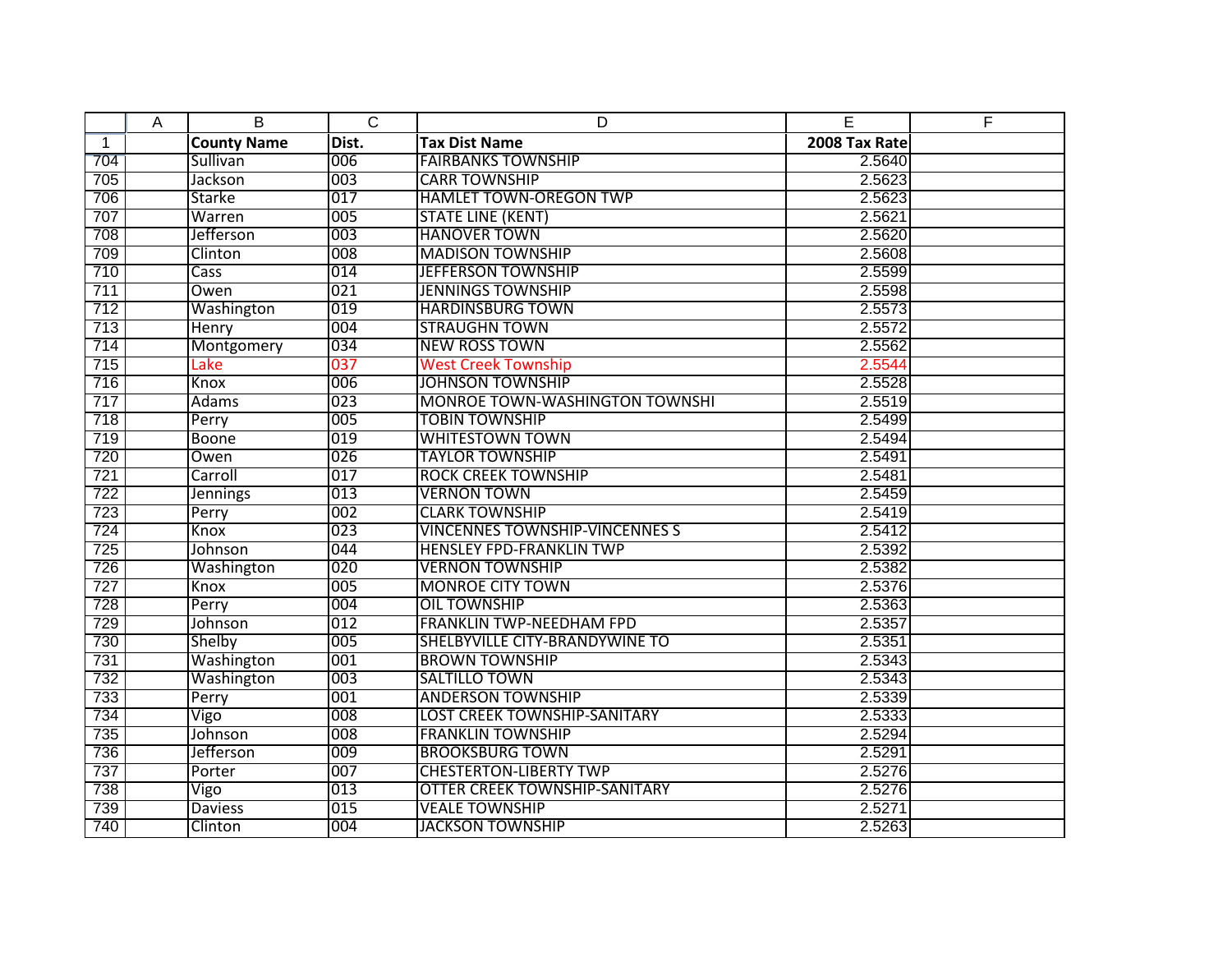|              | A | B                  | $\overline{C}$ | D                                    | E             | F |
|--------------|---|--------------------|----------------|--------------------------------------|---------------|---|
| $\mathbf{1}$ |   | <b>County Name</b> | Dist.          | <b>Tax Dist Name</b>                 | 2008 Tax Rate |   |
| 741          |   | Johnson            | 017            | NEEDHAM TOWNSHIP-NEEDHAM FPD         | 2.5255        |   |
| 742          |   | Gibson             | 003            | <b>SOMERVILLE TOWN</b>               | 2.5253        |   |
| 743          |   | Johnson            | 034            | <b>UNION TOWNSHIP</b>                | 2.5231        |   |
| 744          |   | <b>Daviess</b>     | 008            | <b>MADISON TOWNSHIP</b>              | 2.5207        |   |
| 745          |   | Allen              | 048            | LAFAYETTE TOWNSHIP (17)              | 2.5193        |   |
| 746          |   | Gibson             | 023            | <b>WABASH TOWNSHIP</b>               | 2.5193        |   |
| 747          |   | Grant              | 001            | <b>CENTER TOWNSHIP</b>               | 2.5187        |   |
| 748          |   | Rush               | 008            | <b>RIPLEY TOWNSHIP</b>               | 2.5178        |   |
| 749          |   | <b>Boone</b>       | 020            | <b>WHITESTOWN - PERRY</b>            | 2.5153        |   |
| 750          |   | Greene             | 011            | <b>JEFFERSON TOWNSHIP</b>            | 2.5152        |   |
| 751          |   | Porter             | 027            | <b>CHESTERTON-JACKSON TWP</b>        | 2.5151        |   |
| 752          |   | Washington         | 011            | <b>LIVONIA TOWN</b>                  | 2.5150        |   |
| 753          |   | Spencer            | 012            | SANTA CLAUS TOWN-HARRISON TOWN       | 2.5123        |   |
| 754          |   | Gibson             | 001            | <b>BARTON TOWNSHIP</b>               | 2.5117        |   |
| 755          |   | Adams              | 011            | MONROE TOWN-MONROE TOWNSHIP          | 2.5113        |   |
| 756          |   | Allen              | 040            | <b>ADAMS TOWNSHIP-TRANSPORTATION</b> | 2.5113        |   |
| 757          |   | Clinton            | 020            | <b>WASHINGTON TOWNSHIP</b>           | 2.5094        |   |
| 758          |   | Hamilton           | 015            | <b>WESTFIELD TOWN</b>                | 2.5089        |   |
| 759          |   | Hamilton           | 025            | <b>WESTFIELD AG ABATEMENT</b>        | 2.5089        |   |
| 760          |   | Hamilton           | 026            | <b>WESTFIELD ABATEMENT</b>           | 2.5089        |   |
| 761          |   | Hamilton           | 028            | <b>WESTFIELD ABATEMENT 09C</b>       | 2.5089        |   |
| 762          |   | Elkhart            | 009            | <b>CONCORD TOWNSHIP</b>              | 2.5079        |   |
| 763          |   | Montgomery         | 019            | <b>ALAMO TOWN</b>                    | 2.5062        |   |
| 764          |   | Martin             | 005            | <b>LOST RIVER TOWNSHIP</b>           | 2.5061        |   |
| 765          |   | Johnson            | 031            | PLEASANT TWP-CP SCHOOL-GRNWD L       | 2.5060        |   |
| 766          |   | Knox               | 025            | <b>VIGO-NORTH TOWNSHIP</b>           | 2.5055        |   |
| 767          |   | Spencer            | 005            | SANTA CLAUS TOWN-CLAY TOWNSHIP       | 2.5049        |   |
| 768          |   | Noble              | 012            | <b>WOLCOTTVILLE TOWN</b>             | 2.5037        |   |
| 769          |   | Spencer            | 003            | SANTA CLAUS TOWN-CARTER TOWNSH       | 2.5030        |   |
| 770          |   | Putnam             | 019            | <b>WASHINGTON TOWNSHIP</b>           | 2.5019        |   |
| 771          |   | St. Joseph         | 016            | <b>MADISON TOWNSHIP</b>              | 2.5015        |   |
| 772          |   | Howard             | 010            | <b>JACKSON TOWNSHIP</b>              | 2.5014        |   |
| 773          |   | Henry              | 028            | <b>BLOUNTSVILLE TOWN</b>             | 2.5008        |   |
| 774          |   | Madison            | 024            | <b>ORESTES TOWN</b>                  | 2.5006        |   |
| 775          |   | Hamilton           | 029            | <b>WESTFIELD ABATEMENT 09D</b>       | 2.5004        |   |
| 776          |   | <b>Hendricks</b>   | 028            | <b>BROWNSBURG - MIDDLE TWP</b>       | 2.4989        |   |
| 777          |   | Fulton             | 002            | <b>HENRY TOWNSHIP</b>                | 2.4988        |   |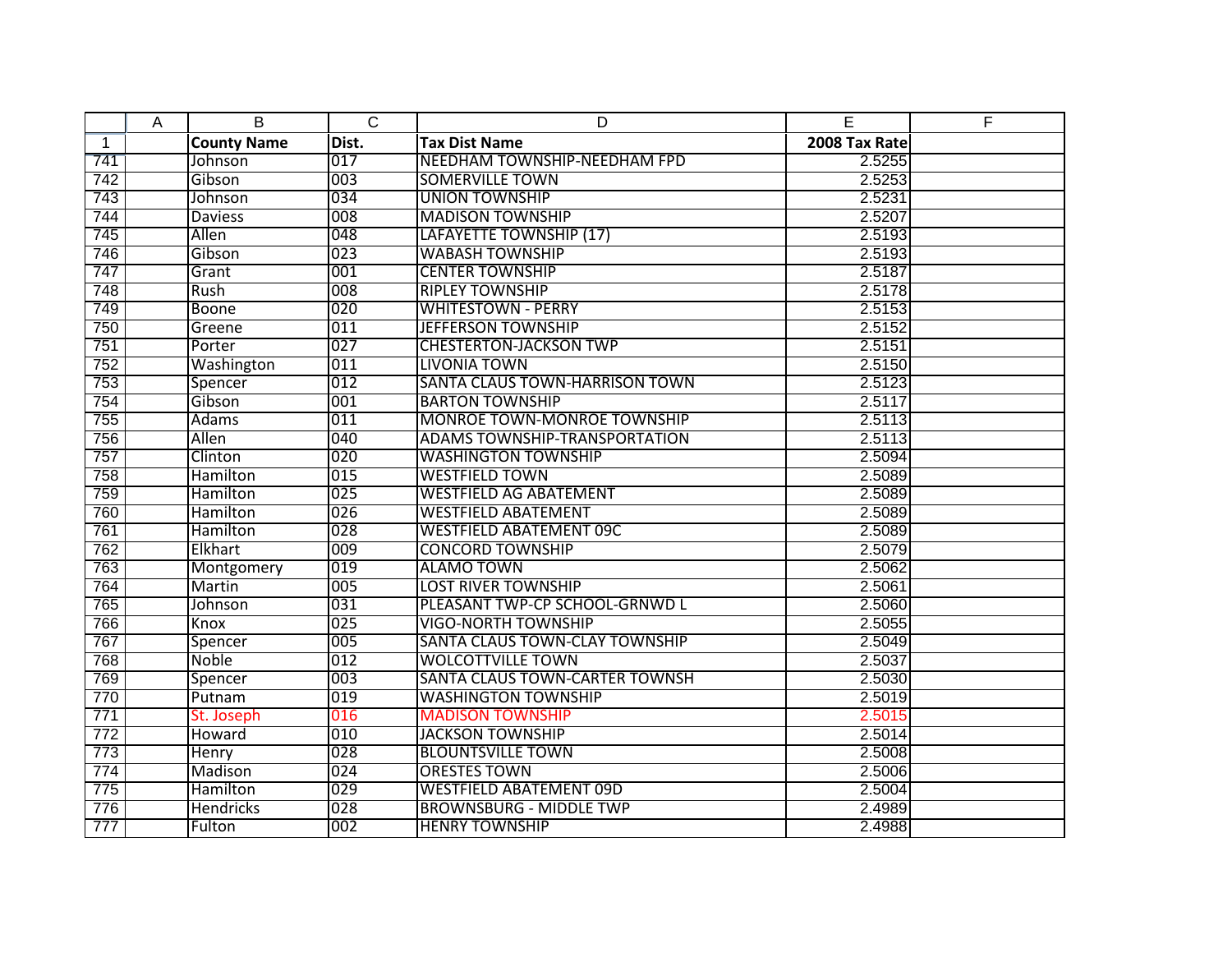|              | Α | B                  | $\overline{C}$   | D                                   | E             | F |
|--------------|---|--------------------|------------------|-------------------------------------|---------------|---|
| $\mathbf{1}$ |   | <b>County Name</b> | Dist.            | <b>Tax Dist Name</b>                | 2008 Tax Rate |   |
| 778          |   | Gibson             | 021              | <b>MONTGOMERY TOWNSHIP</b>          | 2.4985        |   |
| 779          |   | Howard             | 016              | <b>UNION TOWNSHIP</b>               | 2.4975        |   |
| 780          |   | <b>Tippecanoe</b>  | 008              | <b>CLARKS HILL TOWN</b>             | 2.4969        |   |
| 781          |   | Gibson             | 025              | <b>UNION TOWNSHIP</b>               | 2.4966        |   |
| 782          |   | Whitley            | 008              | <b>LARWILL TOWN</b>                 | 2.4965        |   |
| 783          |   | Johnson            | 023              | PLEASANT TWP-CP SCHOOL              | 2.4964        |   |
| 784          |   | Vigo               | 021              | <b>SUGAR CREEK TOWNSHIP</b>         | 2.4962        |   |
| 785          |   | Putnam             | 010              | <b>JEFFERSON TOWNSHIP</b>           | 2.4961        |   |
| 786          |   | Martin             | 001              | <b>CENTER TOWNSHIP</b>              | 2.4958        |   |
| 787          |   | Knox               | 001              | <b>BUSSERON TOWNSHIP</b>            | 2.4956        |   |
| 788          |   | Johnson            | 006              | <b>CLARK TOWNSHIP-NEEDHAM FPD</b>   | 2.4952        |   |
| 789          |   | Montgomery         | 005              | <b>WAVELAND TOWN</b>                | 2.4941        |   |
| 790          |   | Montgomery         | 006              | <b>WAVELAND TOWN-LR CONSERVANCY</b> | 2.4941        |   |
| 791          |   | Henry              | 015              | <b>HENRY TOWNSHIP</b>               | 2.4908        |   |
| 792          |   | Clav               | 019              | <b>HARMONY TOWN</b>                 | 2.4905        |   |
| 793          |   | Martin             | 003              | <b>HALBERT TOWNSHIP</b>             | 2.4902        |   |
| 794          |   | Gibson             | 004              | <b>CENTER TOWNSHIP</b>              | 2.4881        |   |
| 795          |   | Montgomery         | $\overline{022}$ | NEW MARKET TOWN-SCOTT TOWNSHIP      | 2.4871        |   |
| 796          |   | Jay                | 027              | <b>SALAMONIA TOWN</b>               | 2.4870        |   |
| 797          |   | Washington         | 017              | POSEY TOWNSHIP                      | 2.4870        |   |
| 798          |   | <b>Allen</b>       | 049              | <b>LAKE TOWNSHIP (18)</b>           | 2.4866        |   |
| 799          |   | Newton             | 012              | Lake Township                       | 2.4865        |   |
| 800          |   | Putnam             | 017              | <b>WARREN TOWNSHIP</b>              | 2.4865        |   |
| 801          |   | Washington         | 007              | <b>HOWARD TOWNSHIP</b>              | 2.4860        |   |
| 802          |   | Carroll            | 006              | <b>DEER CREEK TOWNSHIP</b>          | 2.4850        |   |
| 803          |   | Washington         | 010              | <b>MADISON TOWNSHIP</b>             | 2.4850        |   |
| 804          |   | Putnam             | 012              | <b>MARION TOWNSHIP</b>              | 2.4843        |   |
| 805          |   | Howard             | 011              | <b>LIBERTY TOWNSHIP</b>             | 2.4837        |   |
| 806          |   | <b>Daviess</b>     | 007              | <b>HARRISON TOWNSHIP</b>            | 2.4807        |   |
| 807          |   | <b>Daviess</b>     | 005              | <b>ELMORE TOWNSHIP</b>              | 2.4786        |   |
| 808          |   | Orange             | 002              | <b>FRENCH LICK TOWN</b>             | 2.4784        |   |
| 809          |   | <b>Daviess</b>     | 012              | <b>STEELE TOWNSHIP</b>              | 2.4762        |   |
| 810          |   | <b>Daviess</b>     | 002              | <b>CANNELBURG TOWN</b>              | 2.4759        |   |
| 811          |   | Warrick            | 008              | <b>ELBERFELD TOWN</b>               | 2.4758        |   |
| 812          |   | Madison            | 036              | <b>VAN BUREN TOWNSHIP</b>           | 2.4752        |   |
| 813          |   | Knox               | 021              | <b>WIDNER TOWNSHIP</b>              | 2.4750        |   |
| 814          |   | Steuben            | 012              | <b>ANGOLA CITY</b>                  | 2.4743        |   |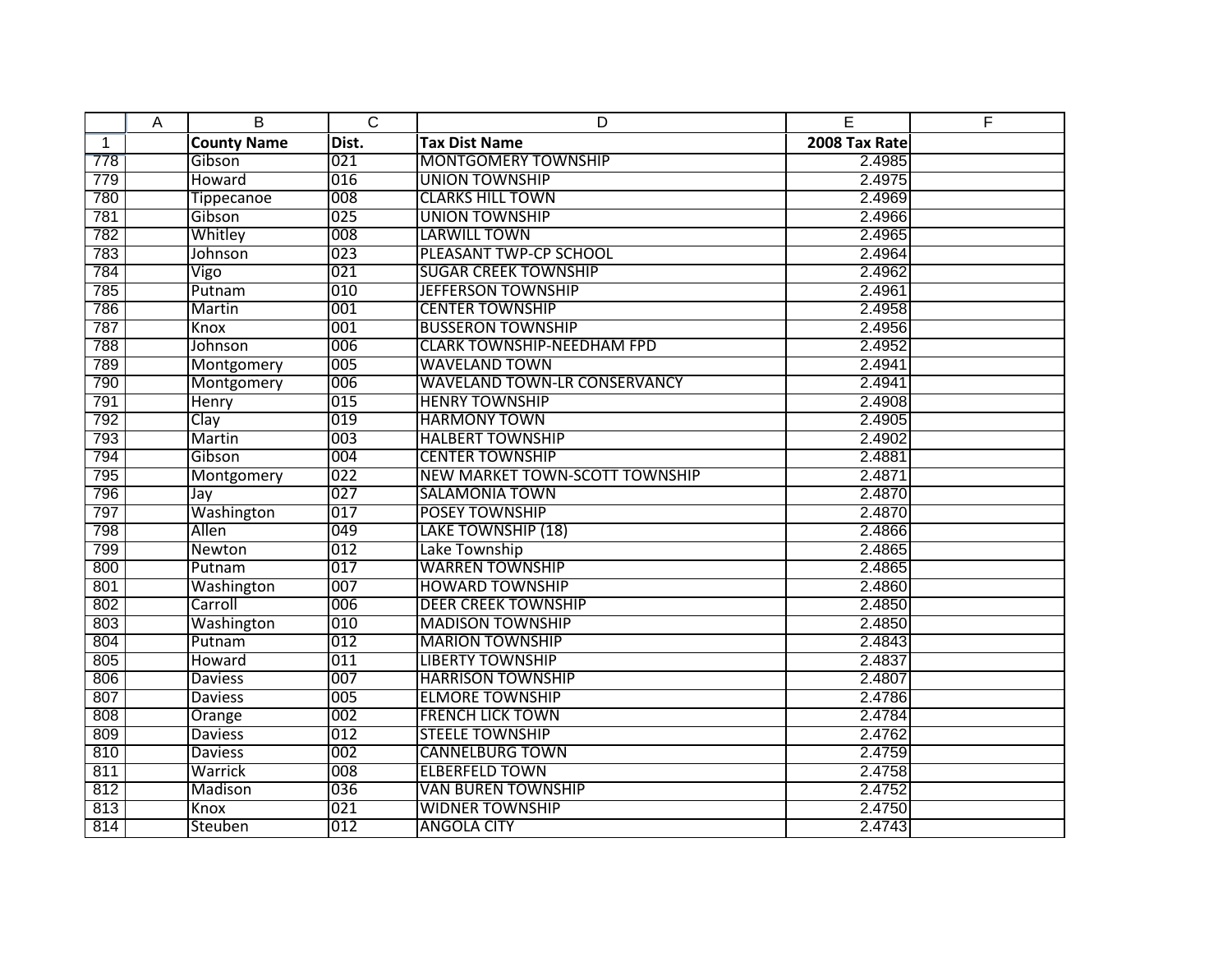|              | Α | B                  | $\overline{C}$ | D                                     | E             | F |
|--------------|---|--------------------|----------------|---------------------------------------|---------------|---|
| $\mathbf{1}$ |   | <b>County Name</b> | Dist.          | <b>Tax Dist Name</b>                  | 2008 Tax Rate |   |
| 815          |   | Allen              | 039            | <b>ADAMS TOWNSHIP (12)</b>            | 2.4738        |   |
| 816          |   | Spencer            | 016            | <b>LUCE TOWNSHIP</b>                  | 2.4711        |   |
| 817          |   | Warrick            | 018            | <b>TENNYSON TOWN</b>                  | 2.4665        |   |
| 818          |   | Johnson            | 005            | <b>CLARK TOWNSHIP</b>                 | 2.4648        |   |
| 819          |   | Morgan             | 013            | <b>MORGANTOWN TOWN</b>                | 2.4647        |   |
| 820          |   | Allen              | 044            | <b>EEL RIVER TOWNSHIP (14)</b>        | 2.4603        |   |
| 821          |   | <b>Hendricks</b>   | 008            | <b>NORTH SALEM TOWN</b>               | 2.4597        |   |
| 822          |   | Putnam             | 008            | <b>GREENCASTLE CITY</b>               | 2.4587        |   |
| 823          |   | <b>Daviess</b>     | 004            | <b>BOGARD TOWNSHIP</b>                | 2.4584        |   |
| 824          |   | Grant              | 032            | <b>WASHINGTON TOWNSHIP-MARION SCH</b> | 2.4581        |   |
| 825          |   | Jackson            | 016            | <b>CROTHERSVILLE TOWN</b>             | 2.4580        |   |
| 826          |   | Allen              | 057            | <b>PERRY TOWNSHIP (24)</b>            | 2.4576        |   |
| 827          |   | LaGrange           | 002            | <b>LAGRANGE TOWN</b>                  | 2.4551        |   |
| 828          |   | Adams              | 016            | <b>UNION TOWNSHIP</b>                 | 2.4542        |   |
| 829          |   | St. Joseph         | 027            | <b>UNION TOWNSHIP</b>                 | 2.4541        |   |
| 830          |   | Madison            | 014            | <b>GREEN TOWNSHIP</b>                 | 2.4513        |   |
| 831          |   | Kosciusko          | 014            | <b>SILVER LAKE TOWN</b>               | 2.4495        |   |
| 832          |   | Miami              | 013            | <b>DENVER TOWN</b>                    | 2.4491        |   |
| 833          |   | DeKalb             | 026            | <b>WILMINGTON TOWNSHIP</b>            | 2.4471        |   |
| 834          |   | LaGrange           | 018            | LAGRANGE-CLAY                         | 2.4467        |   |
| 835          |   | Porter             | 015            | <b>PORTAGE TOWNSHIP</b>               | 2.4467        |   |
| 836          |   | Adams              | 021            | <b>NORTH WASHINGTON TOWNSHIP</b>      | 2.4457        |   |
| 837          |   | <b>Cass</b>        | 015            | MIAMI TOWNSHIP-Southeastern Sc        | 2.4445        |   |
| 838          |   | <b>Adams</b>       | 012            | <b>PREBLE TOWNSHIP</b>                | 2.4444        |   |
| 839          |   | Clinton            | 007            | <b>KIRLIN TOWN</b>                    | 2.4434        |   |
| 840          |   | Kosciusko          | 030            | <b>PIERCETON TOWN</b>                 | 2.4433        |   |
| 841          |   | <b>Daviess</b>     | 014            | <b>VAN BUREN TOWNSHIP</b>             | 2.4426        |   |
| 842          |   | Warrick            | 020            | <b>CHANDLER TOWN-OHIO TOWNSHIP</b>    | 2.4424        |   |
| 843          |   | Wells              | 011            | <b>BLUFFTON CITY-LANCASTER TWP-N</b>  | 2.4423        |   |
| 844          |   | Montgomery         | 016            | <b>MADISON TOWNSHIP</b>               | 2.4416        |   |
| 845          |   | DeKalb             | 021            | <b>SPENCER TOWNSHIP</b>               | 2.4412        |   |
| 846          |   | Washington         | 018            | <b>FREDERICKSBURG TOWN</b>            | 2.4388        |   |
| 847          |   | Grant              | 006            | <b>FRANKLIN TOWNSHIP-MARION SCHOO</b> | 2.4387        |   |
| 848          |   | <b>DeKalb</b>      | 023            | <b>TROY TOWNSHIP</b>                  | 2.4379        |   |
| 849          |   | DeKalb             | 022            | <b>STAFFORD TOWNSHIP</b>              | 2.4378        |   |
| 850          |   | Wayne              | 015            | <b>JACKSON TOWNSHIP</b>               | 2.4346        |   |
| 851          |   | Knox               | 008            | <b>PALMYRA TOWNSHIP</b>               | 2.4328        |   |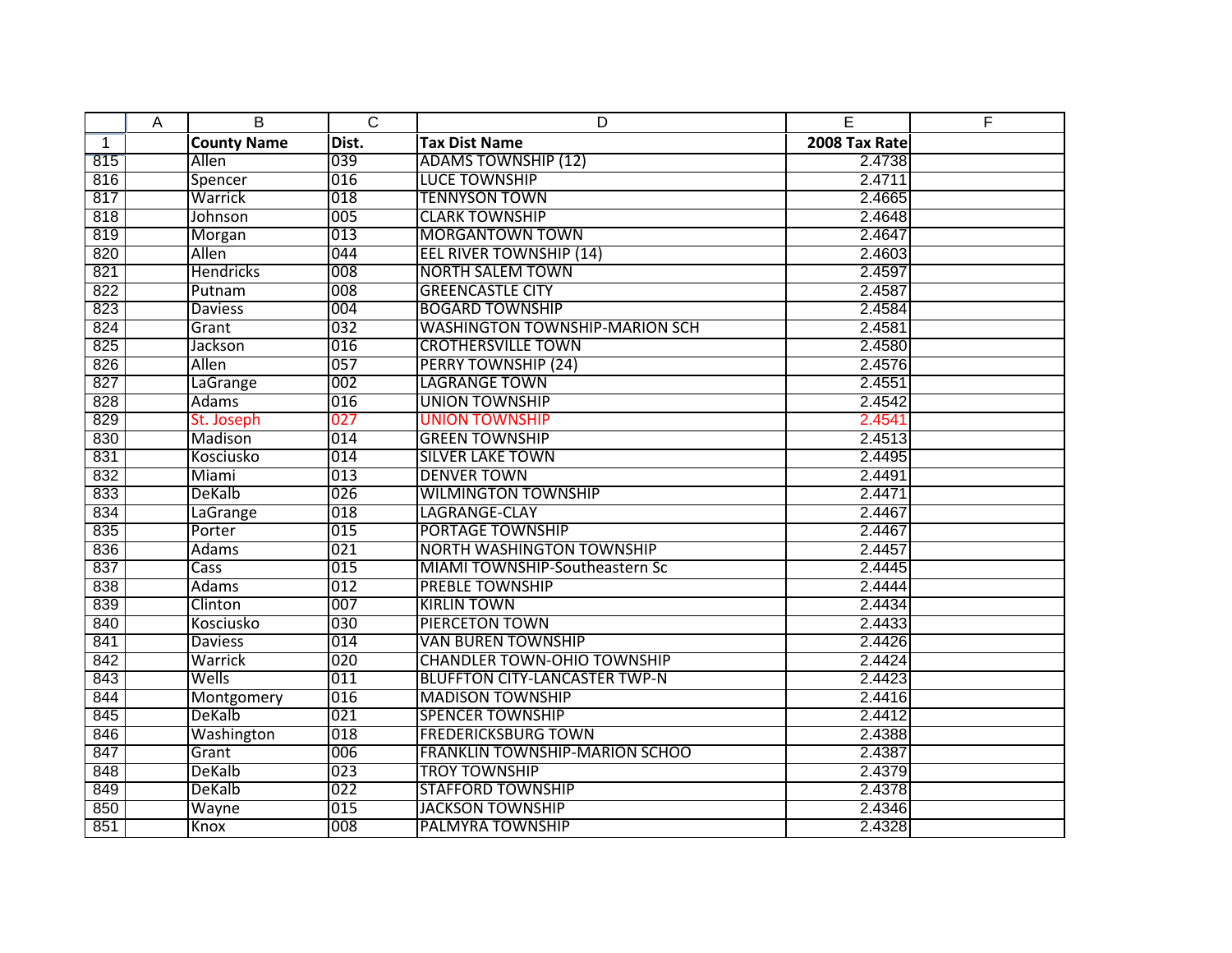|              | Α | B                  | $\overline{C}$ | D                                    | E             | F |
|--------------|---|--------------------|----------------|--------------------------------------|---------------|---|
| $\mathbf{1}$ |   | <b>County Name</b> | Dist.          | <b>Tax Dist Name</b>                 | 2008 Tax Rate |   |
| 852          |   | Benton             | 005            | Gilboa Township                      | 2.4312        |   |
| 853          |   | <b>Henry</b>       | 018            | <b>SULPHER SPRINGS TOWN</b>          | 2.4300        |   |
| 854          |   | <b>Boone</b>       | 006            | <b>ZIONSVILLE TOWN</b>               | 2.4291        |   |
| 855          |   | DeKalb             | 015            | <b>NEWVILLE TOWNSHIP</b>             | 2.4270        |   |
| 856          |   | Johnson            | 041            | <b>GRNWD CITY-WR TWP-CG SCH-CNTY</b> | 2.4269        |   |
| 857          |   | <b>Daviess</b>     | 016            | <b>WASHINGTON TOWNSHIP</b>           | 2.4267        |   |
| 858          |   | Fulton             | 006            | <b>NEWCASTLE TOWNSHIP</b>            | 2.4267        |   |
| 859          |   | <b>Hendricks</b>   | 032            | PITTSBORO - BROWN TWP                | 2.4267        |   |
| 860          |   | Jefferson          | 010            | <b>MONROE TOWNSHIP</b>               | 2.4265        |   |
| 861          |   | Hamilton           | 009            | <b>ARCADIA TOWN</b>                  | 2.4226        |   |
| 862          |   | Knox               | 003            | <b>DECKER TOWNSHIP</b>               | 2.4219        |   |
| 863          |   | Johnson            | 022            | <b>TRAFALGAR TOWN-NINEVEH TWP</b>    | 2.4214        |   |
| 864          |   | <b>Hendricks</b>   | 015            | <b>LINCOLN TOWNSHIP</b>              | 2.4204        |   |
| 865          |   | <b>Tippecanoe</b>  | 019            | <b>BATTLE GROUND TOWN-TSC</b>        | 2.4201        |   |
| 866          |   | Carroll            | 009            | <b>JACKSON TOWNSHIP</b>              | 2.4199        |   |
| 867          |   | DeKalb             | 002            | <b>CONCORD TOWNSHIP</b>              | 2.4187        |   |
| 868          |   | Allen              | 068            | <b>WAYNE TOWNSHIP-TRANS (30)</b>     | 2.4173        |   |
| 869          |   | Posey              | 020            | <b>BETHEL TOWNSHIP</b>               | 2.4165        |   |
| 870          |   | Allen              | 038            | <b>ABOITE TOWNSHIP (11)</b>          | 2.4164        |   |
| 871          |   | <b>Hendricks</b>   | 001            | <b>BROWN TOWNSHIP</b>                | 2.4158        |   |
| 872          |   | Franklin           | 004            | <b>BROOKVILLE TOWN</b>               | 2.4152        |   |
| 873          |   | Grant              | 021            | PLEASANT TOWNSHIP-MARION SCHOO       | 2.4151        |   |
| 874          |   | Whitley            | 010            | <b>CHURUBUSCO TOWN</b>               | 2.4147        |   |
| 875          |   | Johnson            | 016            | <b>TRAFALGAR TOWN-HENSLEY TWP</b>    | 2.4132        |   |
| 876          |   | Allen              | 082            | LEO-CEDARVILLE-CEDAR CREEK TWP       | 2.4127        |   |
| 877          |   | Owen               | 027            | <b>WASHINGTON TOWNSHIP</b>           | 2.4127        |   |
| 878          |   | Adams              | 005            | <b>HARTFORD TOWNSHIP</b>             | 2.4125        |   |
| 879          |   | Kosciusko          | 017            | <b>WARSAW CITY-PLAIN TOWNSHIP</b>    | 2.4111        |   |
| 880          |   | Greene             | 002            | <b>CASS TOWNSHIP</b>                 | 2.4103        |   |
| 881          |   | Union              | 006            | <b>LIBERTY TOWNSHIP</b>              | 2.4092        |   |
| 882          |   | Union              | 001            | <b>BROWNSVILLE TOWNSHIP</b>          | 2.4076        |   |
| 883          |   | Kosciusko          | 010            | <b>SIDNEY TOWN</b>                   | 2.4072        |   |
| 884          |   | Union              | 005            | <b>HARRISON TOWNSHIP</b>             | 2.4068        |   |
| 885          |   | <b>Adams</b>       | 013            | <b>ROOT TOWNSHIP</b>                 | 2.4067        |   |
| 886          |   | Knox               | 004            | <b>HARRISON TOWNSHIP</b>             | 2.4057        |   |
| 887          |   | Dearborn           | 007            | <b>WEST HARRISON TOWN</b>            | 2.4051        |   |
| 888          |   | Newton             | 013            | Lincoln Township                     | 2.4048        |   |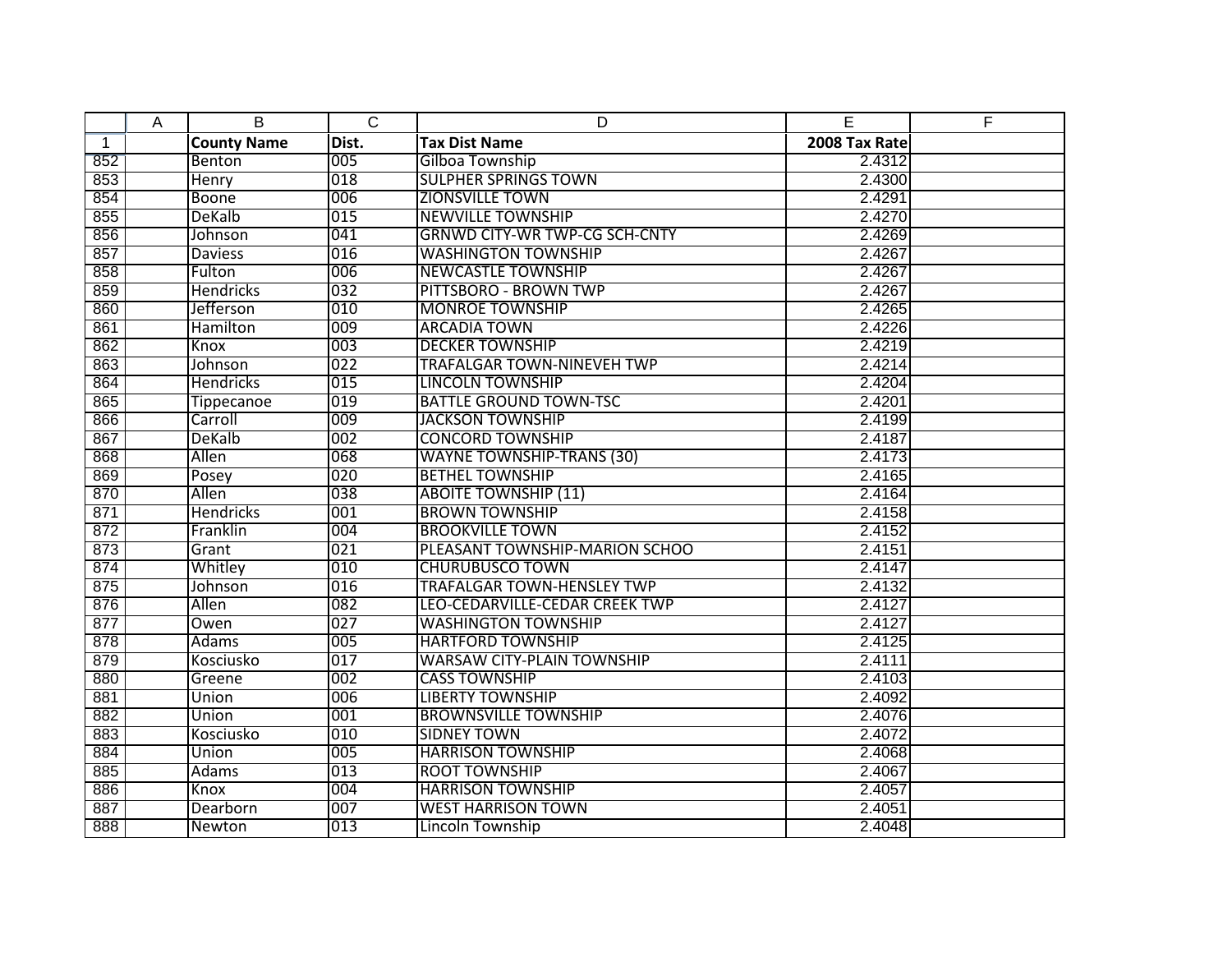|              | Α | B                  | $\overline{C}$ | D                                     | E             | E |
|--------------|---|--------------------|----------------|---------------------------------------|---------------|---|
| $\mathbf{1}$ |   | <b>County Name</b> | Dist.          | <b>Tax Dist Name</b>                  | 2008 Tax Rate |   |
| 889          |   | Union              | 004            | <b>HARMONY TOWNSHIP</b>               | 2.4047        |   |
| 890          |   | Madison            | 001            | <b>ADAMS TOWNSHIP</b>                 | 2.4036        |   |
| 891          |   | Kosciusko          | 032            | <b>WARSAW CITY-WAYNE TOWNSHIP</b>     | 2.4034        |   |
| 892          |   | Johnson            | 040            | <b>GRNWD CITY-WHITE RIVER TWP-CNT</b> | 2.4027        |   |
| 893          |   | Knox               | 009            | <b>STEEN TOWNSHIP</b>                 | 2.4024        |   |
| 894          |   | Newton             | 014            | <b>McClellan Township</b>             | 2.4021        |   |
| 895          |   | Union              | 002            | <b>CENTER TOWNSHIP</b>                | 2.4014        |   |
| 896          |   | Fountain           | 002            | <b>HILLSBORO TOWN</b>                 | 2.4009        |   |
| 897          |   | Warrick            | 005            | <b>CHANDLER TOWN-BOON TOWNSHIP</b>    | 2.3996        |   |
| 898          |   | Morgan             | 005            | <b>MOORESVILLE TOWN</b>               | 2.3993        |   |
| 899          |   | <b>Hendricks</b>   | 029            | <b>PLAINFIELD - LIBERTY TWP</b>       | 2.3988        |   |
| 900          |   | Elkhart            | 028            | <b>UNION TOWNSHIP</b>                 | 2.3982        |   |
| 901          |   | Clinton            | 016            | <b>ROSSVILLE TOWN</b>                 | 2.3981        |   |
| 902          |   | Wayne              | 026            | <b>WASHINGTON TOWNSHIP</b>            | 2.3976        |   |
| 903          |   | Warren             | 009            | PIKE TOWNSHIP                         | 2.3947        |   |
| 904          |   | Porter             | 017            | <b>OGDEN DUNES (PORTAGE)</b>          | 2.3942        |   |
| 905          |   | Parke              | 018            | <b>MECCA TOWN</b>                     | 2.3940        |   |
| 906          |   | <b>Adams</b>       | 006            | <b>JEFFERSON TOWNSHIP</b>             | 2.3938        |   |
| 907          |   | <b>Henry</b>       | 020            | <b>EAST LIBERTY TOWNSHIP</b>          | 2.3928        |   |
| 908          |   | Miami              | 006            | <b>ERIE TOWNSHIP</b>                  | 2.3921        |   |
| 909          |   | Ripley             | 019            | <b>HOLTON TOWN</b>                    | 2.3915        |   |
| 910          |   | Union              | 007            | <b>UNION TOWNSHIP</b>                 | 2.3910        |   |
| 911          |   | Wayne              | 020            | <b>JEFFERSON TOWNSHIP</b>             | 2.3897        |   |
| 912          |   | Henry              | 026            | <b>SPICELAND TOWN</b>                 | 2.3890        |   |
| 913          |   | <b>Hendricks</b>   | 022            | <b>WASHINGTON TOWNSHIP</b>            | 2.3886        |   |
| 914          |   | Jay                | 030            | <b>RICHLAND TOWNSHIP</b>              | 2.3876        |   |
| 915          |   | Dearborn           | 016            | <b>GREENDALE TOWN-A</b>               | 2.3875        |   |
| 916          |   | Dearborn           | 025            | <b>GREENDALE TOWN-B</b>               | 2.3875        |   |
| 917          |   | Vigo               | 003            | <b>HONEY CREEK TOWNSHIP</b>           | 2.3856        |   |
| 918          |   | Jay                | 033            | <b>WAYNE TOWNSHIP</b>                 | 2.3848        |   |
| 919          |   | Jasper             | 025            | DeMotte Corp (Keener)                 | 2.3837        |   |
| 920          |   | Adams              | 002            | <b>SOUTH BLUE CREEK TOWNSHIP</b>      | 2.3819        |   |
| 921          |   | Pulaski            | 017            | Van Buren Township                    | 2.3816        |   |
| 922          |   | Jay                | 020            | <b>BEARCREEK TOWNSHIP</b>             | 2.3814        |   |
| 923          |   | <b>Adams</b>       | 004            | <b>SOUTH FRENCH TOWNSHIP</b>          | 2.3811        |   |
| 924          |   | <b>Adams</b>       | 017            | <b>WABASH TOWNSHIP</b>                | 2.3803        |   |
| 925          |   | Allen              | 067            | <b>WAYNE TOWNSHIP (31)</b>            | 2.3798        |   |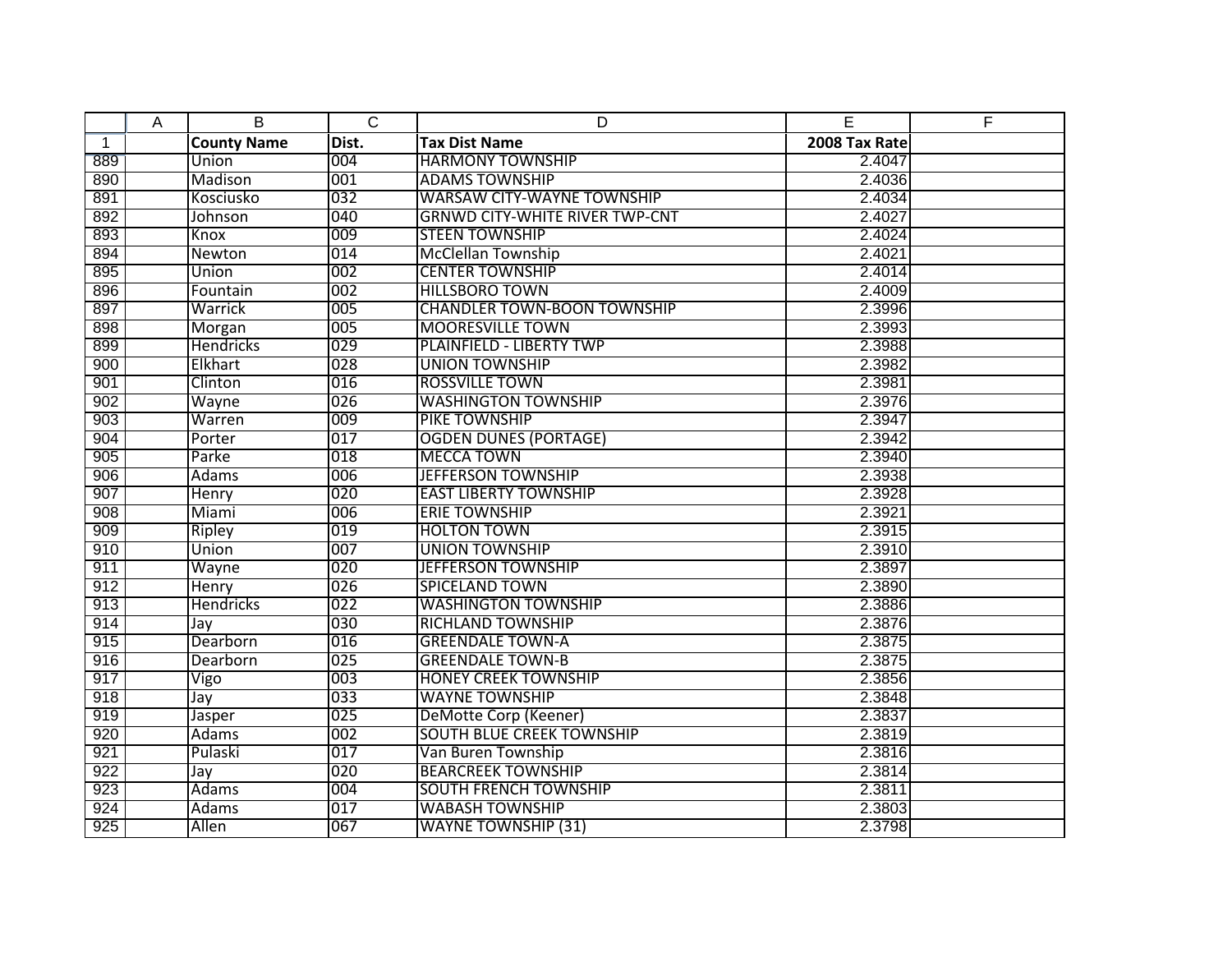|              | A | B                  | $\overline{C}$ | D                                    | E             | F |
|--------------|---|--------------------|----------------|--------------------------------------|---------------|---|
| $\mathbf{1}$ |   | <b>County Name</b> | Dist.          | <b>Tax Dist Name</b>                 | 2008 Tax Rate |   |
| 926          |   | Henry              | 019            | <b>WEST LIBERTY TOWNSHIP</b>         | 2.3792        |   |
| 927          |   | <b>Daviess</b>     | 010            | <b>REEVE TOWNSHIP</b>                | 2.3777        |   |
| 928          |   | <b>Hancock</b>     | 005            | <b>WILKINSON TOWN</b>                | 2.3768        |   |
| 929          |   | Carroll            | 013            | <b>LIBERTY TOWNSHIP</b>              | 2.3766        |   |
| 930          |   | Elkhart            | 001            | <b>BAUGO TOWNSHIP</b>                | 2.3757        |   |
| 931          |   | Jefferson          | 013            | <b>SHELBY TOWNSHIP</b>               | 2.3744        |   |
| 932          |   | <b>Jefferson</b>   | 014            | <b>SMYRNA TOWNSHIP</b>               | 2.3744        |   |
| 933          |   | <b>Tippecanoe</b>  | 013            | <b>DAYTON TOWN-TSC</b>               | 2.3736        |   |
| 934          |   | Cass               | 020            | <b>TIPTON TOWNSHIP</b>               | 2.3715        |   |
| 935          |   | Benton             | 017            | <b>York Township</b>                 | 2.3714        |   |
| 936          |   | Putnam             | 002            | <b>CLOVERDALE TOWNSHIP</b>           | 2.3704        |   |
| 937          |   | Gibson             | 020            | <b>PATOKA TOWN</b>                   | 2.3703        |   |
| 938          |   | Greene             | 015            | <b>SMITH TOWNSHIP</b>                | 2.3703        |   |
| 939          |   | <b>Delaware</b>    | 024            | <b>WASHINGTON TOWNSHIP</b>           | 2.3694        |   |
| 940          |   | Vigo               | 017            | <b>PRAIRIETON TOWNSHIP</b>           | 2.3694        |   |
| 941          |   | Jay                | 032            | <b>WABASH TOWNSHIP</b>               | 2.3689        |   |
| 942          |   | Ripley             | 007            | OSGOOD TOWN                          | 2.3687        |   |
| 943          |   | Jefferson          | 004            | <b>LANCASTER TOWNSHIP</b>            | 2.3685        |   |
| 944          |   | Shelby             | 016            | <b>SHELBY TOWNSHIP-EAST</b>          | 2.3671        |   |
| 945          |   | Jefferson          | 008            | <b>MILTON TOWNSHIP</b>               | 2.3662        |   |
| 946          |   | Newton             | 008            | Jackson Township                     | 2.3659        |   |
| 947          |   | Shelby             | 007            | <b>HANOVER TOWNSHIP</b>              | 2.3659        |   |
| 948          |   | <b>Benton</b>      | 006            | <b>Grant Township</b>                | 2.3649        |   |
| 949          |   | Delaware           | 008            | <b>HARRISON TOWNSHIP</b>             | 2.3645        |   |
| 950          |   | Madison            | 009            | <b>DUCK CREEK TOWNSHIP - MADISON</b> | 2.3641        |   |
| 951          |   | Jefferson          | 006            | <b>MADISON TOWNSHIP</b>              | 2.3639        |   |
| 952          |   | Wayne              | 032            | <b>WEBSTER TOWNSHIP</b>              | 2.3637        |   |
| 953          |   | <b>Hendricks</b>   | 024            | AMO TOWN                             | 2.3630        |   |
| 954          |   | Vigo               | 018            | <b>RILEY TOWNSHIP</b>                | 2.3628        |   |
| 955          |   | Jay                | 026            | <b>MADISON TOWNSHIP</b>              | 2.3619        |   |
| 956          |   | Shelby             | 020            | <b>VAN BUREN TOWNSHIP</b>            | 2.3615        |   |
| 957          |   | Dearborn           | 005            | <b>DILLSBORO TOWN</b>                | 2.3610        |   |
| 958          |   | Jefferson          | 012            | <b>SALUDA TOWNSHIP</b>               | 2.3607        |   |
| 959          |   | <b>Adams</b>       | 009            | <b>SOUTH MONROE TOWNSHIP</b>         | 2.3597        |   |
| 960          |   | Greene             | 005            | <b>FAIRPLAY TOWNSHIP</b>             | 2.3586        |   |
| 961          |   | Jay                | 010            | <b>PENN TOWNSHIP</b>                 | 2.3585        |   |
| 962          |   | Jay                | 023            | <b>JACKSON TOWNSHIP</b>              | 2.3570        |   |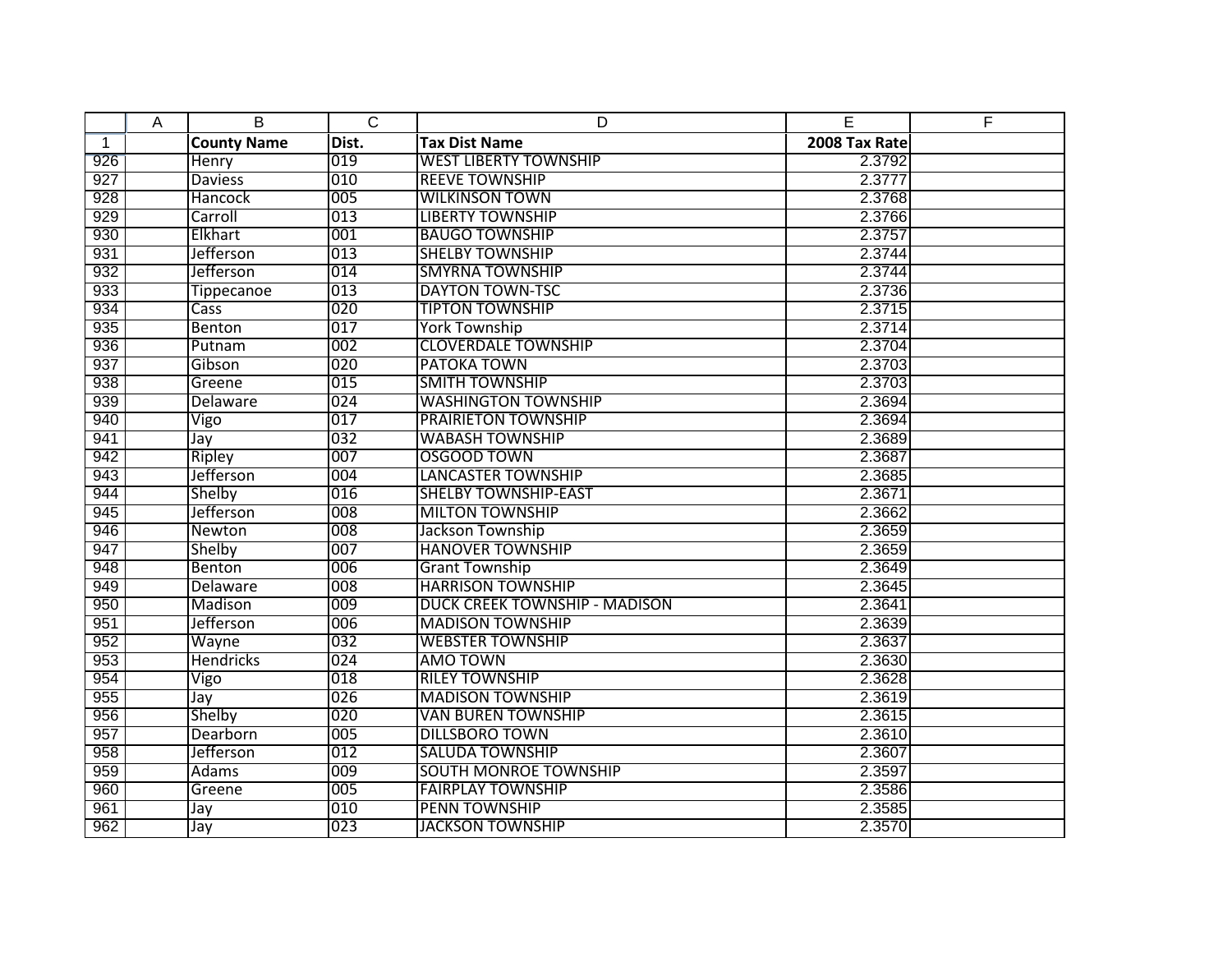|              | Α | B                  | $\overline{C}$ | D                                     | E             | F |
|--------------|---|--------------------|----------------|---------------------------------------|---------------|---|
| $\mathbf{1}$ |   | <b>County Name</b> | Dist.          | <b>Tax Dist Name</b>                  | 2008 Tax Rate |   |
| 963          |   | Clark              | 040            | <b>CLARKSVILLE TOWN-SCT-TFPD</b>      | 2.3560        |   |
| 964          |   | Jay                | 029            | PIKE TOWNSHIP                         | 2.3549        |   |
| 965          |   | Parke              | 003            | <b>FLORIDA TOWNSHIP</b>               | 2.3547        |   |
| 966          |   | Boone              | 009            | <b>ADVANCE TOWN</b>                   | 2.3540        |   |
| 967          |   | Wells              | 014            | PONETO TOWN-LIBERTY TWP               | 2.3535        |   |
| 968          |   | Benton             | 008            | <b>Hickory Grove Township</b>         | 2.3531        |   |
| 969          |   | Jefferson          | 011            | <b>REPUBLICAN TOWNSHIP</b>            | 2.3528        |   |
| 970          |   | Randolph           | 007            | <b>MONROE TOWNSHIP</b>                | 2.3521        |   |
| 971          |   | Jay                | 028            | <b>NOBLE TOWNSHIP</b>                 | 2.3507        |   |
| 972          |   | Jefferson          | 005            | <b>DUPONT TOWN</b>                    | 2.3507        |   |
| 973          |   | Wayne              | 024            | <b>PERRY TOWNSHIP</b>                 | 2.3503        |   |
| 974          |   | Grant              | 034            | <b>FAIRMONT TOWNSHIP</b>              | 2.3499        |   |
| 975          |   | Cass               | 023            | <b>WASHINGTON TOWNSHIP-Southeaste</b> | 2.3487        |   |
| 976          |   | Madison            | 008            | <b>BOONE TOWNSHIP</b>                 | 2.3483        |   |
| 977          |   | Elkhart            | 014            | <b>ELKHART TOWNSHIP</b>               | 2.3481        |   |
| 978          |   | Wayne              | 013            | <b>GREENE TOWNSHIP</b>                | 2.3469        |   |
| 979          |   | Wabash             | 001            | <b>CHESTER TOWNSHIP</b>               | 2.3466        |   |
| 980          |   | Henry              | 014            | <b>CADIZ TOWN</b>                     | 2.3465        |   |
| 981          |   | Greene             | 020            | <b>WASHINGTON TOWNSHIP</b>            | 2.3463        |   |
| 982          |   | Elkhart            | 034            | <b>MIDDLEBURY TOWNSHIP</b>            | 2.3458        |   |
| 983          |   | Jay                | 024            | <b>JEFFERSON TOWNSHIP</b>             | 2.3458        |   |
| 984          |   | Jackson            | 009            | SEYMOUR CITY-JACKSON TOWNSHIP         | 2.3455        |   |
| 985          |   | Greene             | 007            | <b>GRANT TOWNSHIP</b>                 | 2.3453        |   |
| 986          |   | Jay                | 025            | <b>KNOX TOWNSHIP</b>                  | 2.3447        |   |
| 987          |   | Pulaski            | 012            | <b>Rich Grove Township</b>            | 2.3444        |   |
| 988          |   | Pulaski            | 004            | <b>Cass Township - North</b>          | 2.3436        |   |
| 989          |   | Jefferson          | 001            | <b>GRAHAM TOWNSHIP</b>                | 2.3433        |   |
| 990          |   | Fayette            | 014            | <b>POSEY TOWNSHIP</b>                 | 2.3429        |   |
| 991          |   | Jackson            | 013            | SEYMOUR CITY-REDDING TOWNSHIP         | 2.3428        |   |
| 992          |   | Shelby             | 019            | <b>UNION TOWNSHIP</b>                 | 2.3428        |   |
| 993          |   | Jennings           | 010            | <b>SAND CREEK TOWNSHIP</b>            | 2.3417        |   |
| 994          |   | Wells              | 002            | PONETO TOWN-CHESTER TOWNSHIP          | 2.3414        |   |
| 995          |   | Newton             | 003            | <b>Colfax Township</b>                | 2.3403        |   |
| 996          |   | Fayette            | 002            | <b>CONNERSVILLE TOWNSHIP</b>          | 2.3397        |   |
| 997          |   | <b>Jennings</b>    | 002            | <b>CAMPBELL TOWNSHIP</b>              | 2.3396        |   |
| 998          |   | Fayette            | 007            | <b>HARRISON TOWNSHIP</b>              | 2.3394        |   |
| 999          |   | Benton             | 010            | <b>Oak Grove Township</b>             | 2.3393        |   |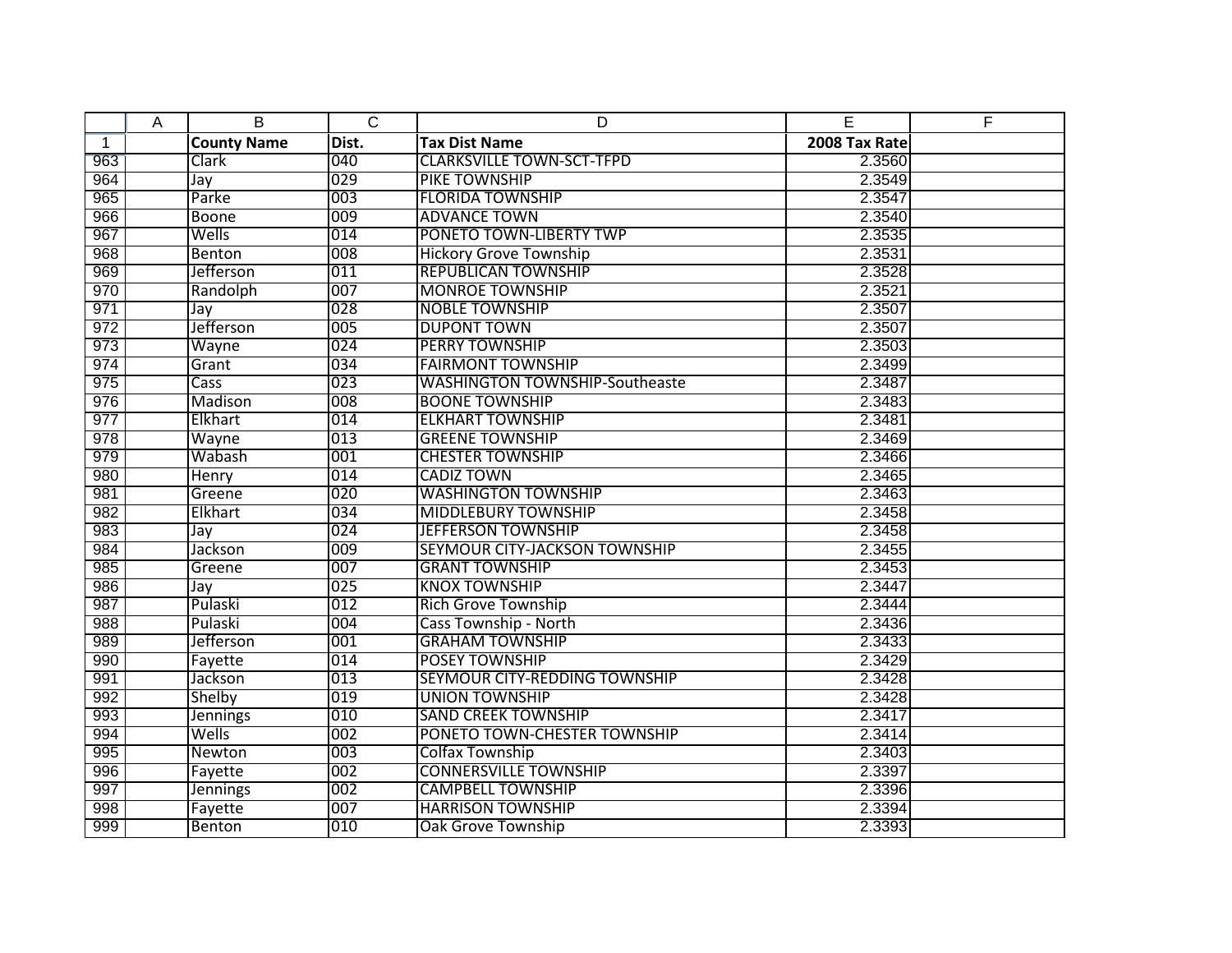|              | Α | B                  | $\overline{C}$ | D                                     | E             | F |
|--------------|---|--------------------|----------------|---------------------------------------|---------------|---|
| $\mathbf{1}$ |   | <b>County Name</b> | Dist.          | <b>Tax Dist Name</b>                  | 2008 Tax Rate |   |
| 1000         |   | Wayne              | 028            | <b>WAYNE TOWNSHIP</b>                 | 2.3391        |   |
| 1001         |   | Jefferson          | 002            | <b>HANOVER TOWNSHIP</b>               | 2.3390        |   |
| 1002         |   | Shelby             | 014            | <b>NOBLE TOWNSHIP</b>                 | 2.3389        |   |
| 1003         |   | Jay                | 022            | <b>GREENE TOWNSHIP</b>                | 2.3373        |   |
| 1004         |   | Carroll            | 003            | <b>BURLINGTON (BURLINGTON)</b>        | 2.3367        |   |
| 1005         |   | Boone              | 002            | <b>LEBANON CITY</b>                   | 2.3352        |   |
| 1006         |   | Vermillion         | 009            | <b>HIGHLAND TOWNSHIP</b>              | 2.3345        |   |
| 1007         |   | Washington         | 021            | <b>WASHINGTON TOWNSHIP</b>            | 2.3343        |   |
| 1008         |   | Randolph           | 010            | <b>STONEY CREEK TOWNSHIP</b>          | 2.3340        |   |
| 1009         |   | Jackson            | 002            | <b>BROWNSTOWN TOWN</b>                | 2.3337        |   |
| 1010         |   | Washington         | 012            | <b>MONROE TOWNSHIP</b>                | 2.3329        |   |
| 1011         |   | <b>Jennings</b>    | 001            | <b>BIGGER TOWNSHIP</b>                | 2.3328        |   |
| 1012         |   | Wayne              | 008            | <b>CLAY TOWNSHIP</b>                  | 2.3325        |   |
| 1013         |   | White              | 002            | <b>CHALMERS TOWN</b>                  | 2.3302        |   |
| 1014         |   | Owen               | 017            | <b>FRANKLIN TOWNSHIP</b>              | 2.3293        |   |
| 1015         |   | Fayette            | 012            | <b>ORANGE TOWNSHIP</b>                | 2.3289        |   |
| 1016         |   | Greene             | 016            | <b>STAFFORD TOWNSHIP</b>              | 2.3289        |   |
| 1017         |   | Owen               | 020            | <b>JEFFERSON TOWNSHIP</b>             | 2.3289        |   |
| 1018         |   | <b>Jennings</b>    | 009            | <b>MONTGOMERY TOWNSHIP</b>            | 2.3286        |   |
| 1019         |   | Fayette            | 005            | <b>FAIRVIEW TOWNSHIP</b>              | 2.3279        |   |
| 1020         |   | Monroe             | 016            | <b>BLOOMINGTON CITY-VAN BUREN TWP</b> | 2.3279        |   |
| 1021         |   | Owen               | $ 018\rangle$  | <b>HARRISON TOWNSHIP</b>              | 2.3274        |   |
| 1022         |   | Owen               | 016            | <b>CLAY TOWNSHIP</b>                  | 2.3265        |   |
| 1023         |   | Owen               | 023            | <b>MARION TOWNSHIP</b>                | 2.3264        |   |
| 1024         |   | Allen              | 060            | PLEASANT TOWNSHIP-TRANS (47)          | 2.3258        |   |
| 1025         |   | Owen               | 025            | <b>MORGAN TOWNSHIP</b>                | 2.3257        |   |
| 1026         |   | Grant              | 010            | <b>GREEN TOWNSHIP</b>                 | 2.3248        |   |
| 1027         |   | Warrick            | 014            | <b>NEWBURGH TOWN</b>                  | 2.3246        |   |
| 1028         |   | Fayette            | 001            | <b>COLUMBIA TOWNSHIP</b>              | 2.3245        |   |
| 1029         |   | Shelby             | 011            | <b>LIBERTY TOWNSHIP</b>               | 2.3239        |   |
| 1030         |   | Owen               | 029            | <b>WAYNE TOWNSHIP</b>                 | 2.3238        |   |
| 1031         |   | <b>Hancock</b>     | 012            | <b>SUGAR CREEK TOWNSHIP</b>           | 2.3232        |   |
| 1032         |   | Wayne              | 022            | <b>NEW GARDEN TOWNSHIP</b>            | 2.3230        |   |
| 1033         |   | Fayette            | 015            | <b>WATERLOO TOWNSHIP</b>              | 2.3220        |   |
| 1034         |   | Randolph           | 003            | <b>GREEN TOWNSHIP</b>                 | 2.3219        |   |
| 1035         |   | Vermillion         | 011            | <b>VERMILLION TOWNSHIP</b>            | 2.3213        |   |
| 1036         |   | Fayette            | 010            | <b>JACKSON TOWNSHIP</b>               | 2.3204        |   |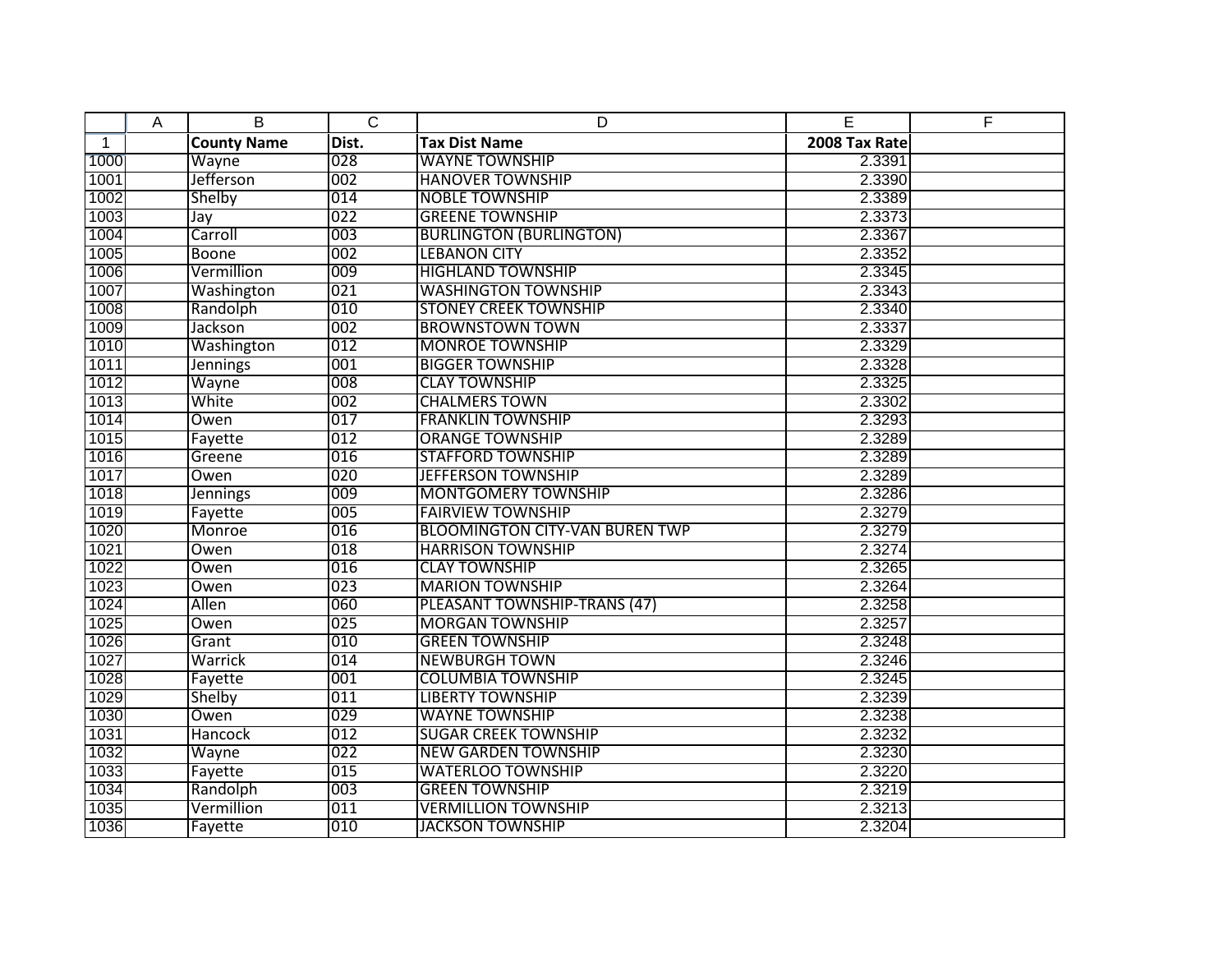|              | Α | B                  | $\overline{C}$ | D                                     | E             | F |
|--------------|---|--------------------|----------------|---------------------------------------|---------------|---|
| $\mathbf{1}$ |   | <b>County Name</b> | Dist.          | <b>Tax Dist Name</b>                  | 2008 Tax Rate |   |
| 1037         |   | Hamilton           | 014            | <b>WASHINGTON TOWNSHIP</b>            | 2.3191        |   |
| 1038         |   | <b>Jennings</b>    | 003            | <b>CENTER TOWNSHIP</b>                | 2.3143        |   |
| 1039         |   | <b>Hancock</b>     | 006            | <b>BUCK CREEK TOWNSHIP</b>            | 2.3139        |   |
| 1040         |   | <b>Cass</b>        | 008            | <b>DEER CREEK TOWNSHIP</b>            | 2.3137        |   |
| 1041         |   | Whitley            | 001            | <b>CLEVELAND TOWNSHIP</b>             | 2.3136        |   |
| 1042         |   | Benton             | 001            | <b>Bolivar Township</b>               | 2.3128        |   |
| 1043         |   | Madison            | 021            | <b>MONROE TOWNSHIP</b>                | 2.3118        |   |
| 1044         |   | <b>Jennings</b>    | 006            | <b>GENEVA TOWNSHIP</b>                | 2.3116        |   |
| 1045         |   | Jennings           | 014            | <b>HIDDEN VALLEY</b>                  | 2.3116        |   |
| 1046         |   | <b>Jennings</b>    | 012            | <b>VERNON TOWNSHIP</b>                | 2.3112        |   |
| 1047         |   | Owen               | 024            | <b>MONTGOMERY TOWNSHIP</b>            | 2.3110        |   |
| 1048         |   | Vermillion         | 005            | <b>EUGENE TOWNSHIP</b>                | 2.3108        |   |
| 1049         |   | Putnam             | 014            | <b>BAINBRIDGE TOWN</b>                | 2.3105        |   |
| 1050         |   | Floyd              | 003            | <b>GEORGETOWN TOWN</b>                | 2.3103        |   |
| 1051         |   | Owen               | 022            | <b>LAFAYETTE TOWNSHIP</b>             | 2.3101        |   |
| 1052         |   | Carroll            | 014            | <b>MADISON TOWNSHIP</b>               | 2.3098        |   |
| 1053         |   | Fayette            | 011            | <b>JENNINGS TOWNSHIP</b>              | 2.3098        |   |
| 1054         |   | <b>Noble</b>       | 011            | <b>ROME CITY TOWN</b>                 | 2.3090        |   |
| 1055         |   | <b>Jennings</b>    | 008            | <b>MARION TOWNSHIP</b>                | 2.3086        |   |
| 1056         |   | Morgan             | 021            | <b>MARTINSVILLE CITY</b>              | 2.3082        |   |
| 1057         |   | Parke              | 012            | <b>RESERVE TOWNSHIP</b>               | 2.3082        |   |
| 1058         |   | Pulaski            | 006            | <b>Harrison Township</b>              | 2.3078        |   |
| 1059         |   | Hendricks          | 025            | <b>COATSVILLE TOWN</b>                | 2.3076        |   |
| 1060         |   | Clay               | 018            | <b>KNIGHTSVILLE TOWN</b>              | 2.3068        |   |
| 1061         |   | Fountain           | 003            | <b>DAVIS TOWNSHIP</b>                 | 2.3050        |   |
| 1062         |   | <b>Hendricks</b>   | 021            | <b>LIZTON TOWN</b>                    | 2.3047        |   |
| 1063         |   | Johnson            | 026            | <b>GRNWD CITY-PLEAS TWP-GRNWD SCH</b> | 2.3026        |   |
| 1064         |   | Pulaski            | 008            | Jefferson Township - East             | 2.3026        |   |
| 1065         |   | Carroll            | 018            | <b>TIPPECANOE TOWNSHIP</b>            | 2.3007        |   |
| 1066         |   | <b>Jennings</b>    | 005            | <b>COLUMBIA TOWNSHIP</b>              | 2.2999        |   |
| 1067         |   | Jennings           | 007            | <b>LOVETT TOWNSHIP</b>                | 2.2996        |   |
| 1068         |   | Fountain           | 007            | LOGAN TOWNSHIP                        | 2.2993        |   |
| 1069         |   | Spencer            | 006            | <b>GRASS TOWNSHIP</b>                 | 2.2983        |   |
| 1070         |   | Warrick            | 010            | <b>LYNNVILLE TOWN</b>                 | 2.2982        |   |
| 1071         |   | Johnson            | 043            | <b>GRNWD CITY-WR TWP-GRNWD SCH-CO</b> | 2.2978        |   |
| 1072         |   | <b>Jennings</b>    | 011            | <b>SPENCER TOWNSHIP</b>               | 2.2974        |   |
| 1073         |   | Pulaski            | 010            | <b>Monroe Township</b>                | 2.2965        |   |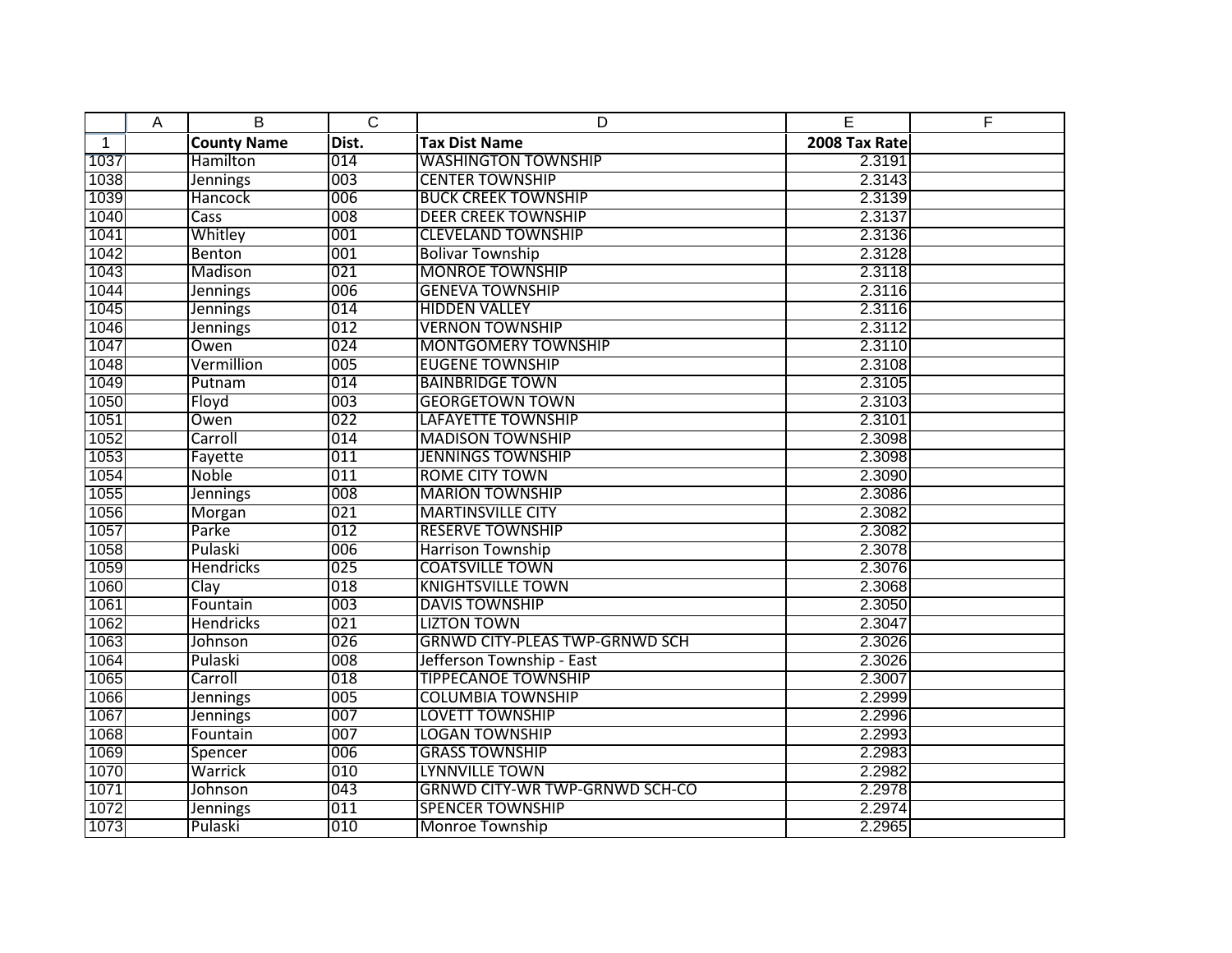|              | Α | B                  | $\overline{C}$ | D                                     | E             | F |
|--------------|---|--------------------|----------------|---------------------------------------|---------------|---|
| $\mathbf{1}$ |   | <b>County Name</b> | Dist.          | <b>Tax Dist Name</b>                  | 2008 Tax Rate |   |
| 1074         |   | Monroe             | 005            | <b>BLOOMINGTON CITY-BLOOMINGTON T</b> | 2.2964        |   |
| 1075         |   | Pulaski            | 005            | Franklin Township                     | 2.2964        |   |
| 1076         |   | Pulaski            | 007            | <b>Indian Creek Township</b>          | 2.2961        |   |
| 1077         |   | Clay               | 013            | <b>STAUNTON TOWN</b>                  | 2.2953        |   |
| 1078         |   | Jasper             | 034            | <b>Wheatfield Corp (Wheatfield)</b>   | 2.2950        |   |
| 1079         |   | Monroe             | 009            | <b>BLOOMINGTON CITY-PERRY TOWNSHI</b> | 2.2946        |   |
| 1080         |   | Johnson            | 042            | GWD CITY-PLEAS TWP-GWD SCH-CO         | 2.2930        |   |
| 1081         |   | Montgomery         | 024            | UNION TOWNSHIP-N. MONTGOMERY S        | 2.2924        |   |
| 1082         |   | White              | 007            | <b>REYNOLDS TOWN</b>                  | 2.2922        |   |
| 1083         |   | Gibson             | 018            | <b>WHITE RIVER TOWNSHIP</b>           | 2.2909        |   |
| 1084         |   | Dearborn           | 015            | <b>AURORA CITY-LAWRENCEBURG TOWNS</b> | 2.2906        |   |
| 1085         |   | <b>Hancock</b>     | 014            | <b>SPRING LAKE TOWN</b>               | 2.2905        |   |
| 1086         |   | Parke              | 002            | <b>ROCKVILLE TOWN</b>                 | 2.2902        |   |
| 1087         |   | Clay               | 017            | <b>CARBON TOWN</b>                    | 2.2899        |   |
| 1088         |   | LaGrange           | 011            | <b>WOLCOTTVILLE TOWN</b>              | 2.2890        |   |
| 1089         |   | Cass               | 002            | <b>BETHLEHEM TOWNSHIP</b>             | 2.2888        |   |
| 1090         |   | Allen              | 059            | PLEASANT TOWNSHIP (25)                | 2.2883        |   |
| 1091         |   | Miami              | 021            | <b>WASHINGTON TOWNSHIP</b>            | 2.2879        |   |
| 1092         |   | White              | 017            | <b>PRINCETON TOWNSHIP</b>             | 2.2827        |   |
| 1093         |   | Wayne              | 011            | <b>FRANKLIN TOWNSHIP</b>              | 2.2814        |   |
| 1094         |   | Miami              | 001            | <b>ALLEN TOWNSHIP</b>                 | 2.2803        |   |
| 1095         |   | Putnam             | 006            | <b>ROACHDALE TOWN</b>                 | 2.2795        |   |
| 1096         |   | Cass               | 012            | <b>JACKSON TOWNSHIP</b>               | 2.2793        |   |
| 1097         |   | Vigo               | 015            | <b>PIERSON TOWNSHIP</b>               | 2.2786        |   |
| 1098         |   | Spencer            | 008            | <b>HAMMOND TOWNSHIP-NORTH</b>         | 2.2785        |   |
| 1099         |   | Benton             | 014            | <b>Richland Township</b>              | 2.2780        |   |
| 1100         |   | Wabash             | 012            | PLEASANT TOWNSHIP                     | 2.2780        |   |
| 1101         |   | Miami              | 020            | <b>UNION TOWNSHIP</b>                 | 2.2774        |   |
| 1102         |   | Montgomery         | 025            | UNION TOWNSHIP-S. MONTGOMERY S        | 2.2773        |   |
| 1103         |   | Wayne              | 014            | <b>HARRISON TOWNSHIP</b>              | 2.2771        |   |
| 1104         |   | Grant              | 015            | <b>LIBERTY TOWNSHIP</b>               | 2.2765        |   |
| 1105         |   | Vanderburgh        | 028            | <b>PIGEON TOWNSHIP</b>                | 2.2761        |   |
| 1106         |   | Miami              | 012            | <b>JEFFERSON TOWNSHIP</b>             | 2.2752        |   |
| 1107         |   | Porter             | 013            | PLEASANT TOWNSHIP                     | 2.2751        |   |
| 1108         |   | White              | 016            | <b>BROOKSTON TOWN</b>                 | 2.2745        |   |
| 1109         |   | Whitley            | 007            | <b>RICHLAND TOWNSHIP</b>              | 2.2745        |   |
| 1110         |   | <b>Hendricks</b>   | 019            | PITTSBORO TOWN                        | 2.2740        |   |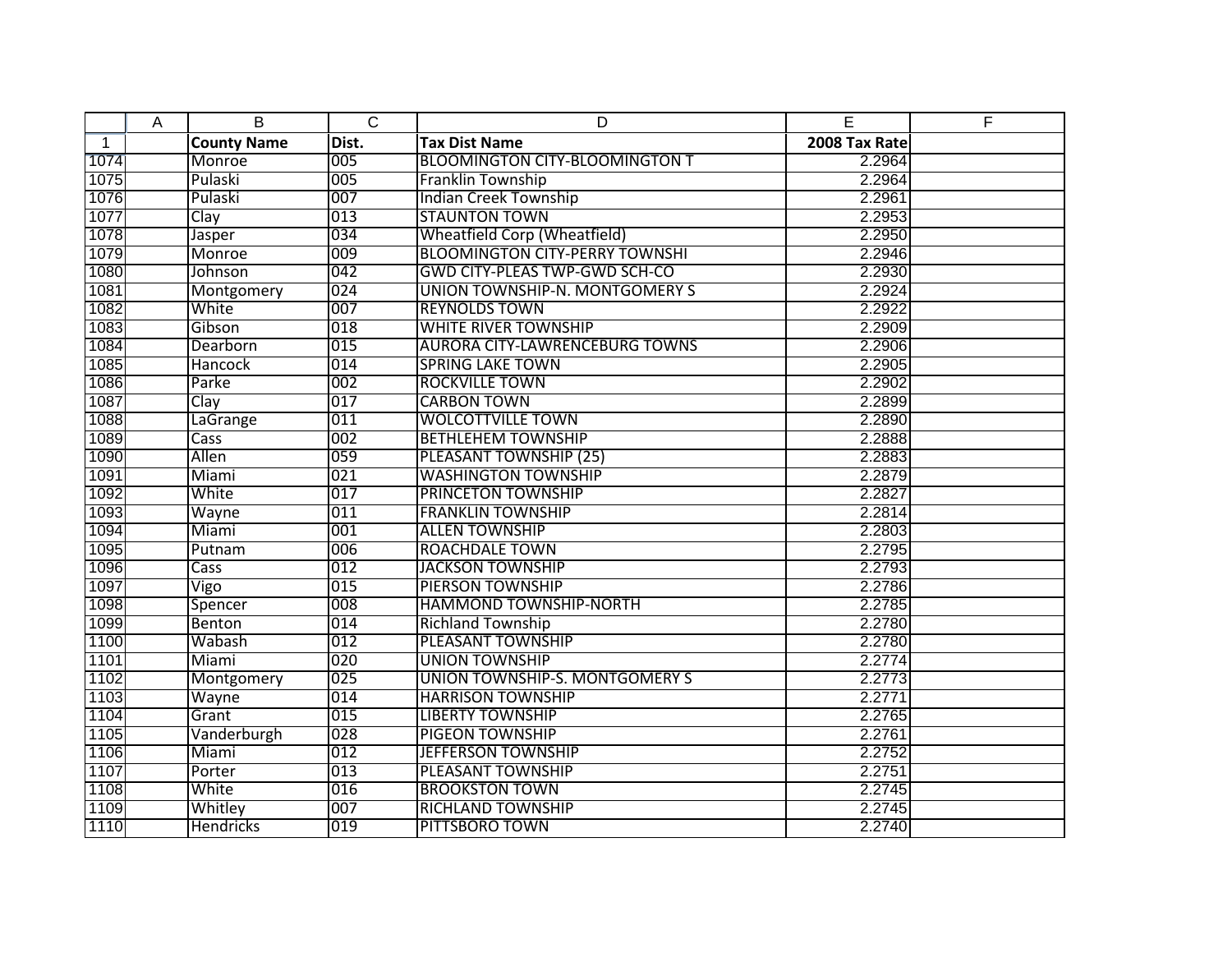|                | Α | B                  | $\overline{C}$ | D                                      | E             | E |
|----------------|---|--------------------|----------------|----------------------------------------|---------------|---|
| $\overline{1}$ |   | <b>County Name</b> | Dist.          | <b>Tax Dist Name</b>                   | 2008 Tax Rate |   |
| 1111           |   | Cass               | 001            | <b>ADAMS TOWNSHIP</b>                  | 2.2739        |   |
| 1112           |   | Morgan             | 022            | <b>MONROVIA TOWN</b>                   | 2.2734        |   |
| 1113           |   | Vigo               | 025            | <b>FAYETTE NEW GOSHEN FIRE</b>         | 2.2715        |   |
| 1114           |   | Washington         | 013            | <b>PIERCE TOWNSHIP</b>                 | 2.2713        |   |
| 1115           |   | Hamilton           | 011            | <b>CICERO TOWN</b>                     | 2.2691        |   |
| 1116           |   | Clay               | 009            | <b>LEWIS TOWNSHIP</b>                  | 2.2687        |   |
| 1117           |   | Miami              | 007            | <b>HARRISON TOWNSHIP</b>               | 2.2687        |   |
| 1118           |   | Allen              | 066            | <b>WASHINGTON TOWNSHIP-TRANS (87)</b>  | 2.2680        |   |
| 1119           |   | Miami              | 004            | <b>CLAY TOWNSHIP</b>                   | 2.2677        |   |
| 1120           |   | Benton             | 003            | <b>Center Township</b>                 | 2.2676        |   |
| 1121           |   | Miami              | 014            | <b>PERRY TOWNSHIP</b>                  | 2.2673        |   |
| 1122           |   | Lake               | 055            | <b>SAINT JOHN TWP SAINT JOHN WATER</b> | 2.2659        |   |
| 1123           |   | Warrick            | 009            | <b>HART TOWNSHIP</b>                   | 2.2655        |   |
| 1124           |   | <b>Henry</b>       | 005            | <b>FALL CREEK TOWNSHIP</b>             | 2.2654        |   |
| 1125           |   | Washington         | 015            | <b>POLK TOWNSHIP</b>                   | 2.2652        |   |
| 1126           |   | Jasper             | 002            | <b>Carpenter Township</b>              | 2.2651        |   |
| 1127           |   | Spencer            | 001            | <b>CARTER TOWNSHIP</b>                 | 2.2650        |   |
| 1128           |   | Elkhart            | 016            | <b>HARRISON TOWNSHIP</b>               | 2.2643        |   |
| 1129           |   | Porter             | 025            | DUNE ARCES (WESTCHESTER)               | 2.2640        |   |
| 1130           |   | Washington         | 004            | <b>FRANKLIN TOWNSHIP</b>               | 2.2631        |   |
| 1131           |   | Posey              | 006            | <b>HARMONY TOWNSHIP</b>                | 2.2628        |   |
| 1132           |   | <b>Henry</b>       | 017            | <b>JEFFERSON TOWNSHIP</b>              | 2.2625        |   |
| 1133           |   | Vigo               | 016            | <b>PRAIRIE CREEK TOWNSHIP</b>          | 2.2623        |   |
| 1134           |   | Miami              | 005            | <b>DEER CREEK TOWNSHIP</b>             | 2.2620        |   |
| 1135           |   | Scott              | 002            | <b>JENNINGS TOWNSHIP</b>               | 2.2616        |   |
| 1136           |   | <b>Daviess</b>     | 001            | <b>BARR TOWNSHIP</b>                   | 2.2612        |   |
| 1137           |   | <b>Dubois</b>      | 007            | <b>FERDINAND TOWNSHIP</b>              | 2.2607        |   |
| 1138           |   | Allen              | 052            | <b>MAUMEE TOWNSHIP (21)</b>            | 2.2604        |   |
| 1139           |   | Henry              | 027            | <b>STONEY CREEK TOWNSHIP</b>           | 2.2603        |   |
| 1140           |   | Washington         | 008            | <b>JACKSON TOWNSHIP</b>                | 2.2601        |   |
| 1141           |   | Marshall           | 007            | <b>GREEN TOWNSHIP</b>                  | 2.2586        |   |
| 1142           |   | Miami              | 003            | <b>BUTLER TOWNSHIP</b>                 | 2.2580        |   |
| 1143           |   | Parke              | 011            | <b>RACCOON TOWNSHIP</b>                | 2.2577        |   |
| 1144           |   | Vigo               | 001            | <b>FAYETTE TOWNSHIP</b>                | 2.2573        |   |
| 1145           |   | Clay               | 001            | <b>BRAZIL TOWNSHIP</b>                 | 2.2564        |   |
| 1146           |   | Marshall           | 015            | <b>WALNUT TOWNSHIP</b>                 | 2.2564        |   |
| 1147           |   | Vigo               | 011            | <b>NEVINS TOWNSHIP</b>                 | 2.2564        |   |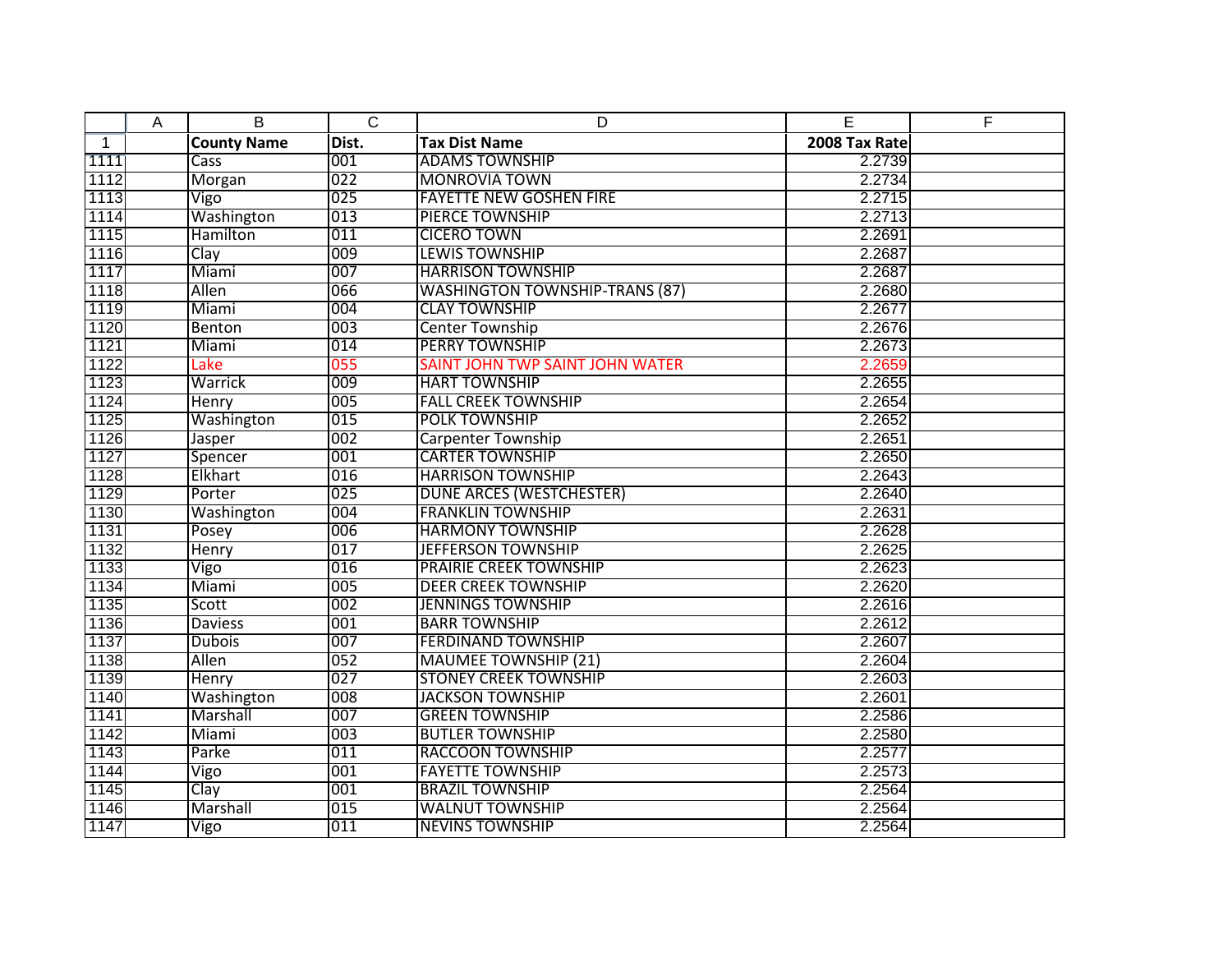|              | A | B                  | $\overline{C}$ | D                                    | E             | F |
|--------------|---|--------------------|----------------|--------------------------------------|---------------|---|
| $\mathbf{1}$ |   | <b>County Name</b> | Dist.          | <b>Tax Dist Name</b>                 | 2008 Tax Rate |   |
| 1148         |   | Miami              | 019            | <b>RICHLAND TOWNSHIP</b>             | 2.2562        |   |
| 1149         |   | Miami              | 017            | <b>PIPE CREEK TOWNSHIP</b>           | 2.2560        |   |
| 1150         |   | Spencer            | 009            | <b>HAMMOND TOWNSHIP-SOUTH</b>        | 2.2556        |   |
| 1151         |   | Decatur            | 014            | <b>WESTPORT TOWN</b>                 | 2.2551        |   |
| 1152         |   | Allen              | 046            | <b>JEFFERSON TOWNSHIP (16)</b>       | 2.2535        |   |
| 1153         |   | <b>Hendricks</b>   | 002            | <b>CENTER TOWNSHIP</b>               | 2.2530        |   |
| 1154         |   | Grant              | 029            | <b>VAN BUREN TOWNSHIP</b>            | 2.2521        |   |
| 1155         |   | <b>Dubois</b>      | 013            | <b>JACKSON TOWNSHIP</b>              | 2.2518        |   |
| 1156         |   | Spencer            | 014            | <b>JACKSON TOWNSHIP</b>              | 2.2502        |   |
| 1157         |   | Warren             | 015            | <b>WASHINGTON TOWNSHIP</b>           | 2.2489        |   |
| 1158         |   | Wells              | 006            | <b>VERRA CRUZ TOWN</b>               | 2.2489        |   |
| 1159         |   | Franklin           | 011            | <b>LAUREL TOWN</b>                   | 2.2483        |   |
| 1160         |   | Hamilton           | 010            | <b>ATLANTA TOWN</b>                  | 2.2478        |   |
| 1161         |   | Porter             | 020            | <b>WASHINGTON TOWNSHIP</b>           | 2.2468        |   |
| 1162         |   | Washington         | 006            | <b>LITTLE YORK TOWN</b>              | 2.2461        |   |
| 1163         |   | <b>Dubois</b>      | 014            | <b>JEFFERSON TOWNSHIP</b>            | 2.2459        |   |
| 1164         |   | Allen              | 055            | <b>MONROE TOWNSHIP (23)</b>          | 2.2456        |   |
| 1165         |   | Porter             | 024            | <b>BURNS HARBOR (WESTCHESTER)</b>    | 2.2455        |   |
| 1166         |   | Jasper             | 027            | <b>Rensselaer Corp (Marion)</b>      | 2.2454        |   |
| 1167         |   | Elkhart            | 024            | <b>OLIVE TOWNSHIP</b>                | 2.2452        |   |
| 1168         |   | Martin             | 010            | <b>RUTHERFORD TOWNSHIP</b>           | 2.2437        |   |
| 1169         |   | Spencer            | 017            | <b>OHIO TOWNSHIP</b>                 | 2.2433        |   |
| 1170         |   | Vigo               | 007            | <b>LOST CREEK TOWNSHIP</b>           | 2.2426        |   |
| 1171         |   | Randolph           | 016            | <b>WASHINGTON TOWNSHIP</b>           | 2.2420        |   |
| 1172         |   | Montgomery         | 001            | <b>BROWN TOWNSHIP</b>                | 2.2407        |   |
| 1173         |   | Montgomery         | 003            | <b>BROWN TOWNSHIP-LR CONSERVANCY</b> | 2.2407        |   |
| 1174         |   | Howard             | 018            | <b>ERVIN TOWNSHIP</b>                | 2.2397        |   |
| 1175         |   | Fountain           | 013            | <b>NEWTOWN TOWN</b>                  | 2.2390        |   |
| 1176         |   | Parke              | 016            | <b>WABASH TOWNSHIP</b>               | 2.2390        |   |
| 1177         |   | Howard             | 020            | <b>HONEY CREEK TOWNSHIP</b>          | 2.2379        |   |
| 1178         |   | Benton             | 013            | Pine Township                        | 2.2372        |   |
| 1179         |   | Vigo               | 012            | <b>OTTER CREEK TOWNSHIP</b>          | 2.2369        |   |
| 1180         |   | Allen              | 050            | <b>MADISON TOWNSHIP (19)</b>         | 2.2353        |   |
| 1181         |   | Fountain           | 012            | <b>MELLOTT TOWN</b>                  | 2.2345        |   |
| 1182         |   | Spencer            | 004            | <b>CLAY TOWNSHIP</b>                 | 2.2339        |   |
| 1183         |   | Bartholomew        | 014            | <b>HOPE TOWN</b>                     | 2.2335        |   |
| 1184         |   | Johnson            | 004            | <b>BLUE RIVER TWP-AMITY FPD</b>      | 2.2335        |   |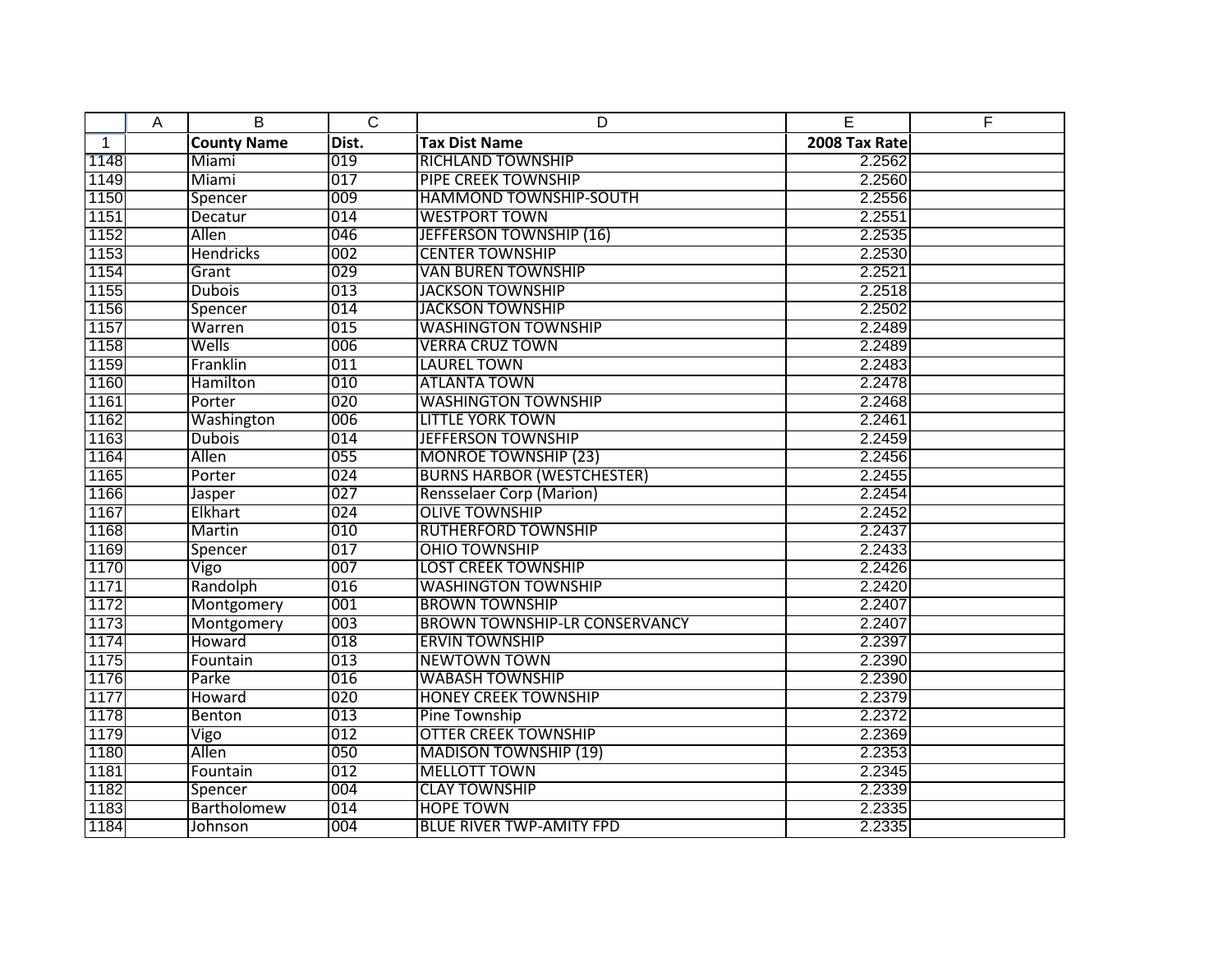|              | A | B                  | $\overline{C}$ | D                                      | E             | F |
|--------------|---|--------------------|----------------|----------------------------------------|---------------|---|
| $\mathbf{1}$ |   | <b>County Name</b> | Dist.          | <b>Tax Dist Name</b>                   | 2008 Tax Rate |   |
| 1185         |   | White              | 019            | <b>ROUND GROVE TOWNSHIP</b>            | 2.2335        |   |
| 1186         |   | Whitley            | 011            | <b>THORNCREEK TOWNSHIP</b>             | 2.2334        |   |
| 1187         |   | Pulaski            | 013            | Salem Township                         | 2.2328        |   |
| 1188         |   | Gibson             | 017            | <b>WASHINGTON TOWNSHIP</b>             | 2.2325        |   |
| 1189         |   | Martin             | 007            | <b>PERRY TOWNSHIP</b>                  | 2.2322        |   |
| 1190         |   | Allen              | 062            | <b>SPRINGFIELD TOWNSHIP (27)</b>       | 2.2313        |   |
| 1191         |   | Warren             | 007            | <b>MEDINA TOWNSHIP</b>                 | 2.2308        |   |
| 1192         |   | Wayne              | 012            | <b>WHITEWATER TOWN</b>                 | 2.2307        |   |
| 1193         |   | Allen              | 065            | <b>WASHINGTON TOWNSHIP (29)</b>        | 2.2305        |   |
| 1194         |   | Benton             | 012            | Parish Grove Township                  | 2.2302        |   |
| 1195         |   | Vigo               | 006            | <b>LINTON TOWNSHIP</b>                 | 2.2300        |   |
| 1196         |   | Howard             | 022            | <b>HOWARD TOWNSHIP</b>                 | 2.2289        |   |
| 1197         |   | <b>Dubois</b>      | 006            | <b>COLUMBIA TOWNSHIP</b>               | 2.2282        |   |
| 1198         |   | Elkhart            | 005            | <b>CLEVELAND TOWNSHIP</b>              | 2.2259        |   |
| 1199         |   | Washington         | 005            | <b>GIBSON TOWNSHIP</b>                 | 2.2253        |   |
| 1200         |   | Wayne              | 010            | <b>DALTON TOWNSHIP</b>                 | 2.2247        |   |
| 1201         |   | Benton             | 016            | <b>Union Township</b>                  | 2.2238        |   |
| 1202         |   | Montgomery         | 011            | <b>COAL CREEK TOWNSHIP</b>             | 2.2217        |   |
| 1203         |   | Allen              | 051            | <b>MARION TOWNSHIP (20)</b>            | 2.2211        |   |
| 1204         |   | Howard             | 017            | <b>CLAY TOWNSHIP</b>                   | 2.2208        |   |
| 1205         |   | Pulaski            | 018            | <b>White Post Township</b>             | 2.2199        |   |
| 1206         |   | Randolph           | 006            | <b>JACKSON TOWNSHIP</b>                | 2.2182        |   |
| 1207         |   | Henry              | 013            | <b>HARRISON TOWNSHIP</b>               | 2.2181        |   |
| 1208         |   | Washington         | 009            | <b>JEFFERSON TOWNSHIP</b>              | 2.2170        |   |
| 1209         |   | Martin             | 009            | <b>CRANE TOWN</b>                      | 2.2168        |   |
| 1210         |   | Randolph           | 020            | <b>WHITE RIVER TOWNSHIP</b>            | 2.2154        |   |
| 1211         |   | Warren             | 012            | <b>PRAIRIE TOWNSHIP</b>                | 2.2148        |   |
| 1212         |   | Johnson            | 021            | PRINCES LAKES TOWN-NINEVEH FPD         | 2.2147        |   |
| 1213         |   | Lake               | 032            | Saint John Township                    | 2.2143        |   |
| 1214         |   | Lake               | 050            | Saint John Township Schererville Water | 2.2143        |   |
| 1215         |   | Whitley            | 003            | <b>COLUMBIA TOWNSHIP</b>               | 2.2142        |   |
| 1216         |   | Porter             | 008            | <b>MORGAN TOWNSHIP</b>                 | 2.2140        |   |
| 1217         |   | Clark              | 031            | <b>SELLERSBURG TOWN</b>                | 2.2138        |   |
| 1218         |   | Clark              | 008            | JEFF TWP-CLARK PARK-IFW                | 2.2130        |   |
| 1219         |   | Spencer            | 011            | <b>HARRISON TOWNSHIP</b>               | 2.2124        |   |
| 1220         |   | <b>Dubois</b>      | 012            | <b>HARBISON TOWNSHIP II</b>            | 2.2123        |   |
| 1221         |   | Clay               | 015            | <b>CENTER POINT TOWN</b>               | 2.2111        |   |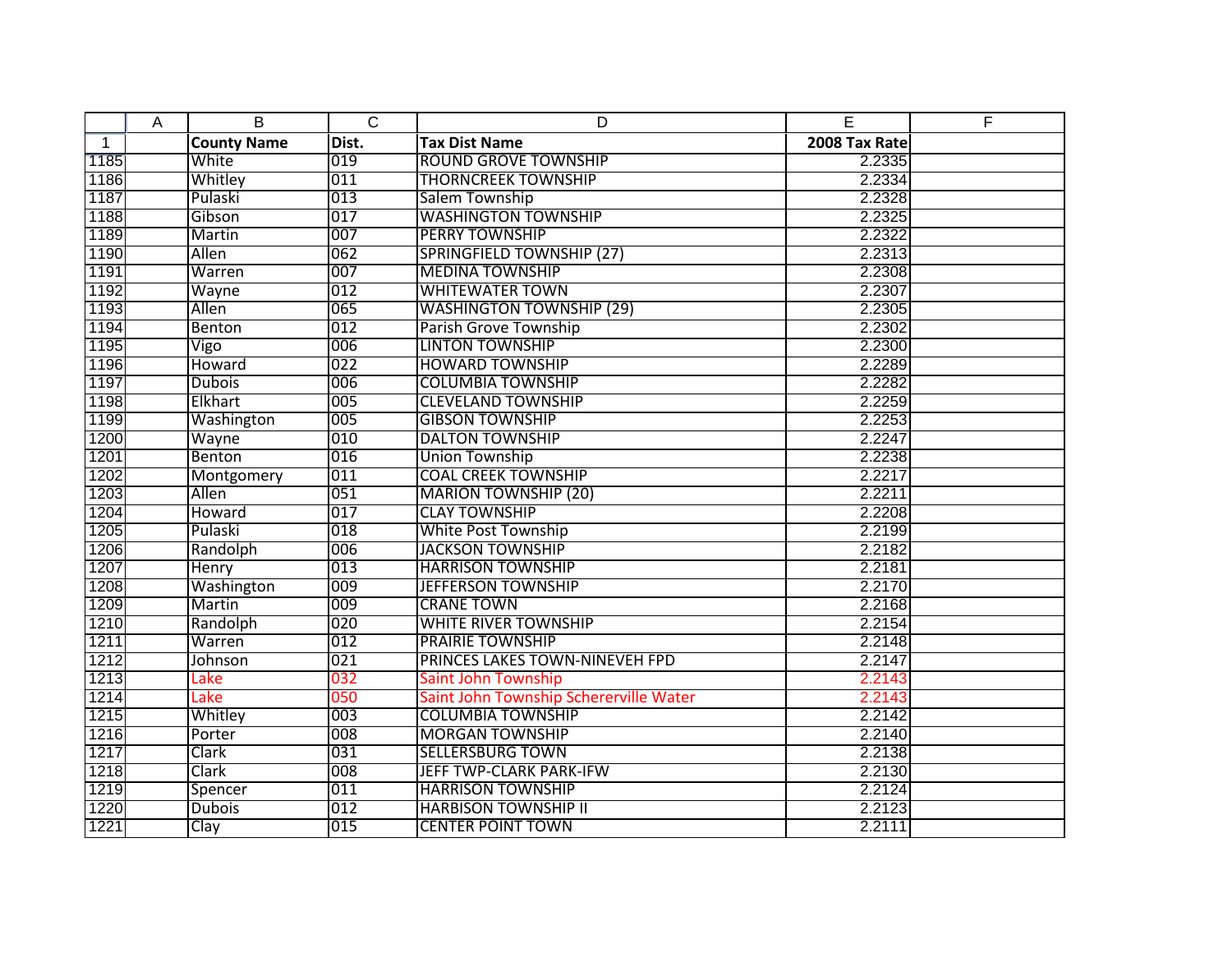|              | A | B                  | $\overline{C}$ | D                                     | E             | F |
|--------------|---|--------------------|----------------|---------------------------------------|---------------|---|
| $\mathbf{1}$ |   | <b>County Name</b> | Dist.          | <b>Tax Dist Name</b>                  | 2008 Tax Rate |   |
| 1222         |   | <b>Dubois</b>      | 018            | <b>MARION TOWNSHIP II</b>             | 2.2101        |   |
| 1223         |   | Montgomery         | 014            | <b>FRANKLIN TOWNSHIP</b>              | 2.2093        |   |
| 1224         |   | Henry              | 007            | <b>FRANKLIN TOWNSHIP</b>              | 2.2092        |   |
| 1225         |   | Allen              | 054            | <b>MILAN TOWNSHIP (22)</b>            | 2.2088        |   |
| 1226         |   | Allen              | 061            | <b>SCIPIO TOWNSHIP (26)</b>           | 2.2075        |   |
| 1227         |   | Posey              | 017            | <b>BLACK TOWNSHIP</b>                 | 2.2064        |   |
| 1228         |   | Spencer            | 013            | <b>HUFF TOWNSHIP</b>                  | 2.2050        |   |
| 1229         |   | Montgomery         | 036            | <b>WAYNE TOWNSHIP</b>                 | 2.2048        |   |
| 1230         |   | Marshall           | 010            | LAPAZ (NORTH)                         | 2.2045        |   |
| 1231         |   | Allen              | 042            | <b>CEDAR CREEK TOWNSHIP (13)</b>      | 2.2030        |   |
| 1232         |   | Allen              | 064            | ST. JOSEPH TOWNSHIP-TRANS (77)        | 2.2023        |   |
| 1233         |   | Montgomery         | 018            | <b>RIPLEY TOWNSHIP</b>                | 2.2019        |   |
| 1234         |   | Allen              | 045            | <b>JACKSON TOWNSHIP (15)</b>          | 2.2000        |   |
| 1235         |   | <b>Tippecanoe</b>  | 024            | <b>WABASH TOWNSHIP-WLCS-B</b>         | 2.1999        |   |
| 1236         |   | White              | 023            | <b>WEST POINT TOWNSHIP-Tri County</b> | 2.1993        |   |
| 1237         |   | Monroe             | 002            | <b>STINESVILLE TOWN</b>               | 2.1992        |   |
| 1238         |   | Dearborn           | 022            | <b>MOORES HILL TOWN</b>               | 2.1976        |   |
| 1239         |   | Howard             | 001            | <b>CENTER TOWNSHIP</b>                | 2.1971        |   |
| 1240         |   | <b>Dubois</b>      | 019            | <b>PATOKA TOWNSHIP</b>                | 2.1964        |   |
| 1241         |   | <b>Dubois</b>      | 010            | <b>HALL TOWNSHIP II</b>               | 2.1961        |   |
| 1242         |   | Fountain           | 014            | <b>SHAWNEE TOWNSHIP</b>               | 2.1959        |   |
| 1243         |   | Randolph           | 005            | <b>GREENSFORK TOWNSHIP</b>            | 2.1956        |   |
| 1244         |   | Huntington         | 004            | <b>HUNTINGTON TOWNSHIP</b>            | 2.1954        |   |
| 1245         |   | <b>Dubois</b>      | 004            | <b>CASS TOWNSHIP</b>                  | 2.1952        |   |
| 1246         |   | <b>Dubois</b>      | 011            | <b>HARBISON TOWNSHIP</b>              | 2.1934        |   |
| 1247         |   | Posey              | 016            | <b>ROBINSON TOWNSHIP</b>              | 2.1920        |   |
| 1248         |   | Montgomery         | 007            | <b>CLARK TOWNSHIP</b>                 | 2.1906        |   |
| 1249         |   | Howard             | 019            | <b>HARRISON TOWNSHIP</b>              | 2.1884        |   |
| 1250         |   | Henry              | 003            | <b>DUDLEY TOWNSHIP</b>                | 2.1882        |   |
| 1251         |   | Parke              | 007            | <b>JACKSON TOWNSHIP</b>               | 2.1843        |   |
| 1252         |   | Elkhart            | 026            | <b>OSOLO TOWNSHIP</b>                 | 2.1840        |   |
| 1253         |   | <b>Hancock</b>     | 016            | <b>VERNON TOWNSHIP</b>                | 2.1835        |   |
| 1254         |   | Noble              | 015            | <b>SPARTA TOWNSHIP</b>                | 2.1826        |   |
| 1255         |   | Vanderburgh        | 032            | <b>UNION TOWNSHIP</b>                 | 2.1823        |   |
| 1256         |   | Kosciusko          | 002            | <b>CLAYPOOL TOWN</b>                  | 2.1819        |   |
| 1257         |   | Posey              | 008            | <b>LYNN TOWNSHIP</b>                  | 2.1814        |   |
| 1258         |   | <b>Howard</b>      | 023            | <b>MONROE TOWNSHIP</b>                | 2.1804        |   |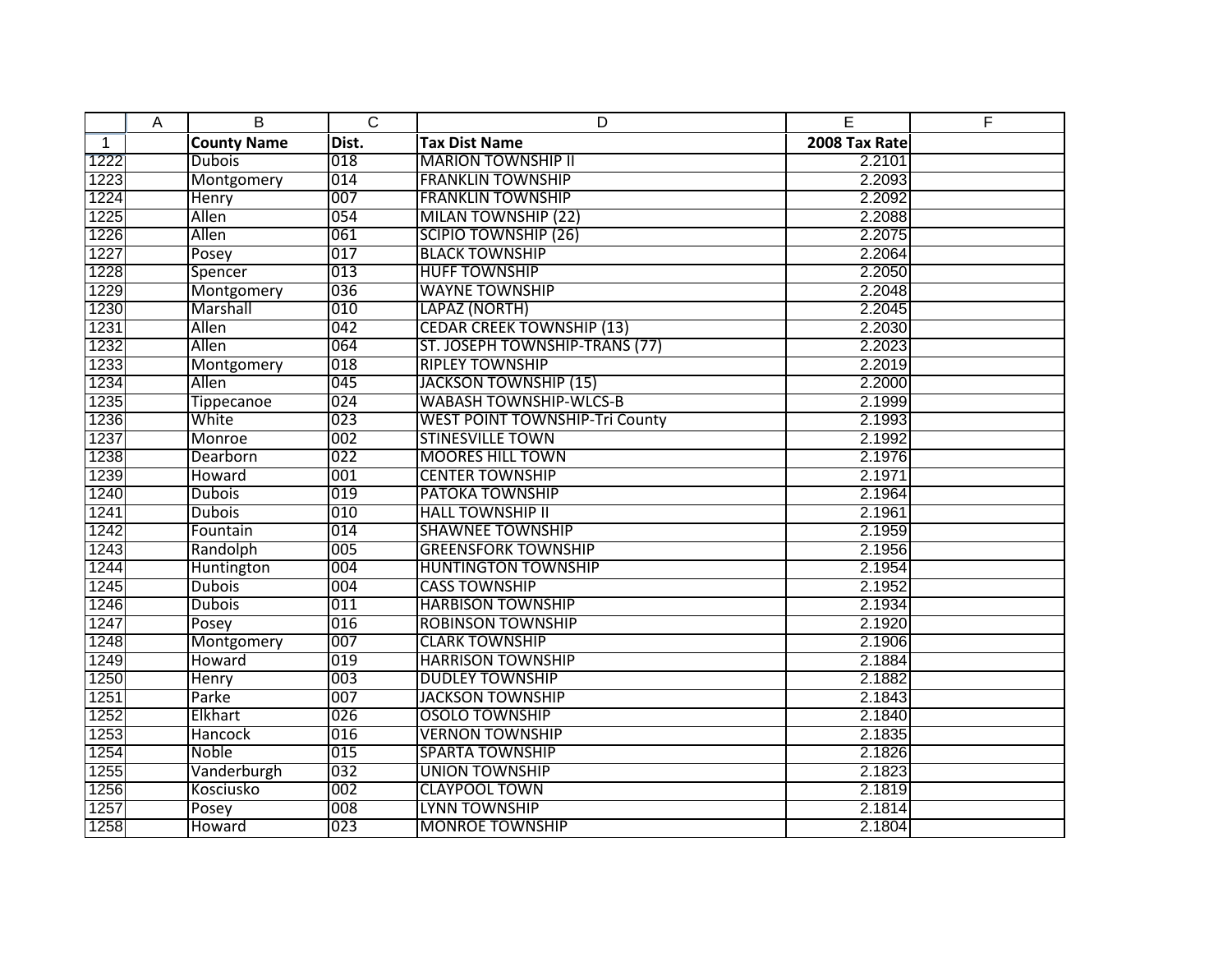|              | A | B                  | $\overline{C}$ | D                                   | E             | F |
|--------------|---|--------------------|----------------|-------------------------------------|---------------|---|
| $\mathbf{1}$ |   | <b>County Name</b> | Dist.          | <b>Tax Dist Name</b>                | 2008 Tax Rate |   |
| 1259         |   | Ripley             | 022            | MILAN TOWN-WASHINGTON TOWNSHIP      | 2.1790        |   |
| 1260         |   | <b>Dubois</b>      | 001            | <b>BAINBRIDGE TOWNSHIP</b>          | 2.1781        |   |
| 1261         |   | Steuben            | 019            | <b>HUDSON TOWN-STEUBEN TOWNSHIP</b> | 2.1776        |   |
| 1262         |   | <b>Dubois</b>      | 016            | <b>MADISON TOWNSHIP</b>             | 2.1773        |   |
| 1263         |   | Scott              | 004            | <b>JOHNSON TOWNSHIP</b>             | 2.1773        |   |
| 1264         |   | Randolph           | 018            | <b>WAYNE TOWNSHIP</b>               | 2.1771        |   |
| 1265         |   | Pulaski            | 001            | <b>Beaver Township II</b>           | 2.1757        |   |
| 1266         |   | Wells              | 018            | UNIONDALE TOWN-ROCKCREEK TOWNS      | 2.1757        |   |
| 1267         |   | Randolph           | 014            | <b>WARD TOWNSHIP</b>                | 2.1746        |   |
| 1268         |   | Posey              | 014            | <b>SMITH TOWNSHIP</b>               | 2.1739        |   |
| 1269         |   | Vanderburgh        | 021            | DARMSTADT TOWN CENTER TOWNSHIP      | 2.1733        |   |
| 1270         |   | <b>Dubois</b>      | 017            | <b>MARION TOWNSHIP</b>              | 2.1730        |   |
| 1271         |   | Ripley             | 010            | MILAN TOWN-FRANKLIN TOWNSHIP        | 2.1710        |   |
| 1272         |   | <b>Tippecanoe</b>  | 014            | <b>SHELBY TOWNSHIP-BSC</b>          | 2.1709        |   |
| 1273         |   | <b>Dubois</b>      | 003            | <b>BOONE TOWNSHIP</b>               | 2.1707        |   |
| 1274         |   | Wells              | 021            | UNIONDALE TOWN-UNION TOWNSHIP       | 2.1698        |   |
| 1275         |   | Starke             | 002            | <b>CALIFORNIA TOWNSHIP-KNOX SCH</b> | 2.1673        |   |
| 1276         |   | DeKalb             | 007            | <b>GRANT TOWNSHIP</b>               | 2.1662        |   |
| 1277         |   | Ripley             | 014            | <b>VERSAILLES TOWN</b>              | 2.1662        |   |
| 1278         |   | Tippecanoe         | 021            | SHADELAND-TSC-B                     | 2.1660        |   |
| 1279         |   | Fulton             | 015            | <b>UNION TWP - CASTON SCHOOLS</b>   | 2.1659        |   |
| 1280         |   | Wells              | 009            | <b>OSSIAN TOWN</b>                  | 2.1654        |   |
| 1281         |   | Allen              | 063            | ST. JOSEPH TOWNSHIP (28)            | 2.1648        |   |
| 1282         |   | Elkhart            | 019            | <b>JEFFERSON TOWNSHIP</b>           | 2.1647        |   |
| 1283         |   | Fulton             | 014            | UNION TWP - EASTERN PULASKI SCHOOLS | 2.1646        |   |
| 1284         |   | Hamilton           | 006            | <b>FISHERS TOWN - DELAWARE TWP</b>  | 2.1640        |   |
| 1285         |   | Vanderburgh        | 031            | DARMSTADT TOWN-SCOTT TOWNSHIP       | 2.1638        |   |
| 1286         |   | Hamilton           | 020            | <b>FISHERS - FALL CREEK TWP</b>     | 2.1631        |   |
| 1287         |   | Clay               | 003            | <b>CASS TOWNSHIP</b>                | 2.1620        |   |
| 1288         |   | Grant              | 011            | <b>JEFFERSON TOWNSHIP</b>           | 2.1605        |   |
| 1289         |   | Posey              | 005            | <b>CENTER TOWNSHIP</b>              | 2.1604        |   |
| 1290         |   | Posey              | 011            | <b>ROBB TOWNSHIP</b>                | 2.1603        |   |
| 1291         |   | Elkhart            | 018            | <b>JACKSON TOWNSHIP</b>             | 2.1602        |   |
| 1292         |   | Tipton             | 010            | <b>WILDCAT TOWNSHIP</b>             | 2.1585        |   |
| 1293         |   | Posey              | 019            | <b>MARRS TOWNSHIP</b>               | 2.1571        |   |
| 1294         |   | Pulaski            | 003            | <b>Cass Township</b>                | 2.1570        |   |
| 1295         |   | Carroll            | 012            | <b>YEOMAN (JEFFERSON)</b>           | 2.1569        |   |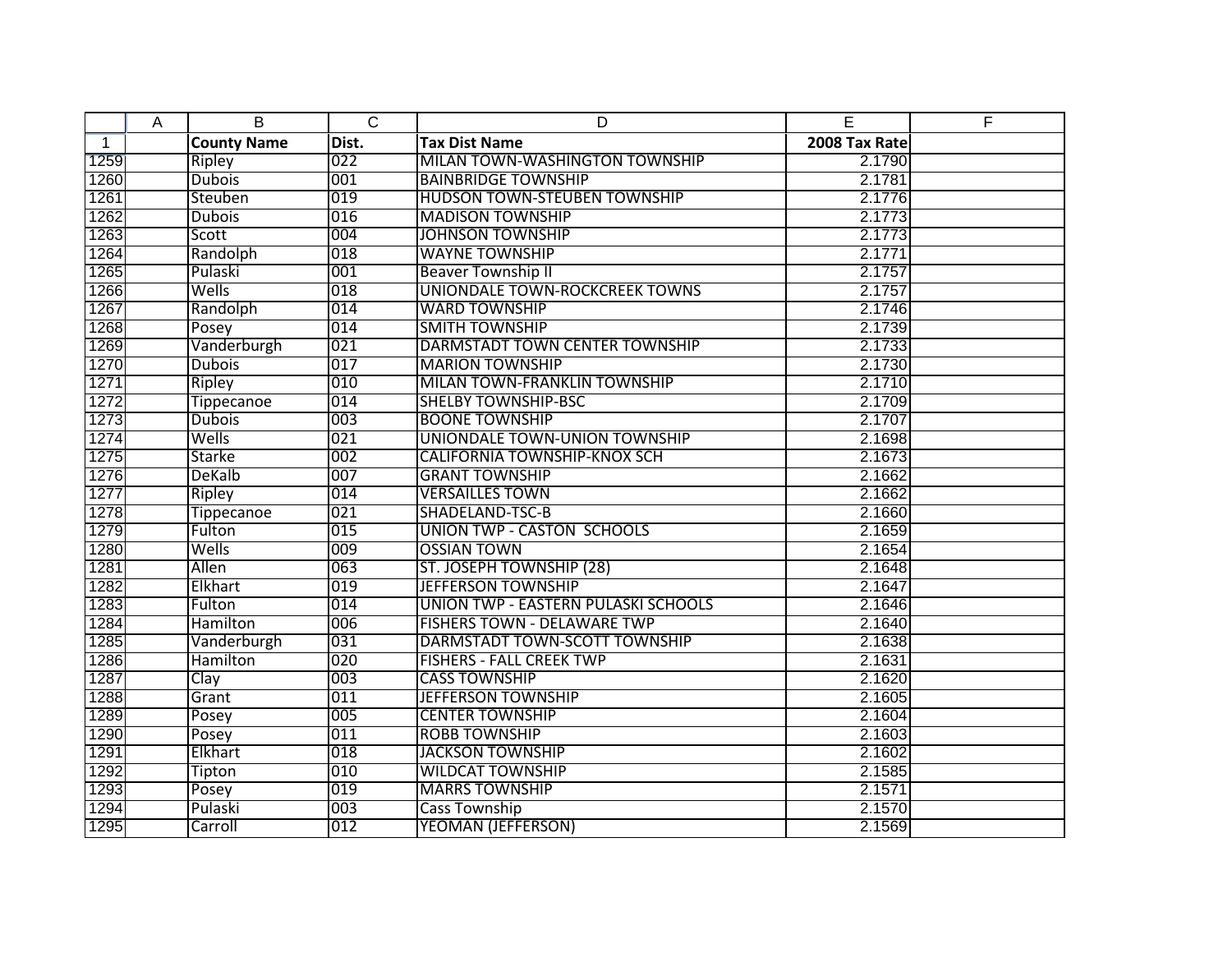|              | A | B                  | $\overline{C}$ | D                                     | E             | F |
|--------------|---|--------------------|----------------|---------------------------------------|---------------|---|
| $\mathbf{1}$ |   | <b>County Name</b> | Dist.          | <b>Tax Dist Name</b>                  | 2008 Tax Rate |   |
| 1296         |   | Wayne              | 002            | <b>BOSTON TOWNSHIP</b>                | 2.1564        |   |
| 1297         |   | Vanderburgh        | 018            | DARMSTADT TOWN-ARMSTRONG TOWNS        | 2.1562        |   |
| 1298         |   | Vanderburgh        | 023            | DARMSTADT TOWN-GERMAN TOWNSHIP        | 2.1562        |   |
| 1299         |   | Ripley             | 003            | <b>BATESVILLE CITY-ADAMS TOWNSHIP</b> | 2.1553        |   |
| 1300         |   | Scott              | 007            | <b>VIENNA TOWNSHIP</b>                | 2.1552        |   |
| 1301         |   | Montgomery         | 020            | <b>SCOTT TOWNSHIP</b>                 | 2.1547        |   |
| 1302         |   | <b>Dubois</b>      | 009            | <b>HALL TOWNSHIP</b>                  | 2.1544        |   |
| 1303         |   | Ripley             | 017            | <b>BATESVILLE CITY-LAUGHERY SCHOO</b> | 2.1539        |   |
| 1304         |   | Fountain           | 017            | VAN BUREN TOWNSHIP                    | 2.1525        |   |
| 1305         |   | Scott              | 001            | <b>FINLEY TOWNSHIP</b>                | 2.1525        |   |
| 1306         |   | Montgomery         | 023            | <b>SUGAR CREEK TOWNSHIP</b>           | 2.1499        |   |
| 1307         |   | <b>Noble</b>       | 010            | <b>ORANGE TOWNSHIP</b>                | 2.1499        |   |
| 1308         |   | Boone              | 003            | <b>ULEN TOWN</b>                      | 2.1493        |   |
| 1309         |   | Jackson            | 015            | <b>VERNON TOWNSHIP</b>                | 2.1489        |   |
| 1310         |   | Scott              | 005            | <b>LEXINGTON TOWNSHIP</b>             | 2.1486        |   |
| 1311         |   | Elkhart            | 032            | <b>YORK TOWNSHIP</b>                  | 2.1465        |   |
| 1312         |   | Montgomery         | 032            | <b>WALNUT TOWNSHIP</b>                | 2.1464        |   |
| 1313         |   | Posey              | 010            | POINT TOWNSHIP                        | 2.1450        |   |
| 1314         |   | Grant              | 031            | <b>WASHINGTON TOWNSHIP-EASTBROOK</b>  | 2.1434        |   |
| 1315         |   | Pulaski            | 009            | Jefferson Township                    | 2.1413        |   |
| 1316         |   | Vanderburgh        | 030            | <b>SCOTT TOWNSHIP</b>                 | 2.1410        |   |
| 1317         |   | Fulton             | 012            | <b>WAYNE TOWNSHIP</b>                 | 2.1396        |   |
| 1318         |   | Elkhart            | 003            | <b>BENTON TOWNSHIP</b>                | 2.1388        |   |
| 1319         |   | Elkhart            | 020            | <b>LOCKE TOWNSHIP</b>                 | 2.1376        |   |
| 1320         |   | Kosciusko          | 034            | <b>HARRISON TOWNSHIP</b>              | 2.1339        |   |
| 1321         |   | Wells              | 003            | <b>HARRISON TOWNSHIP</b>              | 2.1325        |   |
| 1322         |   | <b>Tippecanoe</b>  | 020            | <b>SHADELAND TOWN-TSC</b>             | 2.1323        |   |
| 1323         |   | Fountain           | 015            | <b>TROY TOWNSHIP</b>                  | 2.1302        |   |
| 1324         |   | DeKalb             | 001            | <b>BUTLER TOWNSHIP</b>                | 2.1280        |   |
| 1325         |   | Huntington         | 013            | <b>MOUNT ETNA TOWN-POLK TOWNSHIP</b>  | 2.1273        |   |
| 1326         |   | Whitley            | 013            | <b>WASHINGTON TOWNSHIP</b>            | 2.1267        |   |
| 1327         |   | Warren             | 008            | <b>MOUND TOWNSHIP</b>                 | 2.1240        |   |
| 1328         |   | Clark              | 036            | <b>BORDEN TOWN</b>                    | 2.1236        |   |
| 1329         |   | Tippecanoe         | 027            | <b>WASHINGTON TOWNSHIP-TSC</b>        | 2.1232        |   |
| 1330         |   | White              | 003            | <b>CASS TOWNSHIP-Pioneer Regional</b> | 2.1223        |   |
| 1331         |   | <b>Boone</b>       | 001            | <b>CENTER TOWNSHIP</b>                | 2.1218        |   |
| 1332         |   | <b>Starke</b>      | 012            | <b>WASHINGTON TOWNSHIP</b>            | 2.1218        |   |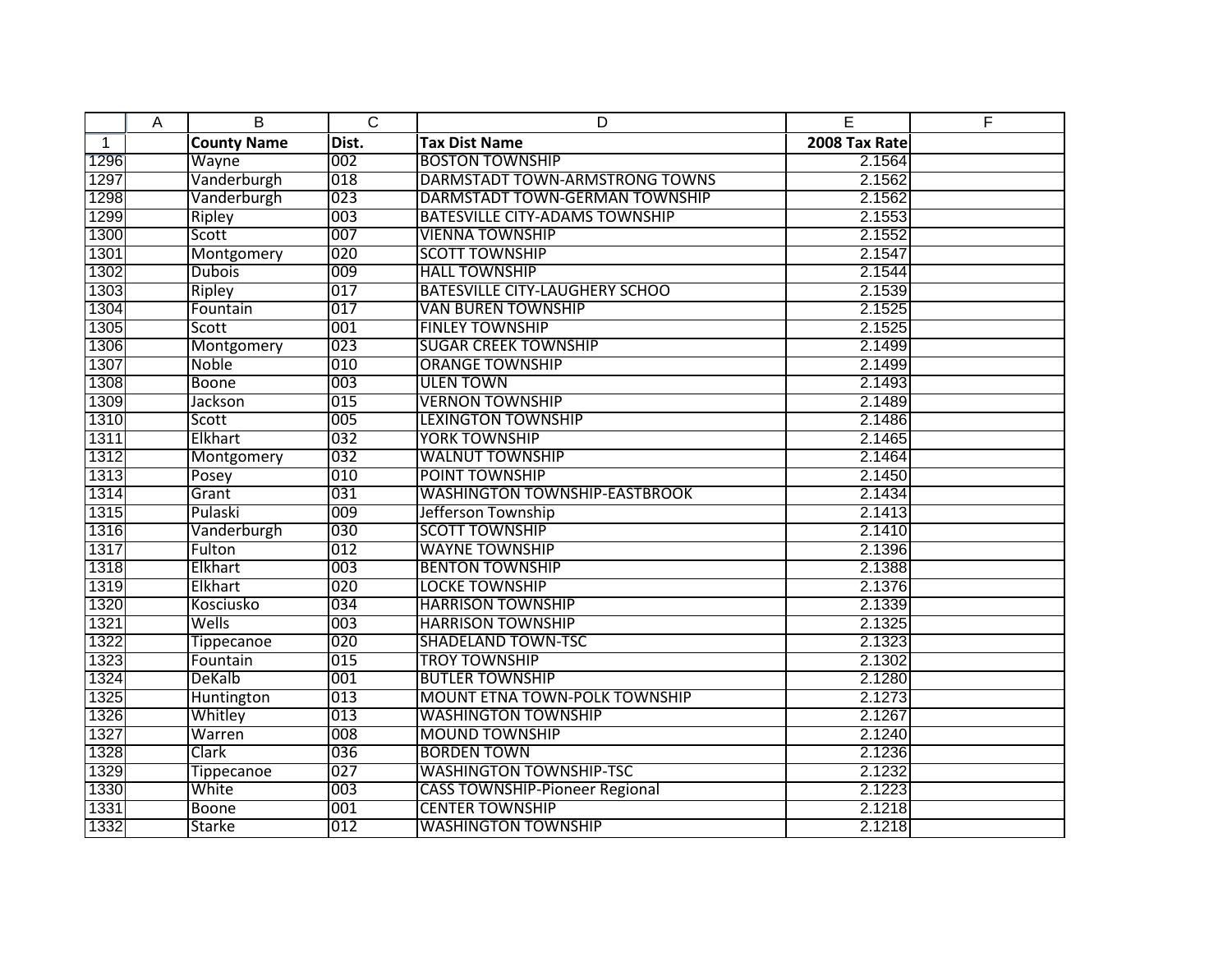|              | A | B                  | $\overline{C}$ | D                                     | E             | F |
|--------------|---|--------------------|----------------|---------------------------------------|---------------|---|
| $\mathbf{1}$ |   | <b>County Name</b> | Dist.          | <b>Tax Dist Name</b>                  | 2008 Tax Rate |   |
| 1333         |   | Clark              | 006            | JEFFERSONVILLE TWP-IFW                | 2.1214        |   |
| 1334         |   | Johnson            | 001            | <b>BLUE RIVER TWP</b>                 | 2.1193        |   |
| 1335         |   | Vanderburgh        | 017            | <b>ARMSTRONG TOWNSHIP</b>             | 2.1193        |   |
| 1336         |   | Noble              | 018            | <b>WASHINGTON TOWNSHIP</b>            | 2.1183        |   |
| 1337         |   | Clark              | 037            | <b>UTICA TOWN</b>                     | 2.1171        |   |
| 1338         |   | Monroe             | 011            | <b>RICHLAND TOWNSHIP</b>              | 2.1167        |   |
| 1339         |   | Warren             | 004            | <b>KENT TOWNSHIP</b>                  | 2.1164        |   |
| 1340         |   | <b>Huntington</b>  | 021            | <b>MOUNT ETNA TOWN-WAYNE TOWNSHIP</b> | 2.1150        |   |
| 1341         |   | Boone              | 016            | <b>UNION TOWNSHIP</b>                 | 2.1145        |   |
| 1342         |   | Huntington         | 009            | <b>MOUNT ETNA TOWN-JEFFERSON TOWN</b> | 2.1141        |   |
| 1343         |   | Fulton             | 004            | <b>LIBERTY TOWNSHIP</b>               | 2.1139        |   |
| 1344         |   | Clark              | 007            | JEFF TWP-CLARK PARK-OFW               | 2.1135        |   |
| 1345         |   | Clinton            | 001            | <b>CENTER TOWNSHIP</b>                | 2.1131        |   |
| 1346         |   | <b>Henry</b>       | 024            | <b>SPICELAND TOWNSHIP</b>             | 2.1122        |   |
| 1347         |   | <b>DeKalb</b>      | 011            | <b>KEYSER TOWNSHIP</b>                | 2.1115        |   |
| 1348         |   | Vanderburgh        | 019            | <b>CENTER TOWNSHIP</b>                | 2.1092        |   |
| 1349         |   | Clay               | 016            | <b>VAN BUREN TOWNSHIP</b>             | 2.1078        |   |
| 1350         |   | <b>Boone</b>       | 005            | <b>EAGLE TOWNSHIP</b>                 | 2.1072        |   |
| 1351         |   | Clinton            | 011            | <b>MICHIGANTOWN TOWN</b>              | 2.1069        |   |
| 1352         |   | Warren             | 011            | PINE TOWNSHIP                         | 2.1068        |   |
| 1353         |   | Grant              | 020            | <b>MONROE TOWNSHIP</b>                | 2.1067        |   |
| 1354         |   | Morgan             | 004            | <b>BROWN TOWNSHIP</b>                 | 2.1065        |   |
| 1355         |   | Vanderburgh        | 024            | <b>PERRY TOWNSHIP</b>                 | 2.1062        |   |
| 1356         |   | Noble              | 006            | <b>ELKHART TOWNSHIP</b>               | 2.1049        |   |
| 1357         |   | Vanderburgh        | 026            | <b>KNIGHT TOWNSHIP</b>                | 2.1047        |   |
| 1358         |   | Vanderburgh        | 022            | <b>GERMAN TOWNSHIP</b>                | 2.1034        |   |
| 1359         |   | Warrick            | 007            | <b>GREER TOWNSHIP</b>                 | 2.1017        |   |
| 1360         |   | <b>Hendricks</b>   | 014            | <b>CLAYTON TOWN</b>                   | 2.1012        |   |
| 1361         |   | Hendricks          | 030            | <b>EEL RIVER - JAMESTOWN</b>          | 2.0989        |   |
| 1362         |   | Clay               | 004            | <b>DICK JOHNSON TOWNSHIP</b>          | 2.0987        |   |
| 1363         |   | Noble              | 019            | <b>WAYNE TOWNSHIP</b>                 | 2.0985        |   |
| 1364         |   | Huntington         | 011            | <b>MOUNT ETNA TOWN-LANCASTER TOWN</b> | 2.0971        |   |
| 1365         |   | Parke              | 021            | <b>MARSHALL TOWN</b>                  | 2.0961        |   |
| 1366         |   | <b>Starke</b>      | 003            | <b>CENTER TOWNSHIP</b>                | 2.0960        |   |
| 1367         |   | Randolph           | 001            | <b>FRANKLIN TOWNSHIP</b>              | 2.0947        |   |
| 1368         |   | Rush               | 006            | <b>POSEY TOWNSHIP</b>                 | 2.0947        |   |
| 1369         |   | Elkhart            | 007            | <b>CLINTON TOWNSHIP</b>               | 2.0929        |   |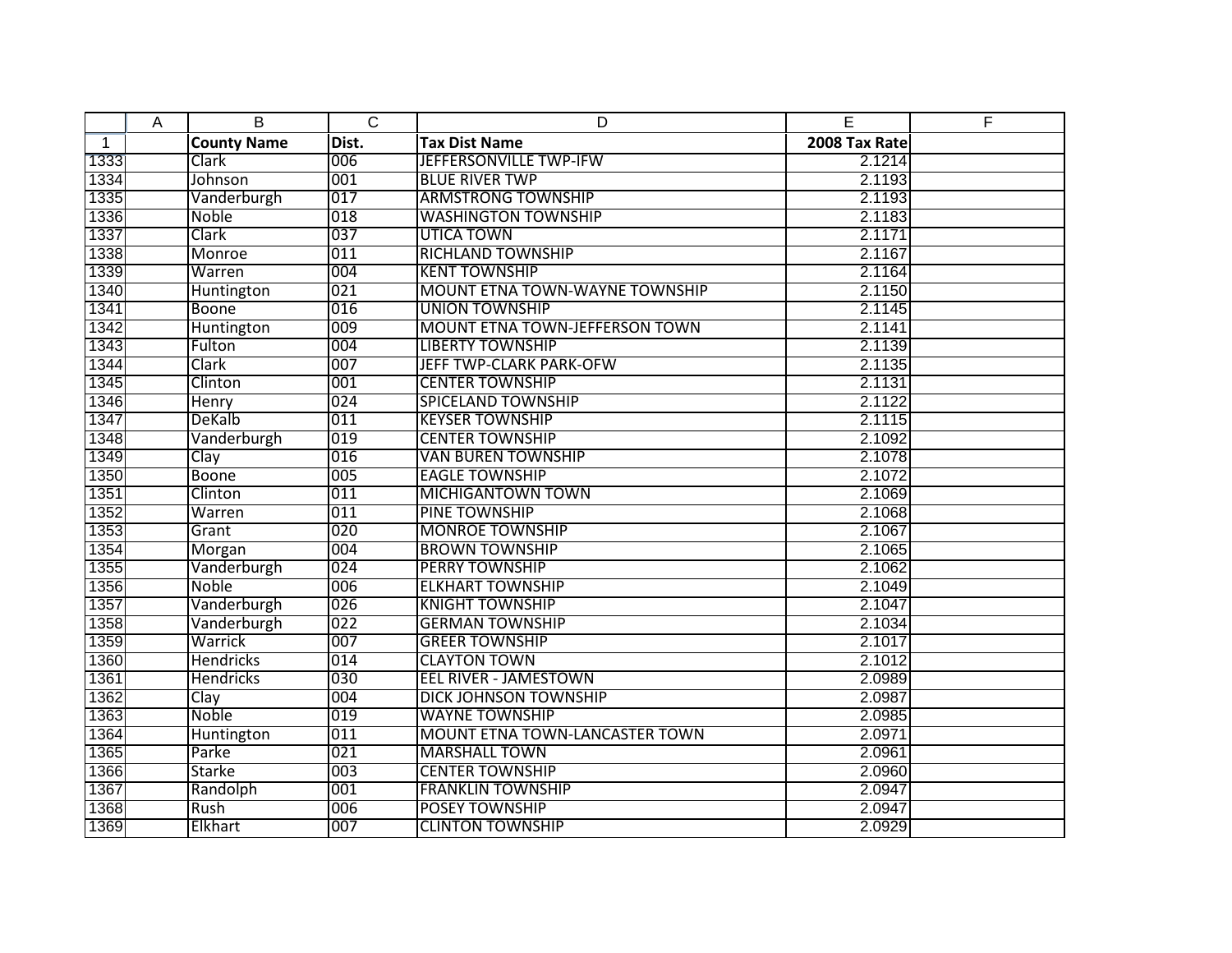|              | A | B                  | $\overline{C}$ | D                                    | E             | F |
|--------------|---|--------------------|----------------|--------------------------------------|---------------|---|
| $\mathbf{1}$ |   | <b>County Name</b> | Dist.          | <b>Tax Dist Name</b>                 | 2008 Tax Rate |   |
| 1370         |   | Johnson            | 038            | WHITE RIVER TWP-WHITE RIVER FP       | 2.0918        |   |
| 1371         |   | Wayne              | 003            | <b>BOSTON TOWN</b>                   | 2.0892        |   |
| 1372         |   | Clinton            | 018            | <b>UNION TOWNSHIP</b>                | 2.0891        |   |
| 1373         |   | Whitley            | 006            | <b>JEFFERSON TOWNSHIP</b>            | 2.0883        |   |
| 1374         |   | Hamilton           | 012            | <b>NOBLESVILLE TOWNSHIP</b>          | 2.0871        |   |
| 1375         |   | Tippecanoe         | 011            | <b>RANDOLPH TOWNSHIP-TSC</b>         | 2.0856        |   |
| 1376         |   | Clinton            | 012            | <b>OWEN TOWNSHIP</b>                 | 2.0836        |   |
| 1377         |   | Dearborn           | 019            | <b>MANCHESTER TOWNSHIP</b>           | 2.0834        |   |
| 1378         |   | Monroe             | 001            | <b>BEAN BLOSSOM TOWNSHIP</b>         | 2.0823        |   |
| 1379         |   | <b>Starke</b>      | 011            | <b>RAILROAD TOWNSHIP</b>             | 2.0819        |   |
| 1380         |   | Noble              | 013            | <b>PERRY TOWNSHIP</b>                | 2.0814        |   |
| 1381         |   | Rush               | 003            | <b>JACKSON TOWNSHIP</b>              | 2.0808        |   |
| 1382         |   | Kosciusko          | 029            | <b>WASHINGTON TOWNSHIP</b>           | 2.0792        |   |
| 1383         |   | Clay               | 011            | <b>POSEY TOWNSHIP</b>                | 2.0790        |   |
| 1384         |   | Randolph           | 011            | <b>UNION TOWNSHIP</b>                | 2.0790        |   |
| 1385         |   | Warrick            | 015            | <b>OWEN TOWNSHIP</b>                 | 2.0779        |   |
| 1386         |   | Dearborn           | 001            | <b>CAESAR CREEK TOWNSHIP</b>         | 2.0769        |   |
| 1387         |   | Tippecanoe         | 018            | <b>TIPPECANOE TOWNSHIP-TSC-B</b>     | 2.0766        |   |
| 1388         |   | <b>Tippecanoe</b>  | 031            | <b>WEA TOWNSHIP-TSC-B</b>            | 2.0765        |   |
| 1389         |   | Dearborn           | 004            | <b>CLAY TOWNSHIP</b>                 | 2.0754        |   |
| 1390         |   | <b>Dearborn</b>    | 008            | <b>HOGAN TOWNSHIP</b>                | 2.0749        |   |
| 1391         |   | Fulton             | 013            | <b>UNION TWP - ROCHESTER SCHOOLS</b> | 2.0728        |   |
| 1392         |   | <b>Hendricks</b>   | 011            | <b>GUILFORD TOWNSHIP</b>             | 2.0721        |   |
| 1393         |   | Clay               | 005            | <b>HARRISON TOWNSHIP</b>             | 2.0720        |   |
| 1394         |   | Rush               | 015            | <b>WASHINGTON TOWNSHIP</b>           | 2.0718        |   |
| 1395         |   | <b>Starke</b>      | 001            | <b>CALIFORNIA TOWNSHIP-NJSP SCH</b>  | 2.0718        |   |
| 1396         |   | Warren             | 001            | <b>ADAMS TOWNSHIP</b>                | 2.0718        |   |
| 1397         |   | Whitley            | 012            | <b>UNION TOWNSHIP</b>                | 2.0710        |   |
| 1398         |   | Porter             | 003            | <b>CENTER TOWNSHIP</b>               | 2.0706        |   |
| 1399         |   | Orange             | 012            | PAOLI TOWN                           | 2.0702        |   |
| 1400         |   | Whitley            | 005            | <b>ETNA TROY TOWNSHIP</b>            | 2.0693        |   |
| 1401         |   | Floyd              | 002            | <b>GEORGETOWN TOWNSHIP</b>           | 2.0688        |   |
| 1402         |   | Kosciusko          | 009            | <b>JACKSON TOWNSHIP</b>              | 2.0677        |   |
| 1403         |   | Johnson            | 037            | <b>WHITE RIVER TWP-BFPD</b>          | 2.0675        |   |
| 1404         |   | Fountain           | 020            | <b>MILLCREEK TOWNSHIP</b>            | 2.0670        |   |
| 1405         |   | Warren             | 013            | <b>STEUBEN TOWNSHIP</b>              | 2.0664        |   |
| 1406         |   | Fountain           | 004            | <b>FULTON TOWNSHIP</b>               | 2.0660        |   |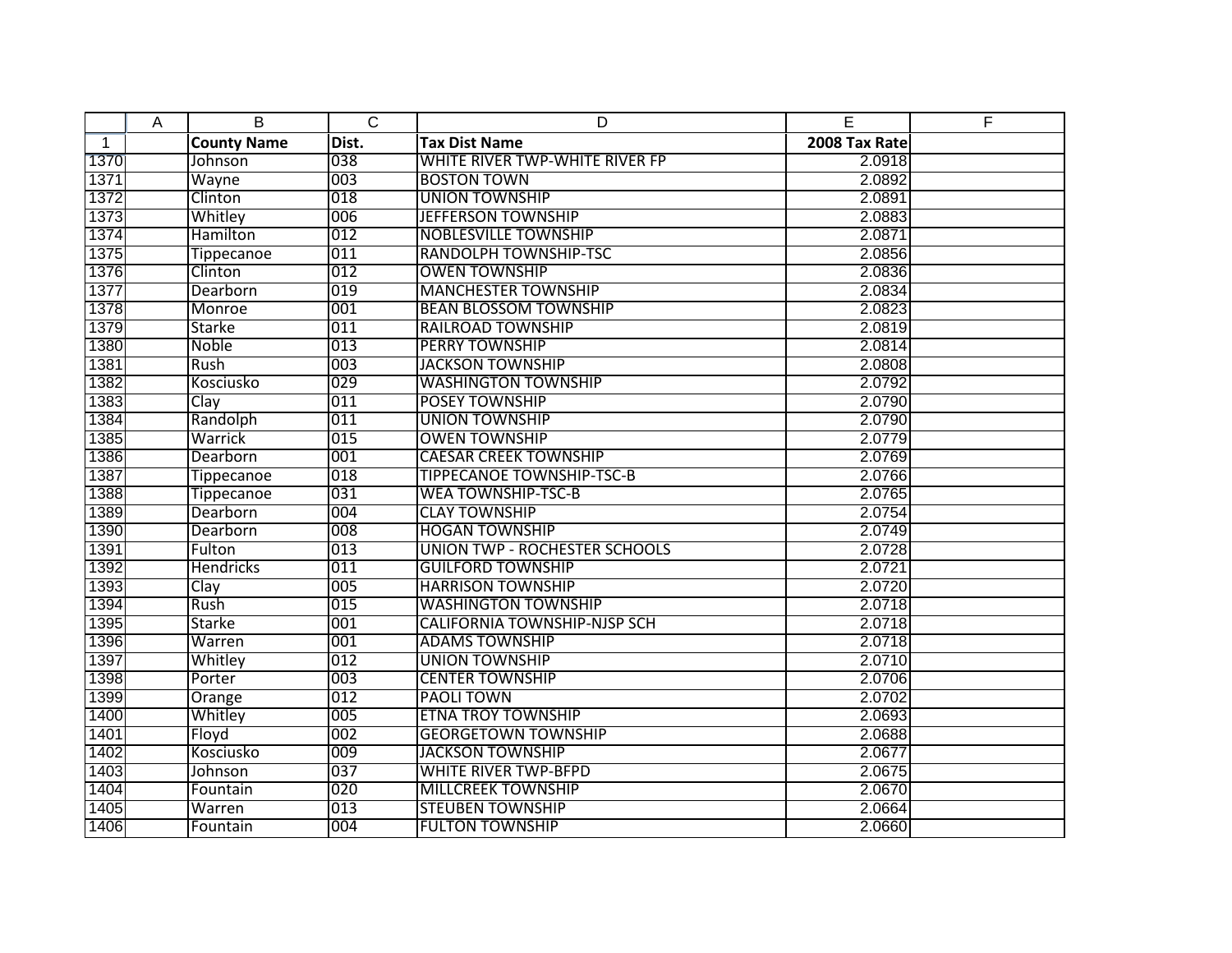|              | A | B                  | $\overline{C}$ | D                                     | E             | F |
|--------------|---|--------------------|----------------|---------------------------------------|---------------|---|
| $\mathbf{1}$ |   | <b>County Name</b> | Dist.          | <b>Tax Dist Name</b>                  | 2008 Tax Rate |   |
| 1407         |   | Wells              | 022            | <b>ZANESVILLE TOWN-UNION TOWNSHIP</b> | 2.0643        |   |
| 1408         |   | <b>Tippecanoe</b>  | 028            | <b>WAYNE TOWNSHIP</b>                 | 2.0637        |   |
| 1409         |   | Tippecanoe         | 001            | <b>FAIRFIELD TWP-LSC-B</b>            | 2.0632        |   |
| 1410         |   | Warren             | 003            | <b>JORDAN TOWNSHIP</b>                | 2.0632        |   |
| 1411         |   | <b>Tippecanoe</b>  | 003            | <b>FAIRFIELD TWP-TSC-B</b>            | 2.0630        |   |
| 1412         |   | Clay               | 014            | <b>SUGAR RIDGE TOWNSHIP</b>           | 2.0629        |   |
| 1413         |   | Floyd              | 007            | <b>NEW ALBANY TOWNSHIP</b>            | 2.0628        |   |
| 1414         |   | Elkhart            | 030            | <b>WASHINGTON TOWNSHIP</b>            | 2.0624        |   |
| 1415         |   | Tippecanoe         | 023            | <b>WABASH TOWNSHIP-TSC-B</b>          | 2.0620        |   |
| 1416         |   | Clay               | 010            | <b>PERRY TOWNSHIP</b>                 | 2.0607        |   |
| 1417         |   | <b>Hancock</b>     | 008            | <b>CENTER TOWNSHIP</b>                | 2.0604        |   |
| 1418         |   | <b>Boone</b>       | 018            | <b>WORTH TOWNSHIP</b>                 | 2.0603        |   |
| 1419         |   | Steuben            | 008            | <b>ORLAND TOWN</b>                    | 2.0593        |   |
| 1420         |   | DeKalb             | 024            | <b>UNION TOWNSHIP</b>                 | 2.0592        |   |
| 1421         |   | <b>DeKalb</b>      | 004            | <b>FAIRFIELD TOWNSHIP</b>             | 2.0583        |   |
| 1422         |   | Clinton            | 015            | <b>ROSS TOWNSHIP</b>                  | 2.0582        |   |
| 1423         |   | Dearborn           | 023            | <b>WASHINGTON TOWNSHIP</b>            | 2.0569        |   |
| 1424         |   | Huntington         | 002            | <b>DALLAS TOWNSHIP</b>                | 2.0569        |   |
| 1425         |   | <b>Ripley</b>      | 004            | <b>SUNMAN TOWN</b>                    | 2.0568        |   |
| 1426         |   | Dearborn           | 021            | <b>SPARTA TOWNSHIP</b>                | 2.0564        |   |
| 1427         |   | Warren             | 006            | <b>LIBERTY TOWNSHIP</b>               | 2.0557        |   |
| 1428         |   | Morgan             | 016            | <b>MONROE TOWNSHIP</b>                | 2.0546        |   |
| 1429         |   | Porter             | 021            | <b>WESTCHESTER TOWNSHIP</b>           | 2.0524        |   |
| 1430         |   | Warren             | 014            | <b>WARREN TOWNSHIP</b>                | 2.0522        |   |
| 1431         |   | Decatur            | 012            | <b>NEW POINT TOWN</b>                 | 2.0514        |   |
| 1432         |   | Rush               | 001            | <b>ANDERSON TOWNSHIP</b>              | 2.0504        |   |
| 1433         |   | Clay               | 007            | <b>JACKSON TOWNSHIP</b>               | 2.0494        |   |
| 1434         |   | Hancock            | 010            | <b>GREEN TOWNSHIP</b>                 | 2.0488        |   |
| 1435         |   | <b>Tippecanoe</b>  | 010            | <b>PERRY TOWNSHIP-TSC-B</b>           | 2.0486        |   |
| 1436         |   | Clay               | 020            | <b>WASHINGTON TOWNSHIP</b>            | 2.0477        |   |
| 1437         |   | Kosciusko          | 022            | <b>BURKET TOWN</b>                    | 2.0459        |   |
| 1438         |   | Fountain           | 019            | <b>WABASH TOWNSHIP</b>                | 2.0446        |   |
| 1439         |   | Kosciusko          | 004            | <b>ETNA GREEN TOWN</b>                | 2.0442        |   |
| 1440         |   | <b>Noble</b>       | 003            | <b>ALLEN TOWNSHIP</b>                 | 2.0442        |   |
| 1441         |   | <b>Tippecanoe</b>  | 007            | <b>LAURAMIE TWP</b>                   | 2.0441        |   |
| 1442         |   | Tipton             | 005            | <b>LIBERTY TOWNSHIP</b>               | 2.0439        |   |
| 1443         |   | Rush               | 002            | <b>CENTER TOWNSHIP</b>                | 2.0434        |   |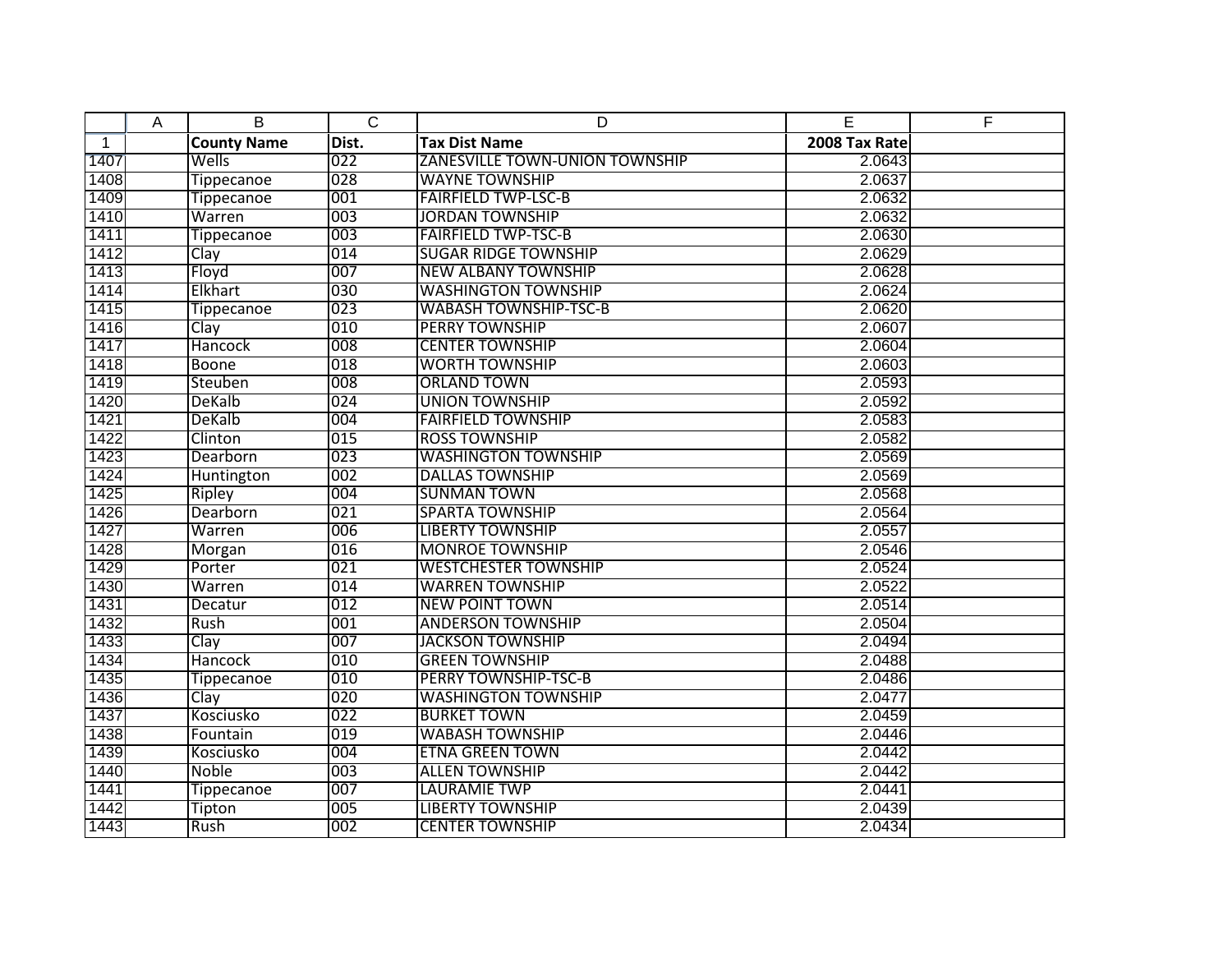|              | Α | B                  | $\overline{C}$ | D                                 | E             | F |
|--------------|---|--------------------|----------------|-----------------------------------|---------------|---|
| $\mathbf{1}$ |   | <b>County Name</b> | Dist.          | <b>Tax Dist Name</b>              | 2008 Tax Rate |   |
| 1444         |   | Parke              | 010            | <b>BLOOMINGDALE TOWN</b>          | 2.0432        |   |
| 1445         |   | Tippecanoe         | 017            | <b>TIPPECANOE TOWNSHIP-TSC</b>    | 2.0429        |   |
| 1446         |   | <b>Tippecanoe</b>  | 030            | <b>WEA TOWNSHIP-TSC</b>           | 2.0428        |   |
| 1447         |   | <b>Tippecanoe</b>  | 006            | <b>JACKSON TWP-TSC</b>            | 2.0427        |   |
| 1448         |   | Adams              | 020            | <b>SOUTH WASHINGTON TOWNSHIP</b>  | 2.0402        |   |
| 1449         |   | Morgan             | 010            | <b>GREGG TOWNSHIP</b>             | 2.0402        |   |
| 1450         |   | Dearborn           | 002            | <b>CENTER TOWNSHIP</b>            | 2.0400        |   |
| 1451         |   | Starke             | 013            | <b>WAYNE TOWNSHIP</b>             | 2.0390        |   |
| 1452         |   | Fulton             | 008            | <b>ROCHESTER TOWNSHIP</b>         | 2.0383        |   |
| 1453         |   | Huntington         | 019            | <b>WARREN TOWNSHIP</b>            | 2.0333        |   |
| 1454         |   | Floyd              | 006            | LAFAYETTE TOWNSHIP                | 2.0330        |   |
| 1455         |   | <b>Adams</b>       | 015            | <b>ST. MARYS TOWNSHIP</b>         | 2.0321        |   |
| 1456         |   | Floyd              | 005            | <b>GREENVILLE TOWN</b>            | 2.0305        |   |
| 1457         |   | Huntington         | 016            | <b>SALAMONIE TOWNSHIP</b>         | 2.0302        |   |
| 1458         |   | Rush               | 010            | <b>RUSHVILLE TOWNSHIP</b>         | 2.0301        |   |
| 1459         |   | <b>Tippecanoe</b>  | 002            | <b>FAIRFIELD TWP-TSC</b>          | 2.0293        |   |
| 1460         |   | Tippecanoe         | 022            | <b>WABASH TOWNSHIP-TSC</b>        | 2.0283        |   |
| 1461         |   | <b>Adams</b>       | 007            | <b>KIRKLAND TOWNSHIP</b>          | 2.0270        |   |
| 1462         |   | Steuben            | 015            | <b>HUDSON TOWN-SALEM TOWNSHIP</b> | 2.0267        |   |
| 1463         |   | Fountain           | 006            | <b>WALLACE TOWN</b>               | 2.0260        |   |
| 1464         |   | Rush               | 007            | <b>RICHLAND TOWNSHIP</b>          | 2.0248        |   |
| 1465         |   | Rush               | 014            | <b>WALKER TOWNSHIP</b>            | 2.0248        |   |
| 1466         |   | Warrick            | 016            | <b>PIGEON TOWNSHIP</b>            | 2.0238        |   |
| 1467         |   | Shelby             | 017            | <b>SHELBY TOWNSHIP-WEST</b>       | 2.0237        |   |
| 1468         |   | Noble              | 017            | <b>SWAN TOWNSHIP</b>              | 2.0220        |   |
| 1469         |   | Clark              | 005            | JEFFERSONVILLE TWP-OFW            | 2.0219        |   |
| 1470         |   | <b>Tippecanoe</b>  | 012            | <b>SHEFFIELD TOWNSHIP-TSC</b>     | 2.0219        |   |
| 1471         |   | Franklin           | 001            | <b>BATH TOWNSHIP</b>              | 2.0194        |   |
| 1472         |   | Putnam             | 016            | <b>RUSSELLVILLE TOWN</b>          | 2.0193        |   |
| 1473         |   | Warrick            | 017            | <b>SKELTON TOWNSHIP</b>           | 2.0188        |   |
| 1474         |   | Fountain           | 005            | <b>JACKSON TOWNSHIP</b>           | 2.0184        |   |
| 1475         |   | Warrick            | 019            | <b>OHIO TOWNSHIP</b>              | 2.0176        |   |
| 1476         |   | Hamilton           | 023            | <b>CARMEL - COUNTY TIF</b>        | 2.0175        |   |
| 1477         |   | <b>Hendricks</b>   | 010            | <b>STILESVILLE TOWN</b>           | 2.0171        |   |
| 1478         |   | Fulton             | 007            | <b>RICHLAND TOWNSHIP</b>          | 2.0154        |   |
| 1479         |   | <b>Tippecanoe</b>  | 009            | <b>PERRY TOWNSHIP-TSC</b>         | 2.0149        |   |
| 1480         |   | <b>Starke</b>      | 007            | <b>JACKSON TOWNSHIP</b>           | 2.0147        |   |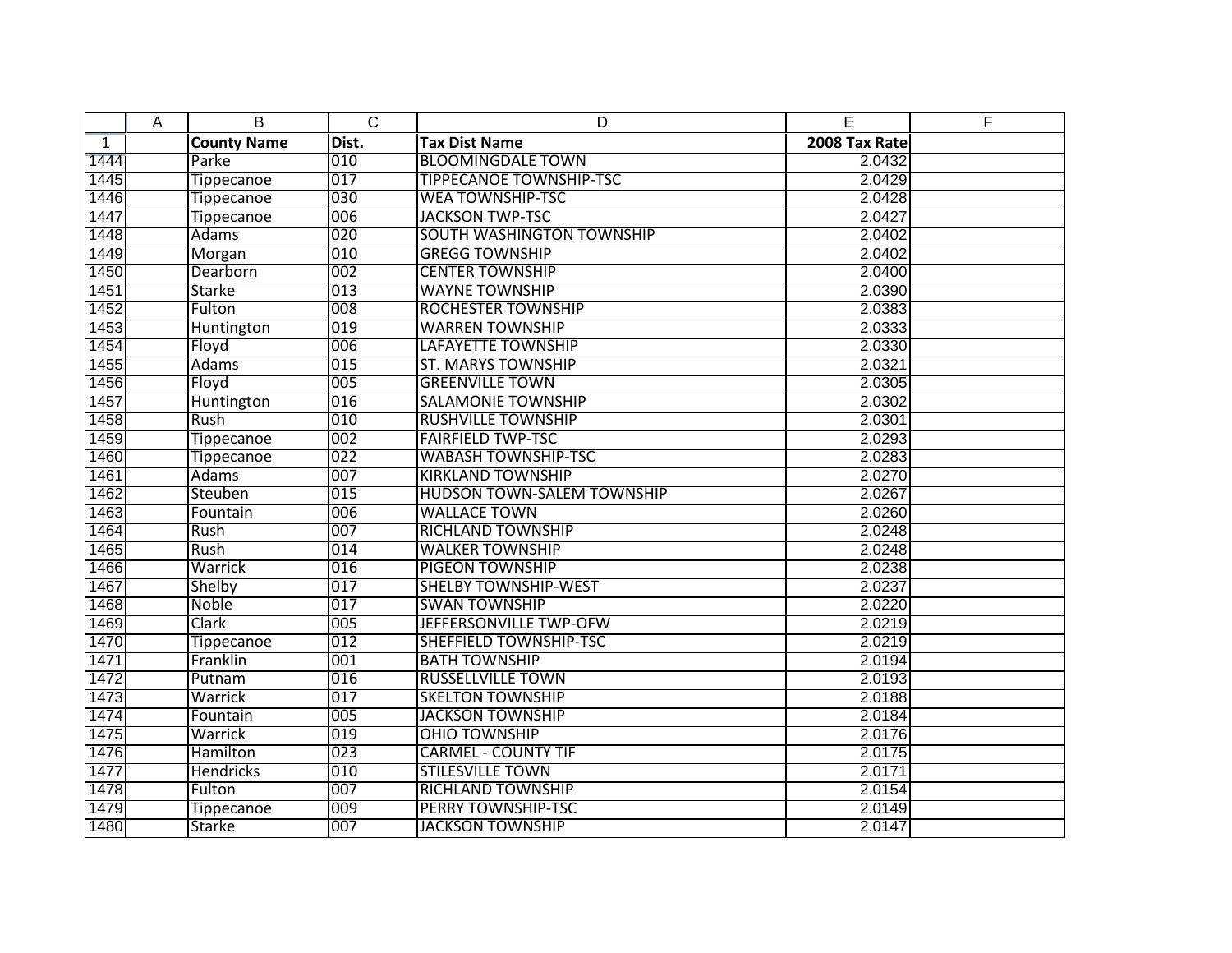|              | A | B                  | $\overline{C}$ | D                                | E             | F |
|--------------|---|--------------------|----------------|----------------------------------|---------------|---|
| $\mathbf{1}$ |   | <b>County Name</b> | Dist.          | <b>Tax Dist Name</b>             | 2008 Tax Rate |   |
| 1481         |   | Pulaski            | 002            | <b>Beaver Township I</b>         | 2.0144        |   |
| 1482         |   | Adams              | 001            | <b>NORTH BLUE CREEK TOWNSHIP</b> | 2.0141        |   |
| 1483         |   | Rush               | 004            | <b>NOBLE TOWNSHIP</b>            | 2.0135        |   |
| 1484         |   | Porter             | 006            | <b>LIBERTY TOWNSHIP</b>          | 2.0134        |   |
| 1485         |   | <b>Adams</b>       | 003            | <b>NORTH FRENCH TOWNSHIP</b>     | 2.0133        |   |
| 1486         |   | Porter             | 010            | PINE TOWNSHIP-DUNELAND SCH.      | 2.0126        |   |
| 1487         |   | Rush               | 012            | <b>UNION TOWNSHIP</b>            | 2.0118        |   |
| 1488         |   | Decatur            | 015            | <b>WASHINGTON TOWNSHIP</b>       | 2.0097        |   |
| 1489         |   | Hamilton           | 018            | <b>CARMEL CITY</b>               | 2.0090        |   |
| 1490         |   | Hancock            | 002            | <b>BRANDEYWINE TOWNSHIP</b>      | 2.0087        |   |
| 1491         |   | Fountain           | 011            | <b>RICHLAND TOWNSHIP</b>         | 2.0085        |   |
| 1492         |   | Decatur            | 002            | ST. PAUL TOWN-ADAMS TOWNSHIP     | 2.0084        |   |
| 1493         |   | Clark              | 029            | <b>OWEN TOWNSHIP</b>             | 2.0082        |   |
| 1494         |   | <b>Tippecanoe</b>  | 015            | <b>SHELBY TOWNSHIP-TSC</b>       | 2.0074        |   |
| 1495         |   | Clark              | 028            | <b>OREGON TOWNSHIP - NWFPD</b>   | 2.0066        |   |
| 1496         |   | Porter             | 019            | <b>UNION TOWNSHIP</b>            | 2.0051        |   |
| 1497         |   | Kosciusko          | 015            | <b>MONROE TOWNSHIP</b>           | 2.0047        |   |
| 1498         |   | Kosciusko          | 005            | <b>FRANKLIN TOWNSHIP</b>         | 2.0046        |   |
| 1499         |   | <b>Hendricks</b>   | 017            | <b>MARION TOWNSHIP</b>           | 2.0030        |   |
| 1500         |   | Orange             | 001            | <b>FRENCH LICK TOWNSHIP</b>      | 2.0024        |   |
| 1501         |   | Rush               | 005            | <b>ORANGE TOWNSHIP</b>           | 2.0007        |   |
| 1502         |   | Tipton             | 009            | <b>PRAIRIE TOWNSHIP</b>          | 2.0000        |   |
| 1503         |   | Hendricks          | 018            | <b>MIDDLE TOWNSHIP</b>           | 1.9993        |   |
| 1504         |   | <b>DeKalb</b>      | 018            | <b>SMITHFIELD TOWNSHIP</b>       | 1.9991        |   |
| 1505         |   | Clark              | 025            | <b>BETHLEHEM TOWNSHIP</b>        | 1.9986        |   |
| 1506         |   | Clark              | 034            | <b>WASHINGTON TOWNSHIP</b>       | 1.9986        |   |
| 1507         |   | Clark              | 038            | <b>OREGON TOWNSHIP-CFPD</b>      | 1.9981        |   |
| 1508         |   | <b>Boone</b>       | 015            | <b>THORNTOWN TOWN</b>            | 1.9949        |   |
| 1509         |   | Fountain           | 001            | <b>CAIN TOWNSHIP</b>             | 1.9936        |   |
| 1510         |   | Clark              | 003            | <b>CHARLESTOWN TWP</b>           | 1.9920        |   |
| 1511         |   | Adams              | 008            | <b>NORTH MONROE TOWNSHIP</b>     | 1.9919        |   |
| 1512         |   | DeKalb             | 009            | <b>JACKSON TOWNSHIP</b>          | 1.9910        |   |
| 1513         |   | Shelby             | 012            | <b>MARION TOWNSHIP</b>           | 1.9904        |   |
| 1514         |   | Marshall           | 017            | <b>WEST TOWNSHIP</b>             | 1.9890        |   |
| 1515         |   | Huntington         | 012            | POLK TOWNSHIP                    | 1.9854        |   |
| 1516         |   | Tipton             | 007            | <b>MADISON TOWNSHIP</b>          | 1.9847        |   |
| 1517         |   | DeKalb             | 016            | <b>RICHLAND TOWNSHIP</b>         | 1.9843        |   |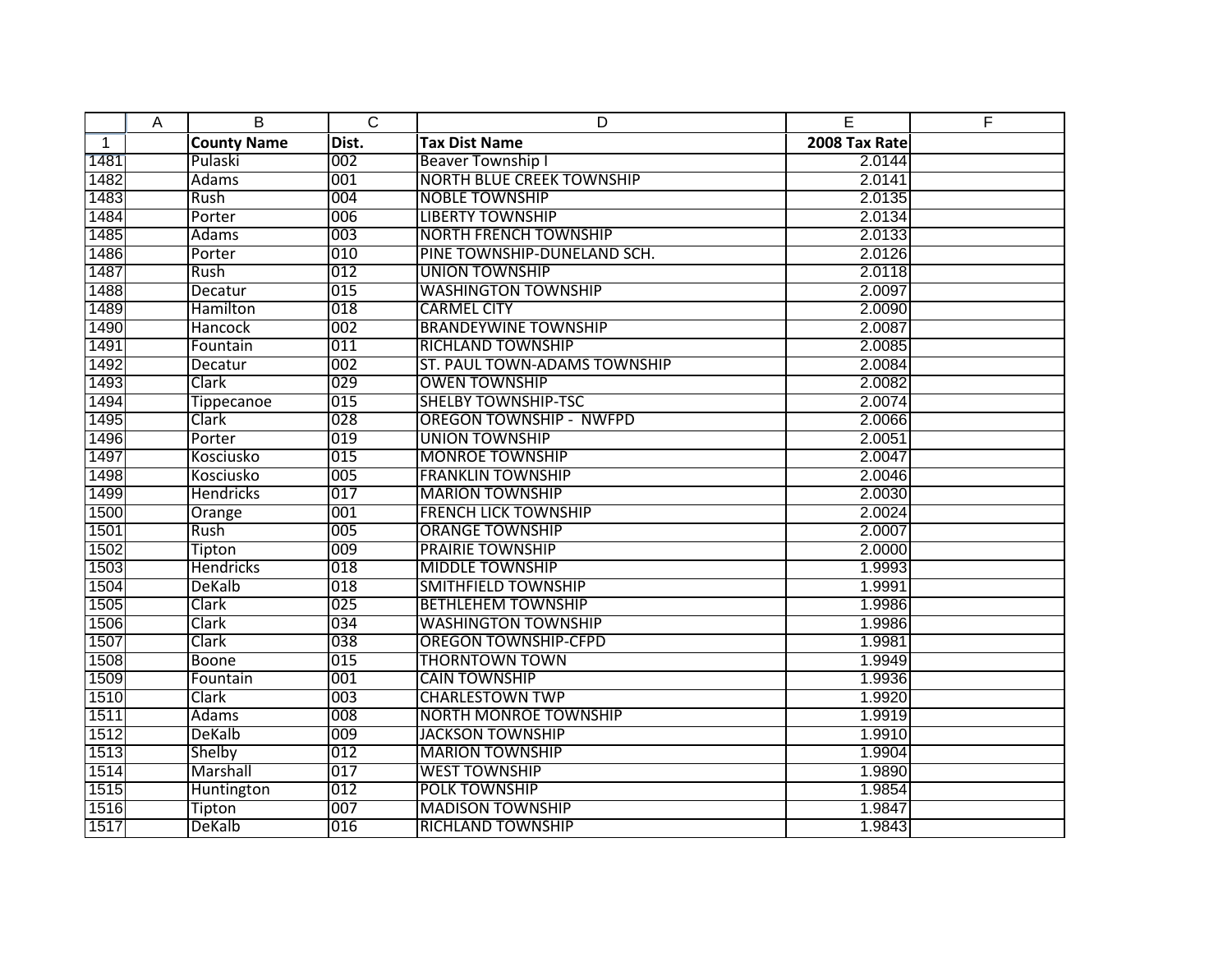|      | Α | B                  | $\overline{C}$ | D                            | E             | F |
|------|---|--------------------|----------------|------------------------------|---------------|---|
| 1    |   | <b>County Name</b> | Dist.          | <b>Tax Dist Name</b>         | 2008 Tax Rate |   |
| 1518 |   | Floyd              | 004            | <b>GREENVILLE TOWNSHIP</b>   | 1.9842        |   |
| 1519 |   | Warrick            | 001            | <b>ANDERSON TOWNSHIP</b>     | 1.9841        |   |
| 1520 |   | Carroll            | 005            | <b>CLAY TOWNSHIP</b>         | 1.9834        |   |
| 1521 |   | Tipton             | 001            | <b>CICERO TOWNSHIP</b>       | 1.9830        |   |
| 1522 |   | Warrick            | 002            | <b>BOON TOWNSHIP</b>         | 1.9821        |   |
| 1523 |   | Shelby             | 001            | <b>ADDISON TOWNSHIP</b>      | 1.9813        |   |
| 1524 |   | Kosciusko          | 021            | <b>SEWARD TOWNSHIP</b>       | 1.9812        |   |
| 1525 |   | Warrick            | 011            | <b>LANE TOWNSHIP</b>         | 1.9806        |   |
| 1526 |   | Marshall           | 018            | <b>CENTER TOWNSHIP</b>       | 1.9795        |   |
| 1527 |   | Huntington         | 008            | <b>JEFFERSON TOWNSHIP</b>    | 1.9765        |   |
| 1528 |   | Porter             | 005            | <b>JACKSON TOWNSHIP</b>      | 1.9744        |   |
| 1529 |   | Marshall           | 011            | POLK TOWNSHIP                | 1.9741        |   |
| 1530 |   | Jackson            | 011            | <b>PERSHING TOWNSHIP</b>     | 1.9728        |   |
| 1531 |   | Clark              | 033            | <b>UTICA TOWNSHIP</b>        | 1.9714        |   |
| 1532 |   | Orange             | 007            | <b>NORTHWEST TOWNSHIP</b>    | 1.9713        |   |
| 1533 |   | Orange             | 010            | <b>ORLEANS TOWN</b>          | 1.9678        |   |
| 1534 |   | Floyd              | 001            | <b>FRANKLIN TOWNSHIP</b>     | 1.9675        |   |
| 1535 |   | Bartholomew        | 008            | <b>CLIFFORD TOWN</b>         | 1.9674        |   |
| 1536 |   | Decatur            | 009            | <b>MARION TOWNSHIP NORTH</b> | 1.9657        |   |
| 1537 |   | Franklin           | 015            | <b>BATESVILLE CITY</b>       | 1.9620        |   |
| 1538 |   | Huntington         | 020            | <b>WAYNE TOWNSHIP</b>        | 1.9611        |   |
| 1539 |   | Orange             | 005            | <b>JACKSON TOWNSHIP</b>      | 1.9605        |   |
| 1540 |   | Ripley             | 008            | <b>DELAWARE TOWNSHIP</b>     | 1.9592        |   |
| 1541 |   | White              | 009            | <b>BURNETTSVILLE TOWN</b>    | 1.9579        |   |
| 1542 |   | <b>Harrison</b>    | 008            | <b>CORYDON TOWN</b>          | 1.9567        |   |
| 1543 |   | Ripley             | 012            | <b>NAPOLEON TOWN</b>         | 1.9567        |   |
| 1544 |   | Ripley             | 006            | <b>CENTER TOWNSHIP</b>       | 1.9551        |   |
| 1545 |   | Morgan             | 015            | <b>MADISON TOWNSHIP</b>      | 1.9549        |   |
| 1546 |   | Huntington         | 001            | <b>CLEAR CREEK TOWNSHIP</b>  | 1.9531        |   |
| 1547 |   | White              | 013            | <b>MONON TOWNSHIP</b>        | 1.9525        |   |
| 1548 |   | <b>Harrison</b>    | 014            | PALMYRA TOWN                 | 1.9519        |   |
| 1549 |   | Warrick            | 006            | <b>CAMPBELL TOWNSHIP</b>     | 1.9501        |   |
| 1550 |   | Porter             | 018            | <b>PORTER TOWNSHIP</b>       | 1.9497        |   |
| 1551 |   | <b>Bartholomew</b> | 013            | <b>HARTSVILLE TOWN</b>       | 1.9496        |   |
| 1552 |   | Ripley             | 021            | <b>WASHINGTON TOWNSHIP</b>   | 1.9486        |   |
| 1553 |   | Huntington         | 010            | <b>LANCASTER TOWNSHIP</b>    | 1.9484        |   |
| 1554 |   | <b>Morgan</b>      | 019            | PARAGON TOWN                 | 1.9476        |   |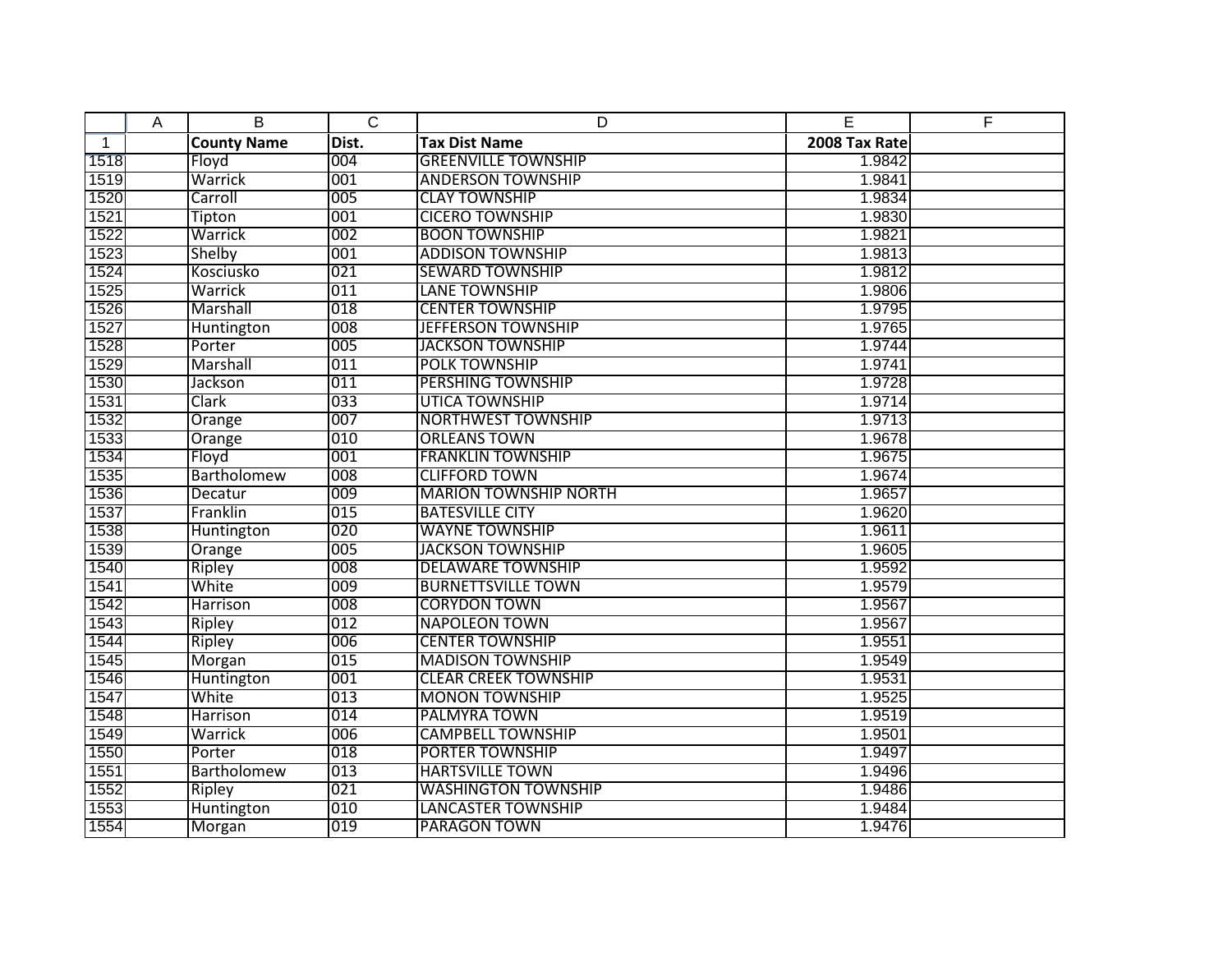|              | A | B                  | $\overline{C}$ | D                              | E             | F |
|--------------|---|--------------------|----------------|--------------------------------|---------------|---|
| $\mathbf{1}$ |   | <b>County Name</b> | Dist.          | <b>Tax Dist Name</b>           | 2008 Tax Rate |   |
| 1555         |   | Hancock            | 011            | <b>JACKSON TOWNSHIP</b>        | 1.9472        |   |
| 1556         |   | Huntington         | 014            | <b>ROCK CREEK TOWNSHIP</b>     | 1.9442        |   |
| 1557         |   | Tipton             | 003            | <b>JEFFERSON TOWNSHIP</b>      | 1.9402        |   |
| 1558         |   | Kosciusko          | 011            | JEFFERSON TOWNSHIP, WEST       | 1.9357        |   |
| 1559         |   | Ripley             | 009            | <b>FRANKLIN TOWNSHIP</b>       | 1.9331        |   |
| 1560         |   | White              | 015            | <b>PRAIRIE TOWNSHIP</b>        | 1.9296        |   |
| 1561         |   | Hamilton           | 005            | <b>DELAWARE TOWNSHIP</b>       | 1.9294        |   |
| 1562         |   | <b>Huntington</b>  | 006            | <b>JACKSON TOWNSHIP</b>        | 1.9291        |   |
| 1563         |   | Carroll            | 015            | <b>MONROE TOWNSHIP</b>         | 1.9285        |   |
| 1564         |   | <b>Hancock</b>     | 001            | <b>BLUE RIVER TOWNSHIP</b>     | 1.9284        |   |
| 1565         |   | Jackson            | 014            | <b>SALT CREEK TOWNSHIP</b>     | 1.9262        |   |
| 1566         |   | Porter             | 028            | PORTER TWP-W PORTER FIRE       | 1.9255        |   |
| 1567         |   | Kosciusko          | 020            | <b>SCOTT TOWNSHIP</b>          | 1.9252        |   |
| 1568         |   | <b>Hancock</b>     | 003            | <b>BROWN TOWNSHIP</b>          | 1.9240        |   |
| 1569         |   | Kosciusko          | 033            | <b>WINONA LAKE TOWN</b>        | 1.9238        |   |
| 1570         |   | Bartholomew        | 022            | <b>JONESVILLE TOWN</b>         | 1.9197        |   |
| 1571         |   | Huntington         | 018            | <b>UNION TOWNSHIP</b>          | 1.9190        |   |
| 1572         |   | Marshall           | 005            | <b>GERMAN TOWNSHIP</b>         | 1.9166        |   |
| 1573         |   | Hamilton           | 007            | <b>FALL CREEK TOWNSHIP</b>     | 1.9158        |   |
| 1574         |   | Jackson            | 005            | <b>DRIFTWOOD TOWNSHIP</b>      | 1.9156        |   |
| 1575         |   | Jackson            | 006            | <b>GRASSY FORK TOWNSHIP</b>    | 1.9031        |   |
| 1576         |   | Bartholomew        | 004            | <b>COLUMBUS TOWNSHIP</b>       | 1.8999        |   |
| 1577         |   | Hamilton           | 016            | <b>WAYNE TOWNSHIP</b>          | 1.8989        |   |
| 1578         |   | Franklin           | 010            | <b>LAUREL TOWNSHIP</b>         | 1.8986        |   |
| 1579         |   | Franklin           | 012            | <b>METAMORA TOWNSHIP</b>       | 1.8973        |   |
| 1580         |   | Noble              | 009            | <b>NOBLE TOWNSHIP</b>          | 1.8965        |   |
| 1581         |   | Jackson            | 001            | <b>BROWNSTOWN TOWNSHIP</b>     | 1.8963        |   |
| 1582         |   | Putnam             | 011            | <b>MADISON TOWNSHIP</b>        | 1.8945        |   |
| 1583         |   | Morgan             | 007            | <b>BETHANY TOWN</b>            | 1.8942        |   |
| 1584         |   | Johnson            | 015            | <b>HENSLEY TOWNSHIP</b>        | 1.8919        |   |
| 1585         |   | Morgan             | 012            | <b>JACKSON TOWNSHIP</b>        | 1.8917        |   |
| 1586         |   | Shelby             | 015            | ST. PAUL TOWN-DECATUR CO. SCHO | 1.8916        |   |
| 1587         |   | Ripley             | 011            | <b>JACKSON TOWNSHIP</b>        | 1.8912        |   |
| 1588         |   | <b>Boone</b>       | 010            | <b>JAMESTOWN TOWN</b>          | 1.8895        |   |
| 1589         |   | Marshall           | 014            | <b>CULVER (UNION)</b>          | 1.8893        |   |
| 1590         |   | Franklin           | 002            | <b>BLOOMING GROVE TOWNSHIP</b> | 1.8861        |   |
| 1591         |   | Johnson            | 020            | NINEVEH TOWNSHIP-NINEVEH FPD   | 1.8846        |   |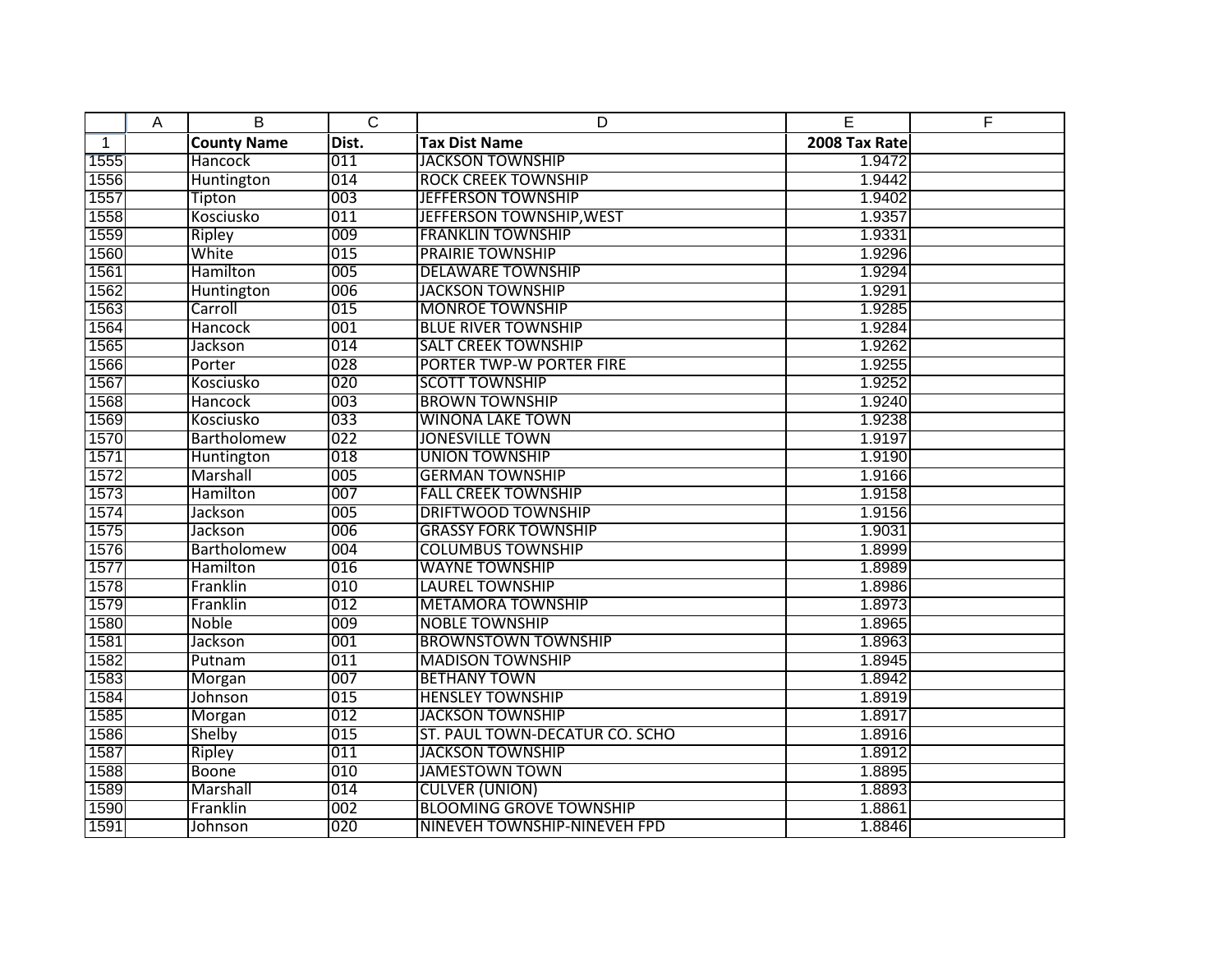|              | A | B                  | $\overline{C}$ | D                                     | E             | F |
|--------------|---|--------------------|----------------|---------------------------------------|---------------|---|
| $\mathbf{1}$ |   | <b>County Name</b> | Dist.          | <b>Tax Dist Name</b>                  | 2008 Tax Rate |   |
| 1592         |   | Jackson            | 010            | <b>OWEN TOWNSHIP</b>                  | 1.8842        |   |
| 1593         |   | Franklin           | 007            | <b>FAIRFIELD TOWNSHIP</b>             | 1.8840        |   |
| 1594         |   | <b>Bartholomew</b> | 019            | <b>ELIZABETHTOWN TOWN</b>             | 1.8835        |   |
| 1595         |   | Switzerland        | 004            | <b>VEVAY TOWN</b>                     | 1.8825        |   |
| 1596         |   | Wells              | 008            | <b>JEFFERSON TOWNSHIP</b>             | 1.8824        |   |
| 1597         |   | Franklin           | 013            | POSEY TOWNSHIP                        | 1.8806        |   |
| 1598         |   | Noble              | 021            | <b>YORK TOWNSHIP</b>                  | 1.8802        |   |
| 1599         |   | Dearborn           | 024            | <b>YORK TOWNSHIP</b>                  | 1.8797        |   |
| 1600         |   | Franklin           | 003            | <b>BROOKVILLE TOWNSHIP</b>            | 1.8778        |   |
| 1601         |   | Clinton            | 006            | <b>KIRKLIN TOWNSHIP</b>               | 1.8773        |   |
| 1602         |   | Dearborn           | 006            | <b>HARRISON TOWNSHIP</b>              | 1.8755        |   |
| 1603         |   | White              | 001            | <b>BIG CREEK TOWNSHIP</b>             | 1.8743        |   |
| 1604         |   | Dearborn           | 018            | <b>LOAGAN TOWNSHIP</b>                | 1.8742        |   |
| 1605         |   | Decatur            | 013            | <b>SANDCREEK TOWNSHIP</b>             | 1.8741        |   |
| 1606         |   | <b>Hendricks</b>   | 023            | <b>CLAY TOWNSHIP</b>                  | 1.8739        |   |
| 1607         |   | Wabash             | 010            | <b>PAW PAW TOWNSHIP</b>               | 1.8737        |   |
| 1608         |   | Carroll            | 001            | <b>ADAMS TWP</b>                      | 1.8728        |   |
| 1609         |   | Jasper             | 032            | <b>Walker Township</b>                | 1.8720        |   |
| 1610         |   | White              | 005            | <b>HONEY CREEK TOWNSHIP-North Whi</b> | 1.8711        |   |
| 1611         |   | Parke              | 001            | <b>ADAMS TOWNSHIP</b>                 | 1.8681        |   |
| 1612         |   | <b>Noble</b>       | 008            | <b>JEFFERSON TOWNSHIP</b>             | 1.8680        |   |
| 1613         |   | White              | 008            | <b>JACKSON TOWNSHIP</b>               | 1.8670        |   |
| 1614         |   | Dearborn           | 009            | <b>JACKSON TOWNSHIP</b>               | 1.8657        |   |
| 1615         |   | Dearborn           | 020            | <b>MILLER TOWNSHIP</b>                | 1.8654        |   |
| 1616         |   | Carroll            | 011            | <b>JEFFERSON TOWNSHIP</b>             | 1.8653        |   |
| 1617         |   | Jasper             | 024            | <b>Keener Township</b>                | 1.8648        |   |
| 1618         |   | Parke              | 014            | <b>SUGAR CREEK TOWNSHIP</b>           | 1.8642        |   |
| 1619         |   | Decatur            | 010            | MILLHOUSEN TOWN-MARION TOWNSHI        | 1.8639        |   |
| 1620         |   | Harrison           | 012            | <b>CRANDALL TOWN</b>                  | 1.8633        |   |
| 1621         |   | Wells              | 016            | <b>ROCKCREEK TOWNSHIP</b>             | 1.8624        |   |
| 1622         |   | Dearborn           | 010            | <b>KELSO TOWNSHIP</b>                 | 1.8601        |   |
| 1623         |   | Jasper             | 033            | <b>Wheatfield Township</b>            | 1.8584        |   |
| 1624         |   | Harrison           | 006            | <b>LANESVILLE TOWN</b>                | 1.8578        |   |
| 1625         |   | Dearborn           | 011            | <b>ST. LEON TOWN</b>                  | 1.8534        |   |
| 1626         |   | <b>Bartholomew</b> | 015            | <b>JACKSON TOWNSHIP</b>               | 1.8532        |   |
| 1627         |   | Morgan             | 002            | <b>ASHLAND TOWNSHIP</b>               | 1.8519        |   |
| 1628         |   | Ripley             | 016            | LAUGHERY TOWNSHIP JAC CEN DEL         | 1.8512        |   |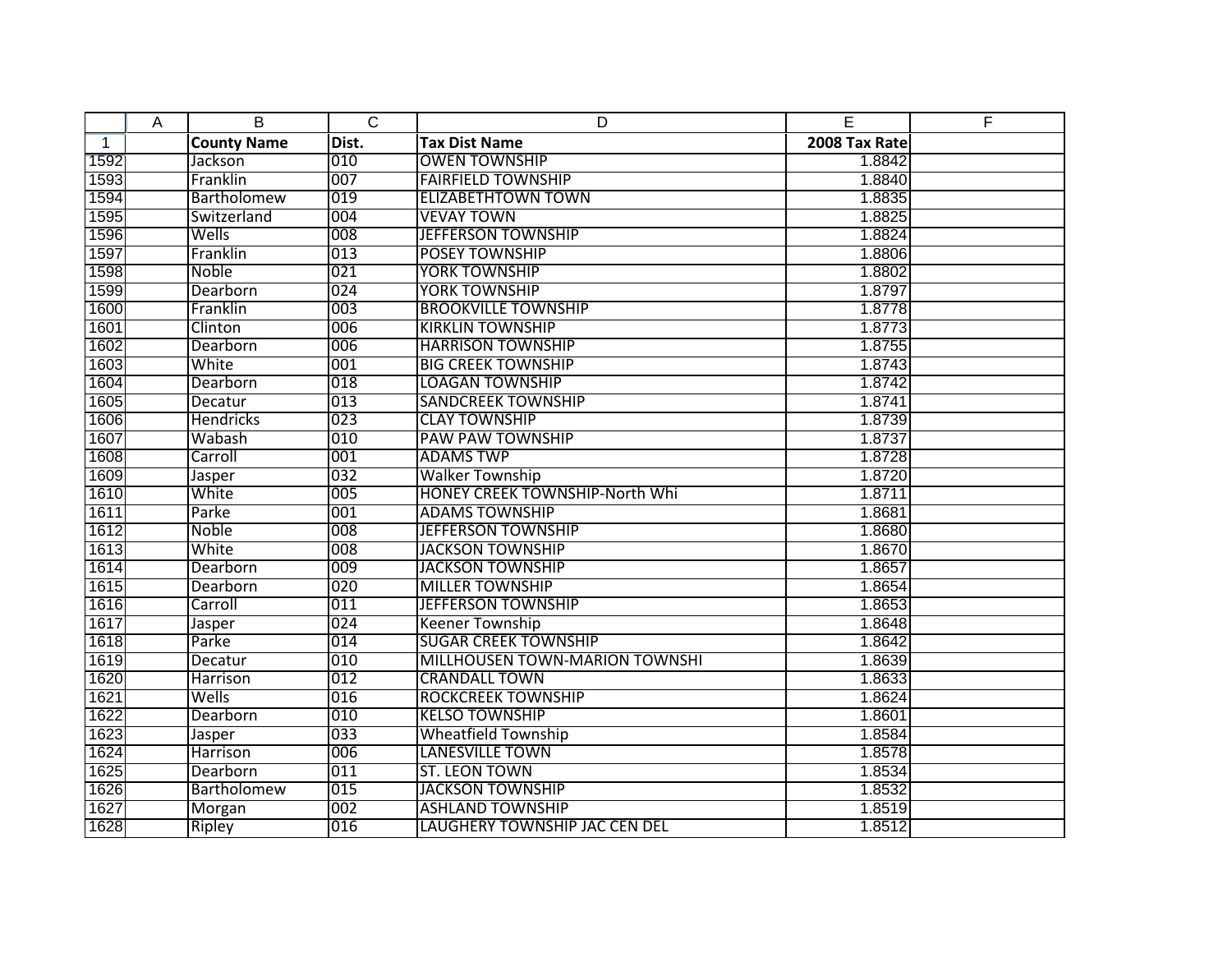|              | A | B                  | $\overline{C}$   | D                                     | E             | F |
|--------------|---|--------------------|------------------|---------------------------------------|---------------|---|
| $\mathbf{1}$ |   | <b>County Name</b> | Dist.            | <b>Tax Dist Name</b>                  | 2008 Tax Rate |   |
| 1629         |   | DeKalb             | 006              | <b>HAMILTON TOWN</b>                  | 1.8510        |   |
| 1630         |   | Noble              | 001              | <b>ALBION TOWNSHIP</b>                | 1.8502        |   |
| 1631         |   | Wells              | 019              | <b>UNION TOWNSHIP</b>                 | 1.8493        |   |
| 1632         |   | Wabash             | 003              | <b>LAGRO TOWNSHIP</b>                 | 1.8463        |   |
| 1633         |   | White              | 022              | <b>WEST POINT TOWNSHIP-Frontier S</b> | 1.8456        |   |
| 1634         |   | Bartholomew        | 011              | <b>HARRISON TOWNSHIP</b>              | 1.8452        |   |
| 1635         |   | Morgan             | 001              | <b>ADAMS TOWNSHIP</b>                 | 1.8449        |   |
| 1636         |   | Wells              | 010              | <b>LANCASTER TOWNSHIP</b>             | 1.8449        |   |
| 1637         |   | Putnam             | 007              | <b>GREENCASTLE TOWNSHIP</b>           | 1.8424        |   |
| 1638         |   | Clinton            | 005              | <b>JOHNSON TOWNSHIP</b>               | 1.8396        |   |
| 1639         |   | <b>Bartholomew</b> | 020              | <b>WAYNE TOWNSHIP</b>                 | 1.8395        |   |
| 1640         |   | Hamilton           | 008              | <b>JACKSON TOWNSHIP</b>               | 1.8387        |   |
| 1641         |   | Hamilton           | 017              | <b>WHITE RIVER TOWNSHIP</b>           | 1.8371        |   |
| 1642         |   | Ripley             | 018              | <b>OTTER CREEK TOWNSHIP</b>           | 1.8362        |   |
| 1643         |   | <b>Harrison</b>    | 013              | <b>MORGAN TOWNSHIP</b>                | 1.8355        |   |
| 1644         |   | Franklin           | 009              | <b>CEDAR GROVE TOWN</b>               | 1.8351        |   |
| 1645         |   | Parke              | 009              | <b>PENN TOWNSHIP</b>                  | 1.8343        |   |
| 1646         |   | Wabash             | 005              | <b>LIBERTY TOWNSHIP</b>               | 1.8341        |   |
| 1647         |   | Marshall           | 001              | <b>BOURBON TOWNSHIP</b>               | 1.8326        |   |
| 1648         |   | Wabash             | 007              | <b>NOBLE TOWNSHIP</b>                 | 1.8290        |   |
| 1649         |   | Carroll            | 002              | <b>BURLINGTON TOWNSHIP</b>            | 1.8280        |   |
| 1650         |   | Bartholomew        | 012              | <b>HAWCREEK TOWNSHIP</b>              | 1.8279        |   |
| 1651         |   | Jasper             | 023              | Kankakee Township                     | 1.8276        |   |
| 1652         |   | Franklin           | 026              | <b>SALT CREEK NORTH FIRE TERR</b>     | 1.8275        |   |
| 1653         |   | Ripley             | 020              | <b>SHELBY TOWNSHIP</b>                | 1.8269        |   |
| 1654         |   | Jasper             | 030              | <b>Union Township North</b>           | 1.8263        |   |
| 1655         |   | Bartholomew        | 001              | <b>CLAY TOWNSHIP</b>                  | 1.8261        |   |
| 1656         |   | Noble              | 007              | <b>GREEN TOWNSHIP</b>                 | 1.8242        |   |
| 1657         |   | Johnson            | 032              | PLEASANT TWP-GRNWD SCHOOL-GRNW        | 1.8222        |   |
| 1658         |   | Franklin           | 025              | <b>BUTLER EAST FIRE TERR</b>          | 1.8216        |   |
| 1659         |   | Pulaski            | $\overline{015}$ | <b>Tippecanoe Township</b>            | 1.8215        |   |
| 1660         |   | Parke              | 008              | <b>LIBERTY TOWNSHIP</b>               | 1.8204        |   |
| 1661         |   | <b>Ripley</b>      | 013              | <b>JOHNSON TOWNSHIP</b>               | 1.8147        |   |
| 1662         |   | White              | 020              | <b>UNION TOWNSHIP</b>                 | 1.8147        |   |
| 1663         |   | Ripley             | 005              | <b>BROWN TOWNSHIP</b>                 | 1.8146        |   |
| 1664         |   | <b>Johnson</b>     | 024              | PLEASANT TWP-GREENWOOD SCHOOL         | 1.8126        |   |
| 1665         |   | <b>Harrison</b>    | 001              | <b>BLUE RIVER TOWNSHIP</b>            | 1.8116        |   |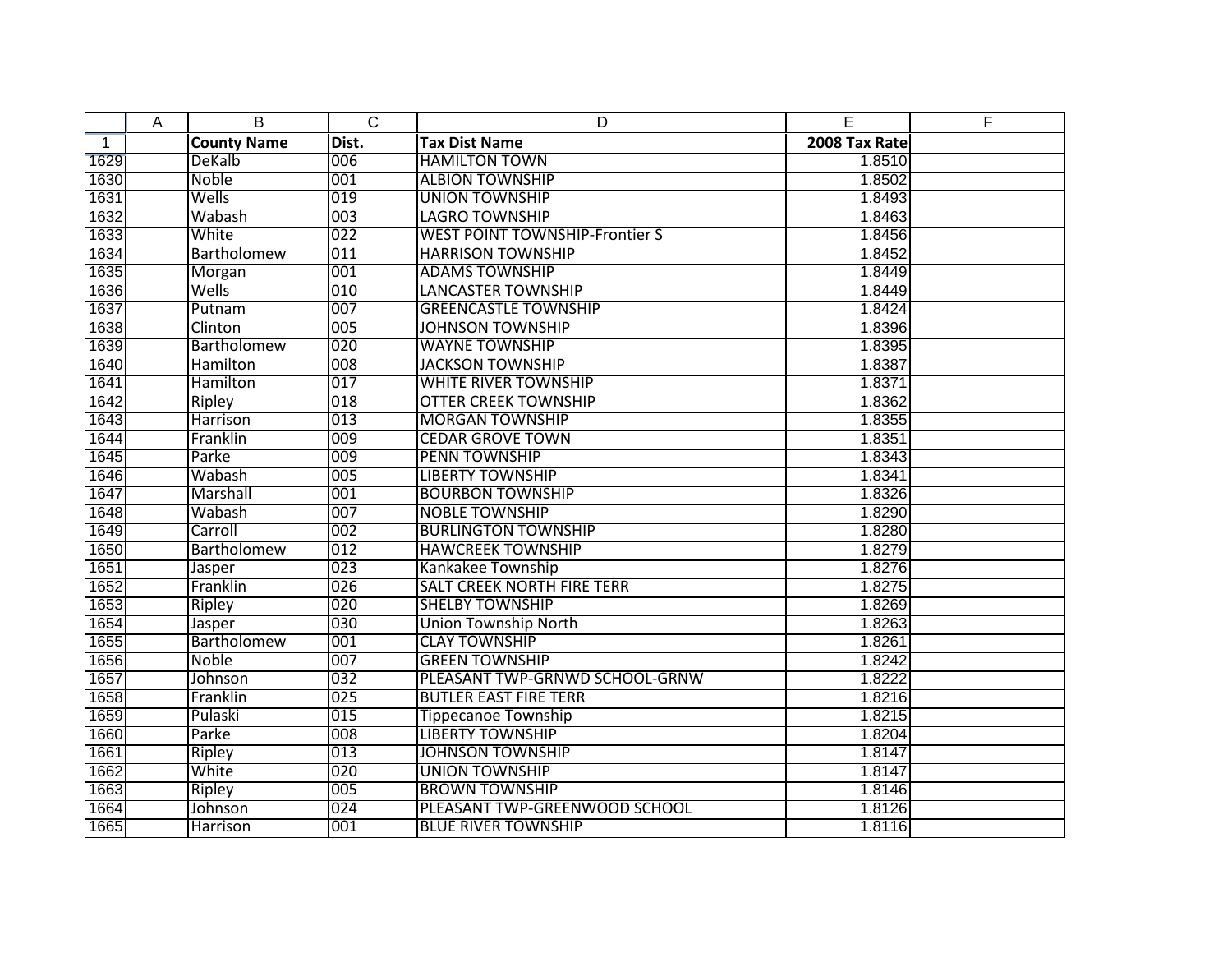|              | A | B                  | $\mathsf{C}$ | D                                     | E             | F |
|--------------|---|--------------------|--------------|---------------------------------------|---------------|---|
| $\mathbf{1}$ |   | <b>County Name</b> | Dist.        | <b>Tax Dist Name</b>                  | 2008 Tax Rate |   |
| 1666         |   | Bartholomew        | 003          | <b>CLIFTY TOWNSHIP</b>                | 1.8113        |   |
| 1667         |   | Harrison           | 017          | <b>SPENCER TOWNSHIP</b>               | 1.8113        |   |
| 1668         |   | Parke              | 005          | <b>GREENE TOWNSHIP</b>                | 1.8085        |   |
| 1669         |   | Bartholomew        | 018          | <b>SANDCREEK TOWNSHIP</b>             | 1.8058        |   |
| 1670         |   | Parke              | 006          | <b>HOWARD TOWNSHIP</b>                | 1.8053        |   |
| 1671         |   | Parke              | 019          | <b>WASHINGTON TOWNSHIP</b>            | 1.8046        |   |
| 1672         |   | Bartholomew        | 009          | <b>GERMAN TOWNSHIP</b>                | 1.8028        |   |
| 1673         |   | Ripley             | 001          | <b>ADAMS TOWNSHIP-SUNMAN DEARBORN</b> | 1.8021        |   |
| 1674         |   | <b>Hendricks</b>   | 007          | <b>EEL RIVER TOWNSHIP</b>             | 1.8013        |   |
| 1675         |   | White              | 012          | <b>LINCOLN TOWNSHIP</b>               | 1.8012        |   |
| 1676         |   | Bartholomew        | 017          | <b>ROCKCREEK TOWNSHIP</b>             | 1.7994        |   |
| 1677         |   | White              | 006          | <b>HONEY CREEK TOWNSHIP-Twin Lake</b> | 1.7994        |   |
| 1678         |   | Bartholomew        | 016          | <b>OHIO TOWNSHIP</b>                  | 1.7960        |   |
| 1679         |   | Harrison           | 011          | <b>JACKSON TOWNSHIP</b>               | 1.7937        |   |
| 1680         |   | Harrison           | 010          | <b>MAUCKPORT TOWN</b>                 | 1.7920        |   |
| 1681         |   | <b>Hendricks</b>   | 020          | <b>UNION TOWNSHIP</b>                 | 1.7892        |   |
| 1682         |   | Marshall           | 009          | <b>NORTH TOWNSHIP</b>                 | 1.7891        |   |
| 1683         |   | White              | 010          | <b>LIBERTY TOWNSHIP-North White S</b> | 1.7876        |   |
| 1684         |   | Monroe             | 010          | <b>POLK TOWNSHIP</b>                  | 1.7873        |   |
| 1685         |   | Wells              | 013          | <b>LIBERTY TOWNSHIP</b>               | 1.7867        |   |
| 1686         |   | Boone              | 013          | <b>PERRY TOWNSHIP</b>                 | 1.7863        |   |
| 1687         |   | Marshall           | 012          | <b>TIPPECANOE TOWNSHIP</b>            | 1.7847        |   |
| 1688         |   | Wabash             | 013          | <b>WALTZ TOWNSHIP</b>                 | 1.7835        |   |
| 1689         |   | Clinton            | 003          | <b>FOREST TOWNSHIP</b>                | 1.7830        |   |
| 1690         |   | Franklin           | 019          | <b>SPRINGFIELD TOWNSHIP</b>           | 1.7804        |   |
| 1691         |   | Jasper             | 020          | <b>Gillam Township</b>                | 1.7798        |   |
| 1692         |   | Hendricks          | 013          | <b>LIBERTY TOWNSHIP</b>               | 1.7794        |   |
| 1693         |   | Franklin           | 017          | <b>SALT CREEK TOWNSHIP-NORTH</b>      | 1.7763        |   |
| 1694         |   | Franklin           | 021          | <b>WHITEWATER TOWNSHIP</b>            | 1.7754        |   |
| 1695         |   | Monroe             | 004          | <b>BLOOMINGTON TOWNSHIP</b>           | 1.7753        |   |
| 1696         |   | Franklin           | 008          | <b>HIGHLAND TOWNSHIP</b>              | 1.7749        |   |
| 1697         |   | Carroll            | 008          | <b>DEMOCRAT TOWNSHIP</b>              | 1.7708        |   |
| 1698         |   | Bartholomew        | 006          | <b>FLATROCK TOWNSHIP</b>              | 1.7684        |   |
| 1699         |   | Franklin           | 005          | <b>BUTLER TOWNSHIP-EAST</b>           | 1.7678        |   |
| 1700         |   | White              | 004          | <b>CASS TOWNSHIP-Twin Lakes Schoo</b> | 1.7672        |   |
| 1701         |   | Wells              | 001          | <b>CHESTER TOWNSHIP</b>               | 1.7659        |   |
| 1702         |   | Franklin           | 020          | MT. CARMEL TOWN                       | 1.7656        |   |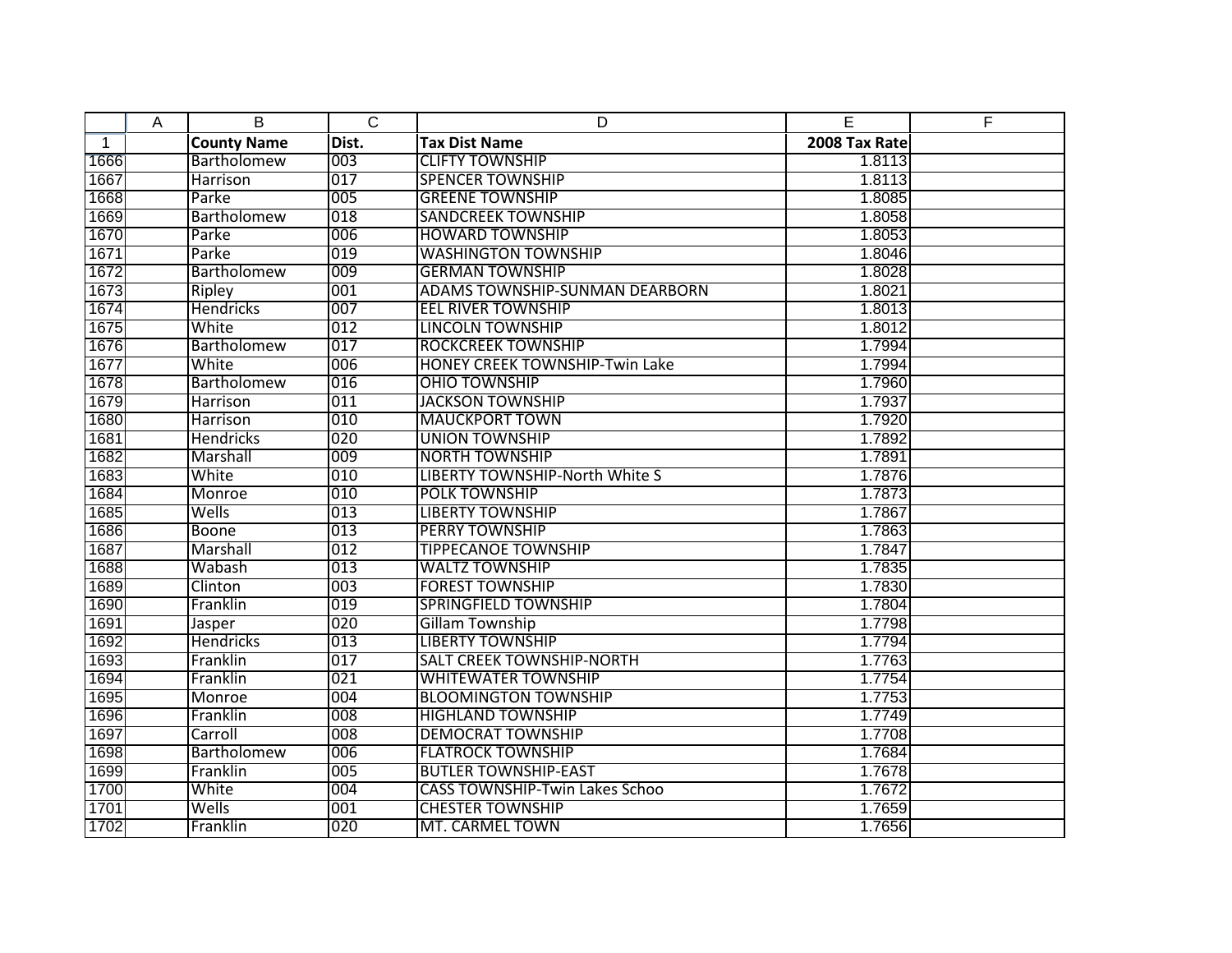|                | Α | B                  | $\overline{C}$ | D                                     | E             | F |
|----------------|---|--------------------|----------------|---------------------------------------|---------------|---|
| $\overline{1}$ |   | <b>County Name</b> | Dist.          | <b>Tax Dist Name</b>                  | 2008 Tax Rate |   |
| 1703           |   | Decatur            | 003            | <b>CLAY TOWNSHIP</b>                  | 1.7613        |   |
| 1704           |   | Decatur            | 007            | <b>JACKSON TOWNSHIP</b>               | 1.7609        |   |
| 1705           |   | <b>Starke</b>      | 015            | <b>DAVIS TOWNSHIP</b>                 | 1.7594        |   |
| 1706           |   | Wells              | 015            | <b>NOTTINGHAM TOWNSHIP</b>            | 1.7580        |   |
| 1707           |   | Wells              | 007            | <b>JACKSON TOWNSHIP</b>               | 1.7552        |   |
| 1708           |   | Jasper             | 026            | <b>Marion Township</b>                | 1.7543        |   |
| 1709           |   | Whitley            | 009            | <b>SMITH TOWNSHIP</b>                 | 1.7498        |   |
| 1710           |   | Decatur            | 011            | <b>SALTCREEK TOWNSHIP</b>             | 1.7487        |   |
| 1711           |   | Decatur            | 005            | <b>CLINTON TOWNSHIP</b>               | 1.7476        |   |
| 1712           |   | Kosciusko          | 018            | <b>LEESBURG TOWN</b>                  | 1.7468        |   |
| 1713           |   | Harrison           | 005            | <b>FRANKLIN TOWNSHIP</b>              | 1.7456        |   |
| 1714           |   | Morgan             | 008            | <b>BROOKLYN TOWN</b>                  | 1.7456        |   |
| 1715           |   | Monroe             | 015            | <b>VAN BUREN TOWNSHIP</b>             | 1.7447        |   |
| 1716           |   | Jasper             | 021            | <b>Hanging Grove Township</b>         | 1.7445        |   |
| 1717           |   | Decatur            | 001            | <b>ADAMS TOWNSHIP</b>                 | 1.7439        |   |
| 1718           |   | Jasper             | 022            | Jordan Township                       | 1.7433        |   |
| 1719           |   | <b>Hendricks</b>   | 009            | <b>FRANKLIN TOWNSHIP</b>              | 1.7398        |   |
| 1720           |   | Decatur            | 006            | <b>FUGIT TOWNSHIP</b>                 | 1.7389        |   |
| 1721           |   | Franklin           | 016            | <b>OLDENBURG TOWN</b>                 | 1.7383        |   |
| 1722           |   | Clark              | 030            | <b>SILVER CREEK TOWNSHIP</b>          | 1.7370        |   |
| 1723           |   | Decatur            | 004            | <b>MILFORD TOWN</b>                   | 1.7370        |   |
| 1724           |   | Clark              | 027            | <b>MONROE TOWNSHIP</b>                | 1.7366        |   |
| 1725           |   | Decatur            | 008            | <b>MARION TOWNSHIP-SOUTH</b>          | 1.7337        |   |
| 1726           |   | Clinton            | 010            | <b>MICHIGAN TOWNSHIP</b>              | 1.7326        |   |
| 1727           |   | Carroll            | 019            | <b>WASHINGTON TOWNSHIP</b>            | 1.7322        |   |
| 1728           |   | Shelby             | 021            | <b>WASHINGTON TOWNSHIP</b>            | 1.7290        |   |
| 1729           |   | Morgan             | 011            | <b>HARRISON TOWNSHIP</b>              | 1.7273        |   |
| 1730           |   | Parke              | 015            | <b>UNION TOWNSHIP</b>                 | 1.7250        |   |
| 1731           |   | Clark              | 026            | <b>CARR TOWNSHIP</b>                  | 1.7246        |   |
| 1732           |   | Clark              | 032            | <b>UNION TOWNSHIP</b>                 | 1.7246        |   |
| 1733           |   | Ripley             | 002            | <b>ADAMS TOWNSHIP-BATESVILLE SCHO</b> | 1.7243        |   |
| 1734           |   | Jasper             | 029            | Newton Township                       | 1.7229        |   |
| 1735           |   | <b>Ripley</b>      | 015            | <b>LAUGHERY TOWNSHIP-BATESVILLE S</b> | 1.7228        |   |
| 1736           |   | Carroll            | 004            | <b>CARROLLTON TOWNSHIP</b>            | 1.7181        |   |
| 1737           |   | Clinton            | 017            | <b>SUGAR CREEK TOWNSHIP</b>           | 1.7159        |   |
| 1738           |   | White              | 011            | LIBERTY TOWNSHIP-Twin Lakes Sc        | 1.7159        |   |
| 1739           |   | Shelby             | 009            | <b>HENDRICKS TOWNSHIP</b>             | 1.7156        |   |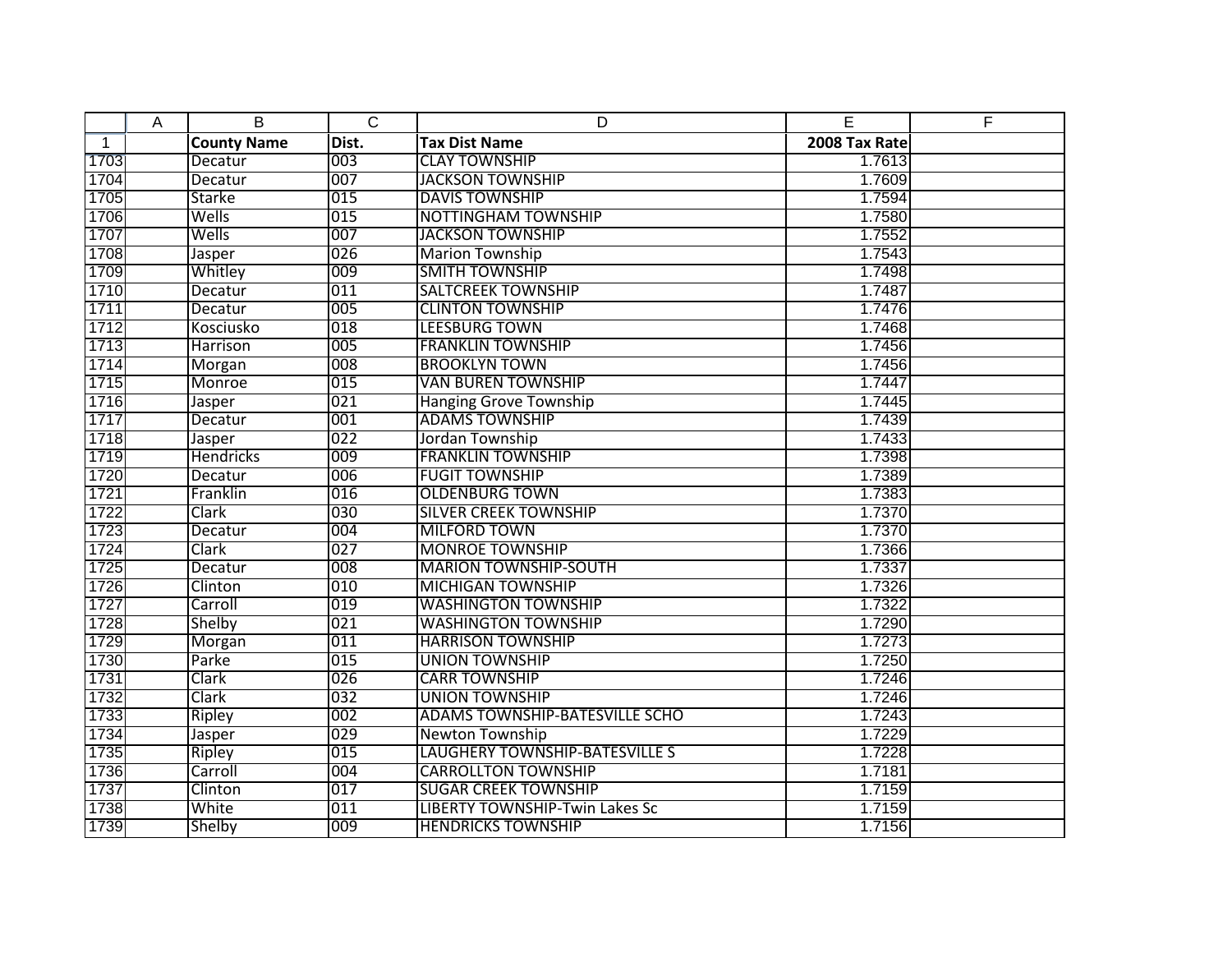|              | Α | B                  | $\overline{C}$ | D                             | E             | F |
|--------------|---|--------------------|----------------|-------------------------------|---------------|---|
| $\mathbf{1}$ |   | <b>County Name</b> | Dist.          | <b>Tax Dist Name</b>          | 2008 Tax Rate |   |
| 1740         |   | Dearborn           | 012            | <b>LAWRENCEBURG TOWNSHIP</b>  | 1.7141        |   |
| 1741         |   | Orange             | 011            | <b>PAOLI TOWNSHIP</b>         | 1.7140        |   |
| 1742         |   | Steuben            | 004            | <b>FREMONT TOWN</b>           | 1.7135        |   |
| 1743         |   | Boone              | 014            | <b>SUGAR CREEK TOWNSHIP</b>   | 1.7133        |   |
| 1744         |   | Putnam             | 001            | <b>CLINTON TOWNSHIP</b>       | 1.7128        |   |
| 1745         |   | Steuben            | 011            | <b>PLEASANT TOWNSHIP</b>      | 1.7104        |   |
| 1746         |   | Clinton            | 019            | <b>WARREN TOWNSHIP</b>        | 1.7083        |   |
| 1747         |   | LaGrange           | 003            | <b>CLAY TOWNSHIP-WEST</b>     | 1.7083        |   |
| 1748         |   | Shelby             | 010            | <b>JACKSON TOWNSHIP</b>       | 1.7080        |   |
| 1749         |   | Jasper             | 019            | <b>Barkley Township</b>       | 1.7056        |   |
| 1750         |   | Orange             | 004            | <b>GREENFIELD TOWNSHIP</b>    | 1.7050        |   |
| 1751         |   | Monroe             | 006            | <b>CLEAR CREEK TOWNSHIP</b>   | 1.7048        |   |
| 1752         |   | LaGrange           | 014            | <b>NEWBURY TOWNSHIP</b>       | 1.7038        |   |
| 1753         |   | Putnam             | 013            | <b>MONROE TOWNSHIP</b>        | 1.7034        |   |
| 1754         |   | Jasper             | 031            | <b>Union Township South</b>   | 1.7023        |   |
| 1755         |   | Harrison           | 004            | <b>LACONIA TOWN</b>           | 1.6978        |   |
| 1756         |   | Putnam             | 005            | <b>FRANKLIN TOWNSHIP</b>      | 1.6963        |   |
| 1757         |   | Clark              | 035            | <b>WOOD TOWNSHIP</b>          | 1.6924        |   |
| 1758         |   | Orange             | 014            | <b>STAMPERSCREEK TOWNSHIP</b> | 1.6916        |   |
| 1759         |   | Jasper             | 028            | <b>Milroy Township</b>        | 1.6905        |   |
| 1760         |   | LaGrange           | 007            | <b>EDEN TOWNSHIP</b>          | 1.6902        |   |
| 1761         |   | LaGrange           | 017            | <b>VAN BUREN TOWNSHIP</b>     | 1.6863        |   |
| 1762         |   | LaGrange           | 005            | <b>CLEARSPRING TOWNSHIP</b>   | 1.6857        |   |
| 1763         |   | Steuben            | 021            | <b>YORK TOWNSHIP</b>          | 1.6850        |   |
| 1764         |   | Starke             | 009            | <b>OREGON TOWNSHIP</b>        | 1.6841        |   |
| 1765         |   | Putnam             | 009            | <b>JACKSON TOWNSHIP</b>       | 1.6812        |   |
| 1766         |   | Orange             | 013            | <b>SOUTHEAST TOWNSHIP</b>     | 1.6785        |   |
| 1767         |   | Monroe             | 008            | <b>PERRY TOWNSHIP</b>         | 1.6777        |   |
| 1768         |   | Putnam             | 004            | <b>FLOYD TOWNSHIP</b>         | 1.6772        |   |
| 1769         |   | Hamilton           | 003            | <b>CLAY TOWNSHIP</b>          | 1.6735        |   |
| 1770         |   | Hamilton           | 001            | <b>ADAMS TOWNSHIP</b>         | 1.6689        |   |
| 1771         |   | Putnam             | 015            | <b>RUSSELL TOWNSHIP</b>       | 1.6657        |   |
| 1772         |   | Jackson            | 007            | <b>HAMILTON TOWNSHIP</b>      | 1.6651        |   |
| 1773         |   | Ohio               | 004            | <b>RISING SUN CITY</b>        | 1.6596        |   |
| 1774         |   | Steuben            | 017            | <b>STEUBEN TOWNSHIP</b>       | 1.6520        |   |
| 1775         |   | <b>Boone</b>       | 011            | <b>JEFFERSON TOWNSHIP</b>     | 1.6511        |   |
| 1776         |   | Orange             | 009            | <b>ORLEANS TOWNSHIP</b>       | 1.6492        |   |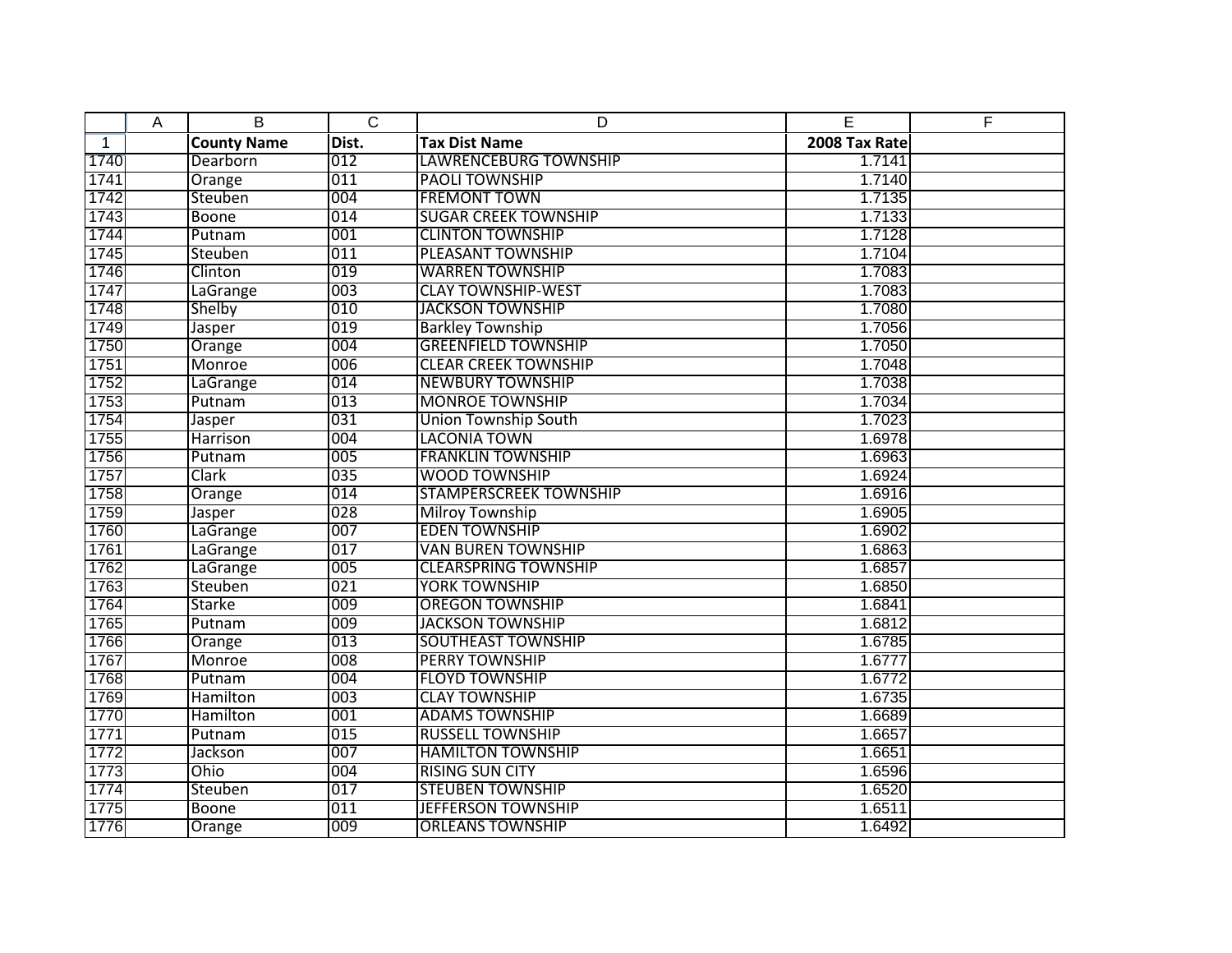|              | Α | B                  | $\mathsf{C}$ | D                              | E             | F |
|--------------|---|--------------------|--------------|--------------------------------|---------------|---|
| $\mathbf{1}$ |   | <b>County Name</b> | Dist.        | <b>Tax Dist Name</b>           | 2008 Tax Rate |   |
| 1777         |   | Boone              | 017          | <b>WASHINGTON TOWNSHIP</b>     | 1.6475        |   |
| 1778         |   | Orange             | 008          | <b>ORANGEVILLE TOWNSHIP</b>    | 1.6419        |   |
| 1779         |   | Orange             | 006          | <b>NORTHEAST TOWNSHIP</b>      | 1.6414        |   |
| 1780         |   | Harrison           | 020          | <b>WASHINGTON TOWNSHIP</b>     | 1.6394        |   |
| 1781         |   | Harrison           | 021          | <b>NEW AMSTERDAM TOWN</b>      | 1.6394        |   |
| 1782         |   | Steuben            | 010          | <b>HAMILTON TOWN</b>           | 1.6325        |   |
| 1783         |   | Jackson            | 017          | <b>WASHINGTON TOWNSHIP</b>     | 1.6320        |   |
| 1784         |   | Jackson            | 008          | <b>JACKSON TOWNSHIP</b>        | 1.6262        |   |
| 1785         |   | Jackson            | 012          | <b>REDDING TOWNSHIP</b>        | 1.6235        |   |
| 1786         |   | Monroe             | 007          | <b>INDIAN CREEK TOWNSHIP</b>   | 1.6213        |   |
| 1787         |   | Harrison           | 003          | <b>BOONE TOWNSHIP</b>          | 1.6192        |   |
| 1788         |   | Steuben            | 016          | <b>SCOTT TOWNSHIP</b>          | 1.6170        |   |
| 1789         |   | Harrison           | 022          | <b>WEBSTER TOWNSHIP</b>        | 1.6148        |   |
| 1790         |   | Harrison           | 023          | <b>NEW MIDDLETOWN TOWN</b>     | 1.6148        |   |
| 1791         |   | Harrison           | 009          | <b>HETH TOWNSHIP</b>           | 1.6112        |   |
| 1792         |   | Harrison           | 016          | <b>ELIZABETH TOWN</b>          | 1.6096        |   |
| 1793         |   | Harrison           | 019          | <b>TAYLOR TOWNSHIP</b>         | 1.6092        |   |
| 1794         |   | Monroe             | 003          | <b>BENTON TOWNSHIP</b>         | 1.6088        |   |
| 1795         |   | Fulton             | 001          | <b>AUBBEENAUBBEE TOWNSHIP</b>  | 1.6013        |   |
| 1796         |   | Shelby             | 013          | <b>MORAL TOWNSHIP</b>          | 1.5999        |   |
| 1797         |   | Monroe             | 017          | <b>WASHINGTON TOWNSHIP</b>     | 1.5927        |   |
| 1798         |   | Monroe             | 014          | <b>SALT CREEK TOWNSHIP</b>     | 1.5841        |   |
| 1799         |   | Franklin           | 022          | <b>RAY TOWNSHIP FIRE TERR.</b> | 1.5796        |   |
| 1800         |   | Kosciusko          | 003          | <b>ETNA TOWNSHIP</b>           | 1.5782        |   |
| 1801         |   | Shelby             | 004          | <b>BRANDYWINE TOWNSHIP</b>     | 1.5619        |   |
| 1802         |   | Harrison           | 007          | <b>HARRISON TOWNSHIP</b>       | 1.5575        |   |
| 1803         |   | Shelby             | 018          | <b>SUGAR CREEK TOWNSHIP</b>    | 1.5567        |   |
| 1804         |   | Boone              | 008          | <b>JACKSON TOWNSHIP</b>        | 1.5536        |   |
| 1805         |   | <b>Morgan</b>      | 020          | <b>WASHINGTON TOWNSHIP</b>     | 1.5530        |   |
| 1806         |   | Kosciusko          | 028          | <b>MILFORD TOWN</b>            | 1.5509        |   |
| 1807         |   | Kosciusko          | 026          | <b>SYRACUSE TOWN</b>           | 1.5496        |   |
| 1808         |   | <b>Boone</b>       | 004          | <b>CLINTON TOWNSHIP</b>        | 1.5439        |   |
| 1809         |   | Kosciusko          | 031          | <b>WAYNE TOWNSHIP</b>          | 1.5422        |   |
| 1810         |   | LaGrange           | 016          | <b>SPRINGFIELD TOWNSHIP</b>    | 1.5422        |   |
| 1811         |   | Switzerland        | 007          | PATRIOT TOWN                   | 1.5416        |   |
| 1812         |   | <b>Boone</b>       | 007          | <b>HARRISON TOWNSHIP</b>       | 1.5402        |   |
| 1813         |   | Harrison           | 015          | <b>POSEY TOWNSHIP</b>          | 1.5344        |   |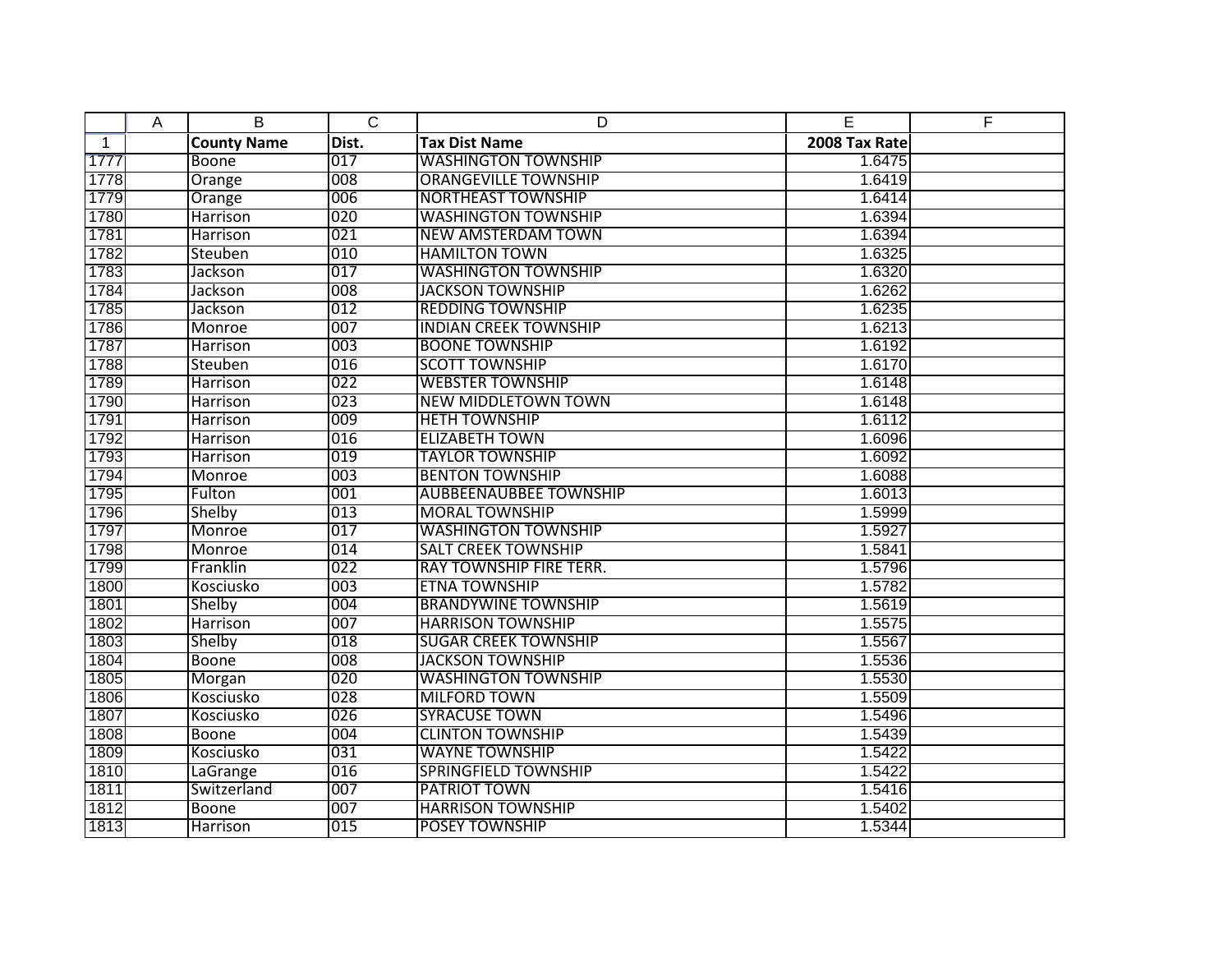|              | A | B                  | $\overline{C}$   | D                                  | E             | $\overline{F}$ |
|--------------|---|--------------------|------------------|------------------------------------|---------------|----------------|
| $\mathbf{1}$ |   | <b>County Name</b> | Dist.            | <b>Tax Dist Name</b>               | 2008 Tax Rate |                |
| 1814         |   | Franklin           | 023              | <b>SALT CREEK SOUTH FIRE TERR.</b> | 1.5340        |                |
| 1815         |   | Franklin           | 014              | <b>RAY TOWNSHIP</b>                | 1.5317        |                |
| 1816         |   | Franklin           | 024              | <b>BUTLER WEST FIRE TERR</b>       | 1.5281        |                |
| 1817         |   | LaGrange           | 013              | <b>MILFORD TOWNSHIP</b>            | 1.5254        |                |
| 1818         |   | <b>Boone</b>       | 012              | <b>MARION TOWNSHIP</b>             | 1.5248        |                |
| 1819         |   | Morgan             | 018              | <b>RAY TOWNSHIP</b>                | 1.5184        |                |
| 1820         |   | <b>DeKalb</b>      | $\overline{005}$ | <b>FRANKLIN TOWNSHIP</b>           | 1.5174        |                |
| 1821         |   | Morgan             | 003              | <b>BAKER TOWNSHIP</b>              | 1.4905        |                |
| 1822         |   | Morgan             | 009              | <b>GREEN TOWNSHIP</b>              | 1.4858        |                |
| 1823         |   | Morgan             | 006              | <b>CLAY TOWNSHIP</b>               | 1.4832        |                |
| 1824         |   | Franklin           | 018              | <b>SALT CREEK TOWNSHIP-SOUTH</b>   | 1.4828        |                |
| 1825         |   | LaGrange           | 004              | <b>CLAY TOWNSHIP-EAST</b>          | 1.4819        |                |
| 1826         |   | LaGrange           | $\overline{001}$ | <b>BLOOMFIELD TOWNSHIP</b>         | 1.4794        |                |
| 1827         |   | Steuben            | 014              | <b>SALEM TOWNSHIP</b>              | 1.4776        |                |
| 1828         |   | LaGrange           | 012              | <b>LIMA TOWNSHIP</b>               | 1.4768        |                |
| 1829         |   | Franklin           | 006              | <b>BUTLER TOWNSHIP-WEST</b>        | 1.4743        |                |
| 1830         |   | Morgan             | 014              | JEFFERSON TOWNSHIP                 | 1.4737        |                |
| 1831         |   | Steuben            | 007              | MILLGROVE TOWNSHIP                 | 1.4681        |                |
| 1832         |   | LaGrange           | 009              | <b>GREENFIELD TOWNSHIP</b>         | 1.4629        |                |
| 1833         |   | Steuben            | 005              | <b>JACKSON TOWNSHIP</b>            | 1.4627        |                |
| 1834         |   | LaGrange           | 010              | <b>JOHNSON TOWNSHIP</b>            | 1.4619        |                |
| 1835         |   | Kosciusko          | $\overline{024}$ | <b>NORTH WEBSTER TOWN</b>          | 1.4502        |                |
| 1836         |   | Kosciusko          | 001              | <b>CLAY TOWNSHIP</b>               | 1.4418        |                |
| 1837         |   | Kosciusko          | 013              | <b>LAKE TOWNSHIP</b>               | 1.4382        |                |
| 1838         |   | Ohio               | 002              | PIKE TOWNSHIP                      | 1.4282        |                |
| 1839         |   | Switzerland        | 002              | <b>CRAIG TOWNSHIP</b>              | 1.4261        |                |
| 1840         |   | Kosciusko          | 016              | PLAIN TOWNSHIP                     | 1.4177        |                |
| 1841         |   | Ohio               | 001              | <b>CASS TOWNSHIP</b>               | 1.4177        |                |
| 1842         |   | Switzerland        | 003              | <b>JEFFERSON TOWNSHIP</b>          | 1.4156        |                |
| 1843         |   | Switzerland        | 005              | PLEASANT TOWNSHIP                  | 1.4118        |                |
| 1844         |   | Switzerland        | 001              | <b>COTTON TOWNSHIP</b>             | 1.4103        |                |
| 1845         |   | <b>Starke</b>      | 008              | <b>NORTH BEND TOWNSHIP</b>         | 1.4092        |                |
| 1846         |   | Switzerland        | 006              | <b>POSEY TOWNSHIP</b>              | 1.4089        |                |